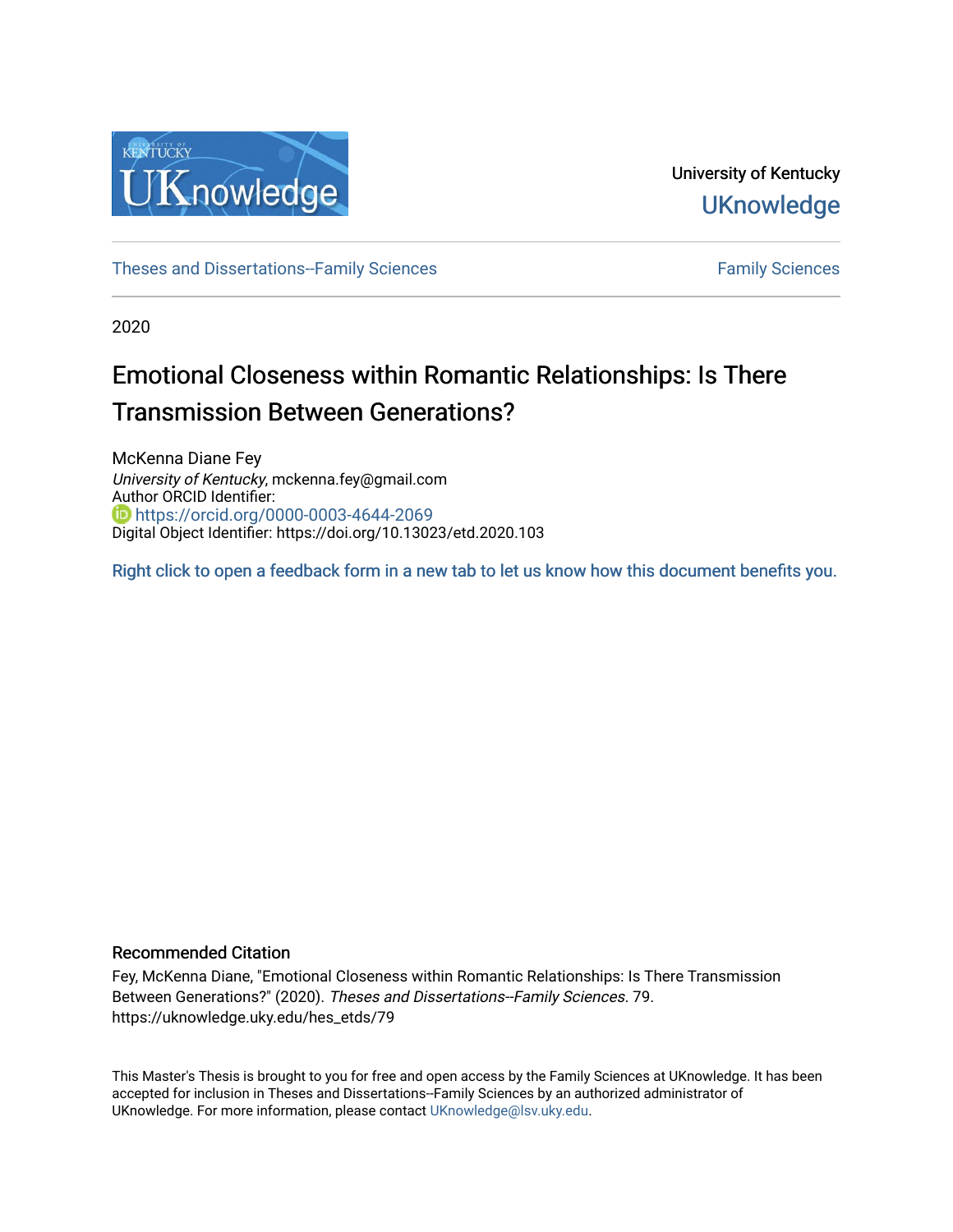# STUDENT AGREEMENT:

I represent that my thesis or dissertation and abstract are my original work. Proper attribution has been given to all outside sources. I understand that I am solely responsible for obtaining any needed copyright permissions. I have obtained needed written permission statement(s) from the owner(s) of each third-party copyrighted matter to be included in my work, allowing electronic distribution (if such use is not permitted by the fair use doctrine) which will be submitted to UKnowledge as Additional File.

I hereby grant to The University of Kentucky and its agents the irrevocable, non-exclusive, and royalty-free license to archive and make accessible my work in whole or in part in all forms of media, now or hereafter known. I agree that the document mentioned above may be made available immediately for worldwide access unless an embargo applies.

I retain all other ownership rights to the copyright of my work. I also retain the right to use in future works (such as articles or books) all or part of my work. I understand that I am free to register the copyright to my work.

# REVIEW, APPROVAL AND ACCEPTANCE

The document mentioned above has been reviewed and accepted by the student's advisor, on behalf of the advisory committee, and by the Director of Graduate Studies (DGS), on behalf of the program; we verify that this is the final, approved version of the student's thesis including all changes required by the advisory committee. The undersigned agree to abide by the statements above.

> McKenna Diane Fey, Student Dr. Nathan Wood, Major Professor Dr. Hyungsoo Kim, Director of Graduate Studies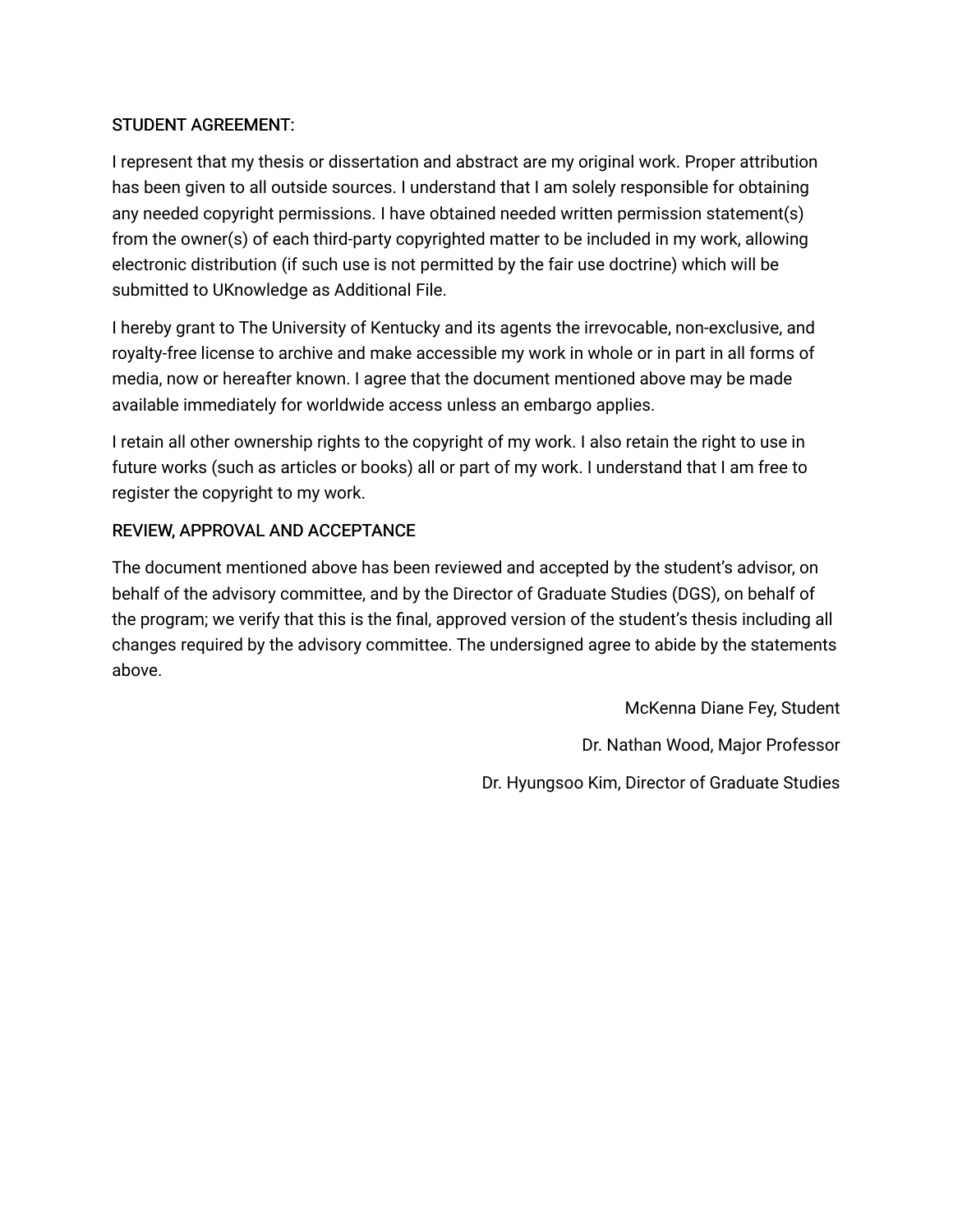# EMOTIONAL CLOSENESS WITHIN ROMANTIC RELATIONSHIPS: IS THERE TRANSMISSION BETWEEN GENERATIONS?

### THESIS

 $\overline{\phantom{a}}$  , and the set of the set of the set of the set of the set of the set of the set of the set of the set of the set of the set of the set of the set of the set of the set of the set of the set of the set of the s

 $\overline{\phantom{a}}$  , and the set of the set of the set of the set of the set of the set of the set of the set of the set of the set of the set of the set of the set of the set of the set of the set of the set of the set of the s

A thesis submitted in partial fulfillment of the requirements for the degree of Master of Science in Family Sciences in the College of Agriculture, Food and Environment at the University of Kentucky

By

McKenna Diane Fey

Lexington, Kentucky

Director: Dr. Nathan Wood, Professor of Family Sciences

Lexington, Kentucky

2020

Copyright © McKenna Diane Fey 2020 https://orcid.org/0000-0003-4644-2069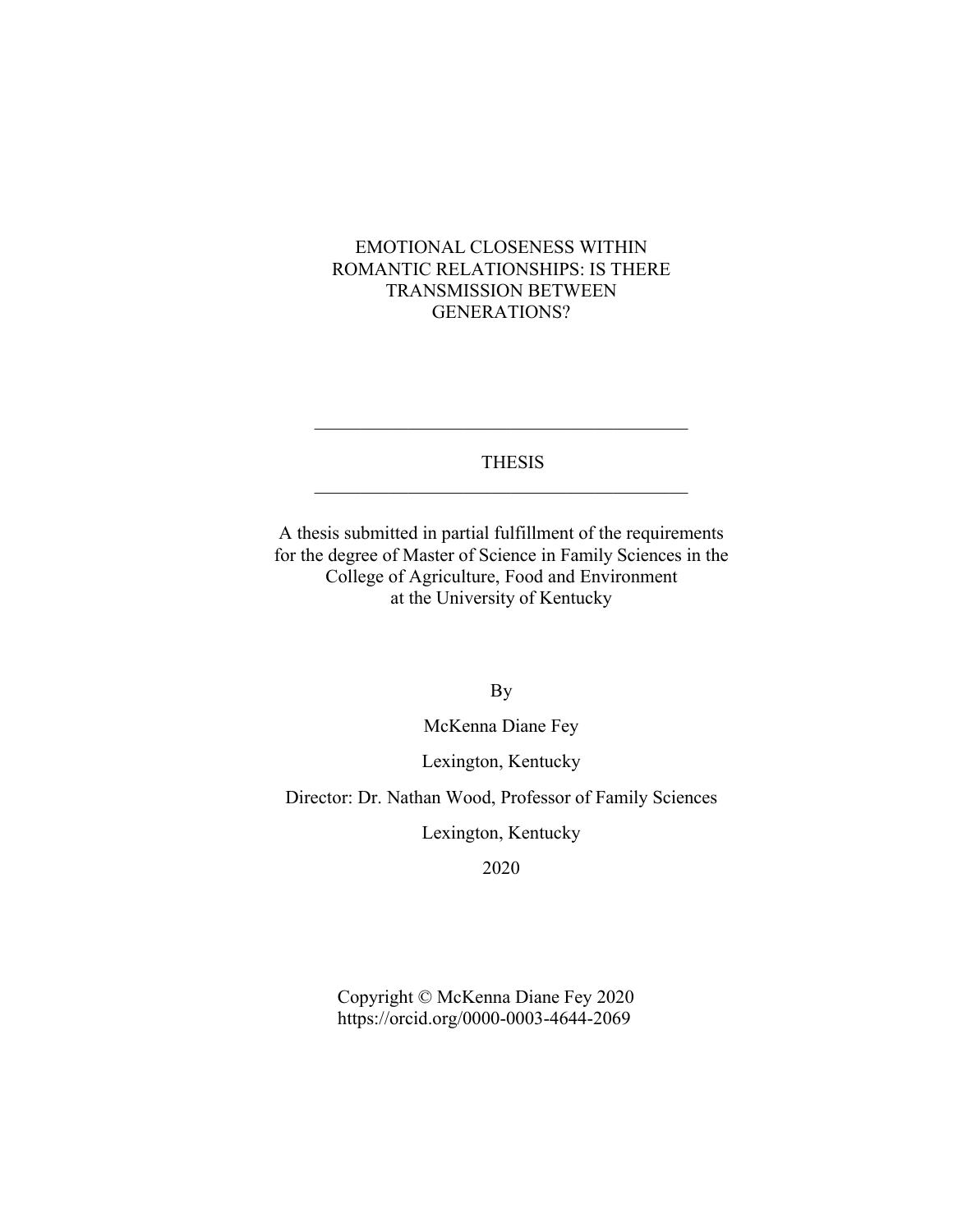### ABSTRACT OF THESIS

### EMOTIONAL CLOSENESS WITHIN ROMANTIC RELATIONSHIPS: IS THERE TRANSMISSION BETWEEN GENERATIONS?

This study tested the existence of intergenerational transmission of romantic emotional closeness using Galovan and Schramm's (2018) model of relationship flourishing as a theoretical backbone. Romantic emotional closeness in the present study included intimacy (i.e., self-disclosure), admiration (i.e., appreciation expression), and dyadic coping. Couples among three generations from the Panel of Analysis of Intimate Relationships and Family Dynamics (Brüderl et al., 2013) were examined to test whether romantic emotional closeness in the first generation predicted romantic emotional closeness in the second generation, and whether that of the second generation predicted that of the third. Regressions within a partial latent model showed that intergenerational transmission existed between the first and second generation but not between the second and third generation. One possible explanation for this finding is a small sample size within the third generation, which limited the data used. Implications for future research, clinicians, and theorists are discussed.

KEYWORDS: Intergenerational Transmission, Emotional Closeness, Intimacy, Appreciation, Support, Romantic Relationships

McKenna Diane Fey

*(Name of Student)*

04/17/2020

Date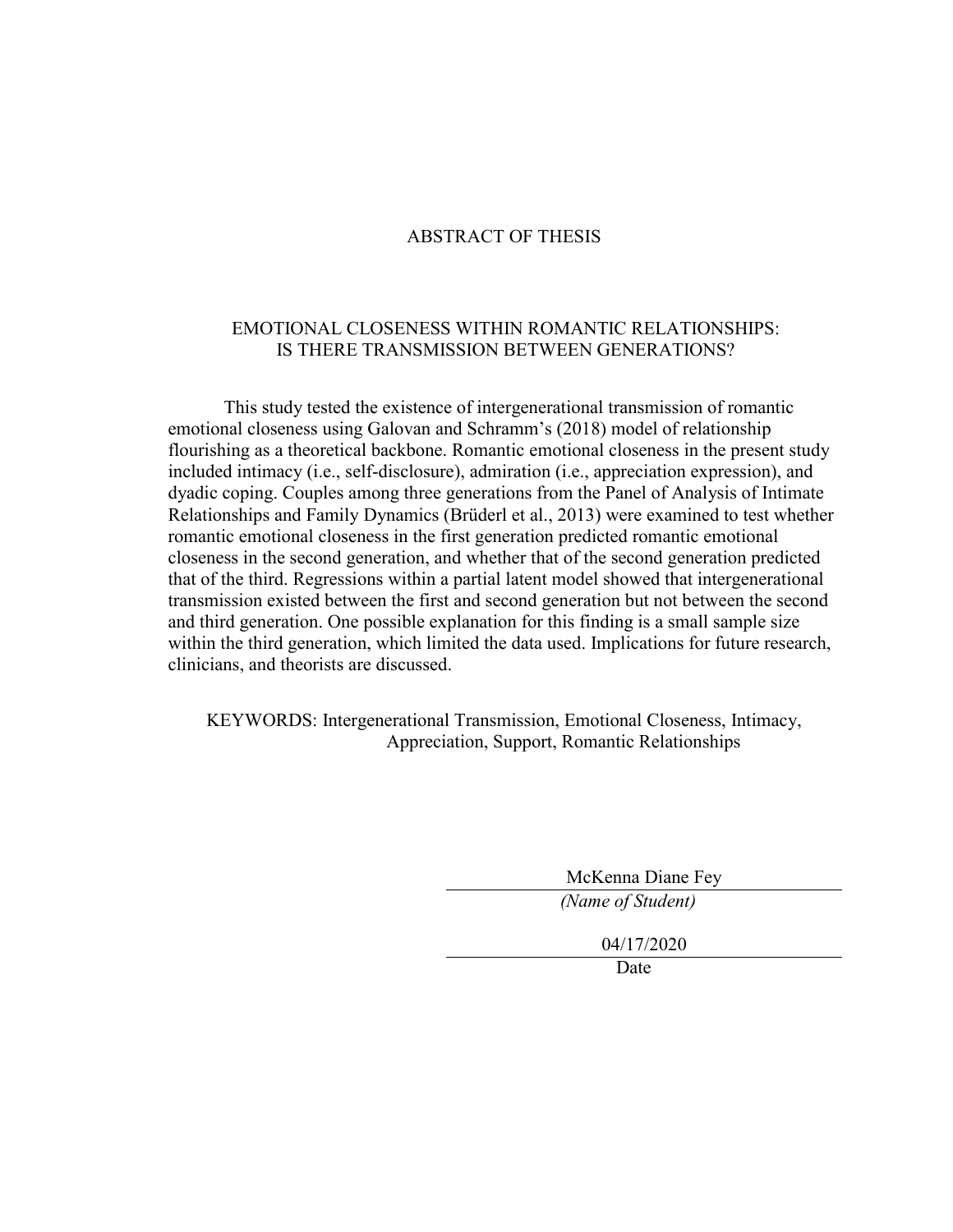# EMOTIONAL CLOSENESS WITHIN ROMANTIC RELATIONSHIPS: IS THERE TRANSMISSION BETWEEN GENERATIONS?

By McKenna Diane Fey

Nathan Wood

Director of Thesis

Hyungsoo Kim

Director of Graduate Studies

04/17/2020

Date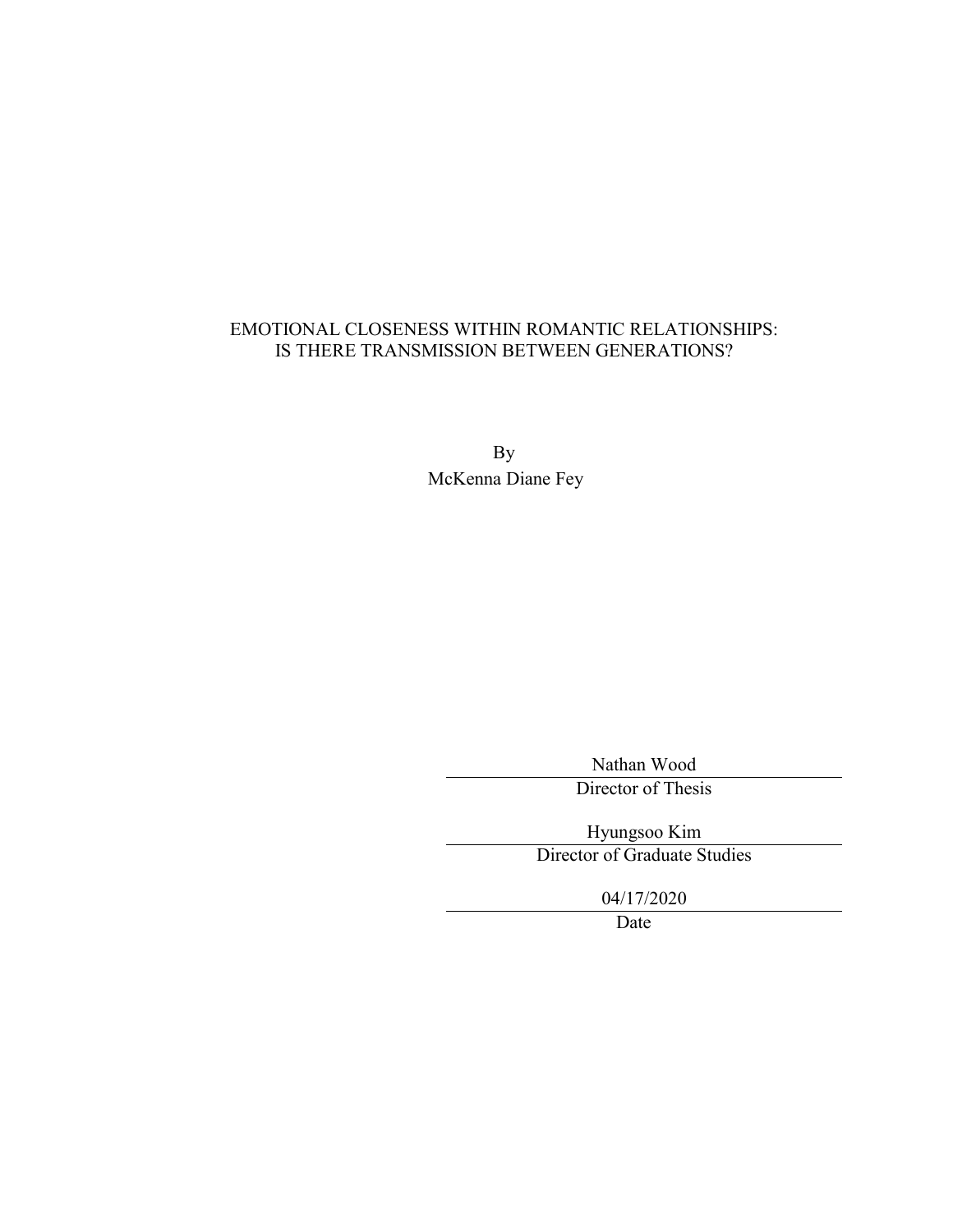#### ACKNOWLEDGMENTS

<span id="page-5-0"></span>This thesis was made possible through the support and insight of some scholarly models. Nathan Wood, my thesis chair, provided much needed patience and support as I tried attempt after attempt of analyses with the dataset used. He maintained hope and confidence in me as I began losing hope on the analysis. In addition, Bruce Ross provided helpful and timely insight especially into the written portion of the thesis. Diana Haleman, as well, provided encouraging support through my thesis process and helpful edits to my thesis paper.

I also received support from others outside my Thesis Committee. My husband, Jason Fey, stood by my side through both the encouraging and discouraging days of the thesis process and reminded me of the bigger picture through it all. I also want to acknowledge the creators of the German Panel Analysis of Intimate Relationships and Family Dynamics, as well as those that carried out the interviews: I would not have been able to conduct the study I wanted without them.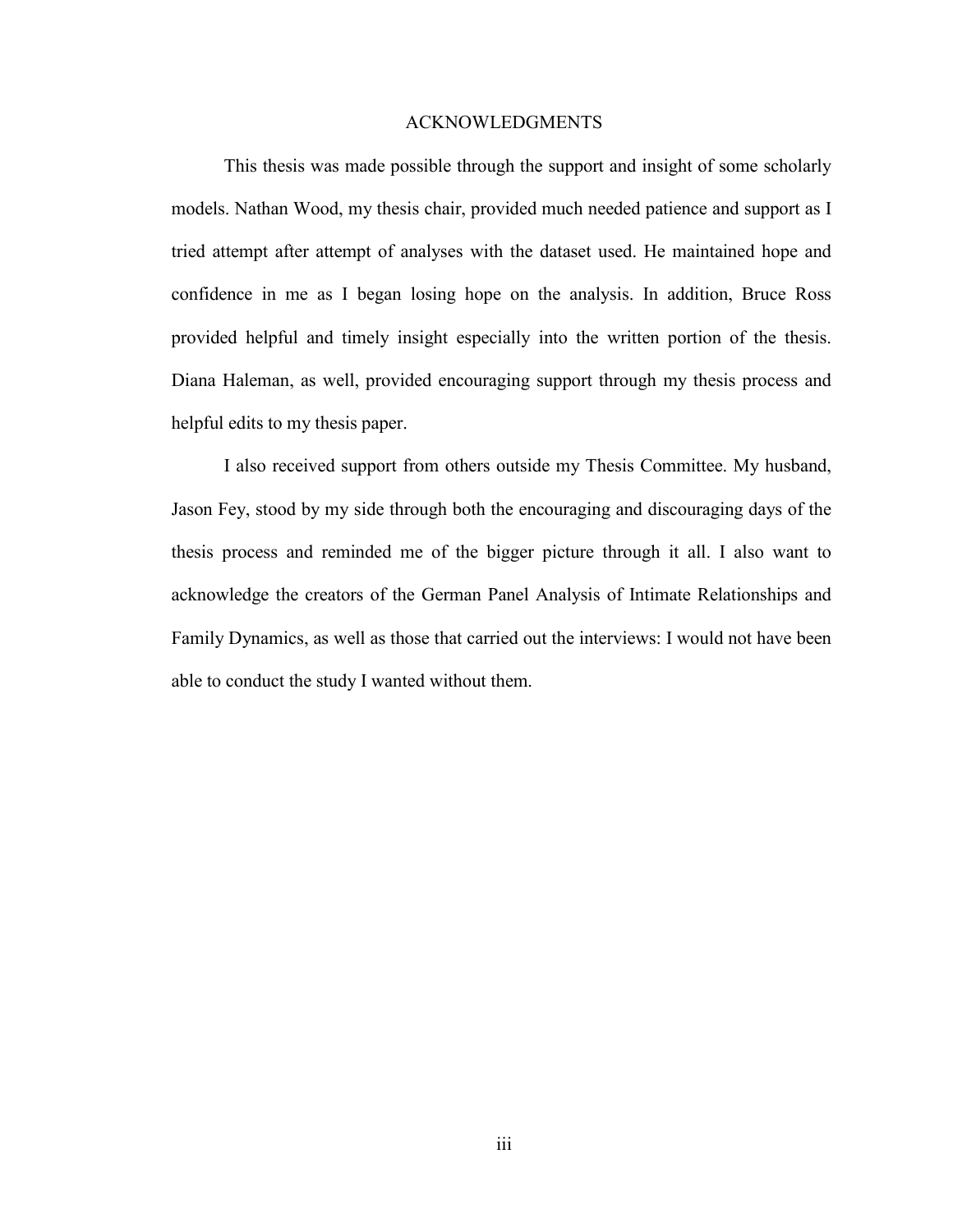| 1.3.1 |  |
|-------|--|
| 1.3.2 |  |
| 1.3.3 |  |
| 1.3.4 |  |
|       |  |
|       |  |
|       |  |
|       |  |
|       |  |
|       |  |
|       |  |
|       |  |
|       |  |
|       |  |
|       |  |

# **TABLE OF CONTENTS**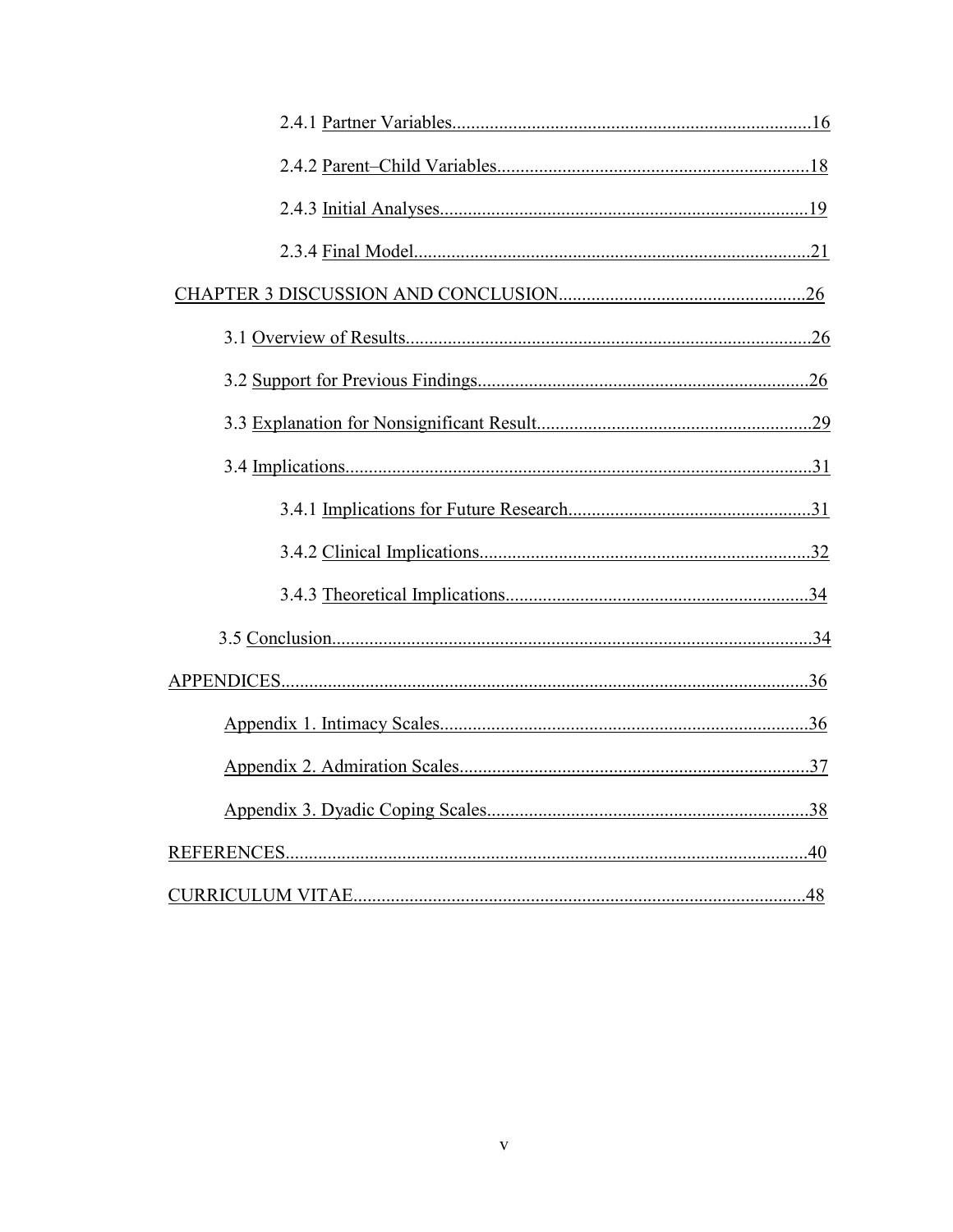# LIST OF TABLES

<span id="page-8-0"></span>[Table 2.1 Summary of Intercorrelations, Sample Means, and Standard Deviations 17](#page-26-0)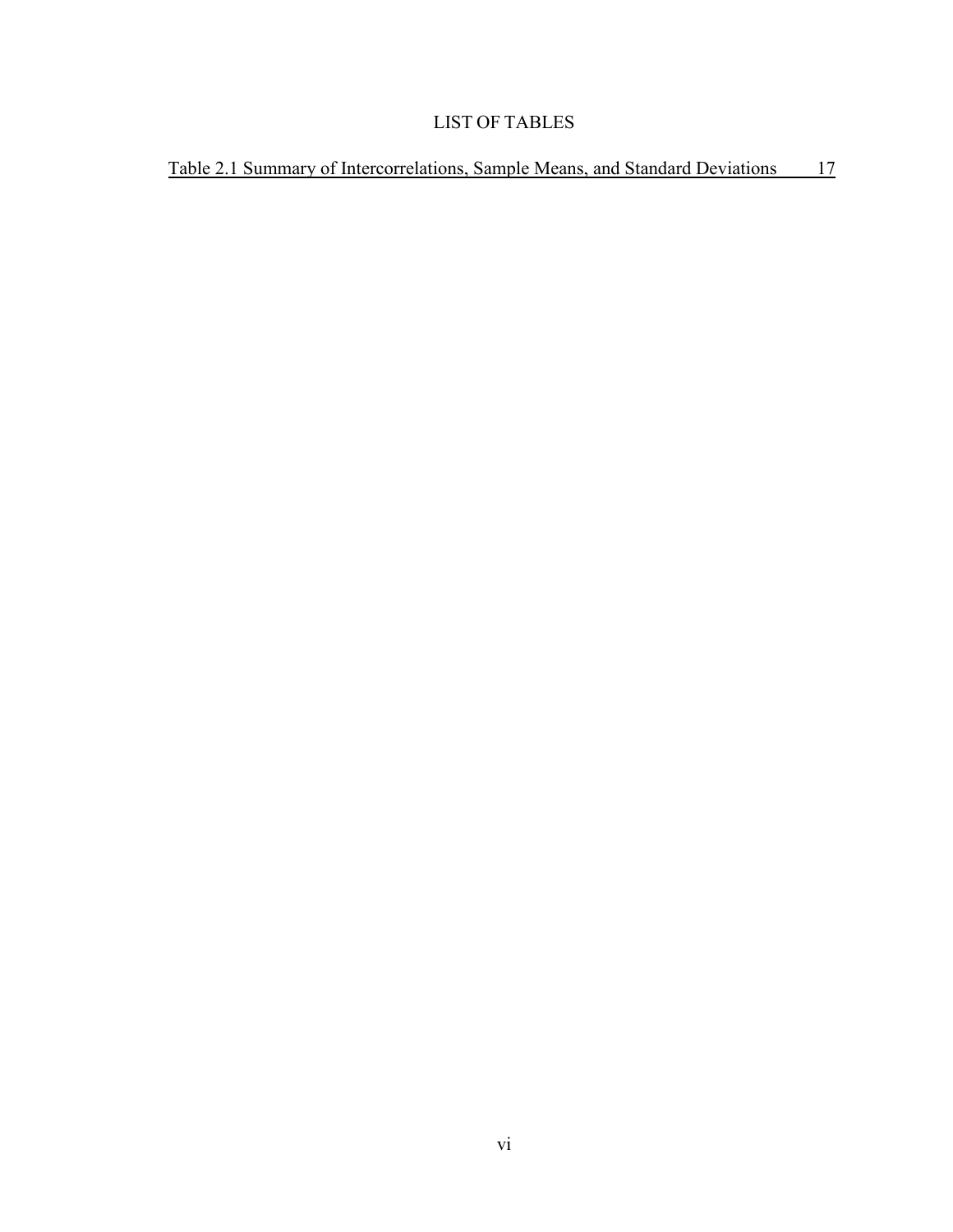# LIST OF FIGURES

<span id="page-9-0"></span>

| Figure 1.1 Galovan and Schramm's (2018) Model of Relationship Flourishing |    |
|---------------------------------------------------------------------------|----|
| Figure 2.1 Original Proposed Intergenerational Latent Model               | 15 |
| Figure 2.2 Example of A Subsequent Attempt                                | 20 |
| Figure 2.3 Third Attempted Model                                          | 22 |
| Figure 2.4 Final Intergenerational Model                                  | 23 |
| Figure 2.5 Final Model Results                                            | 24 |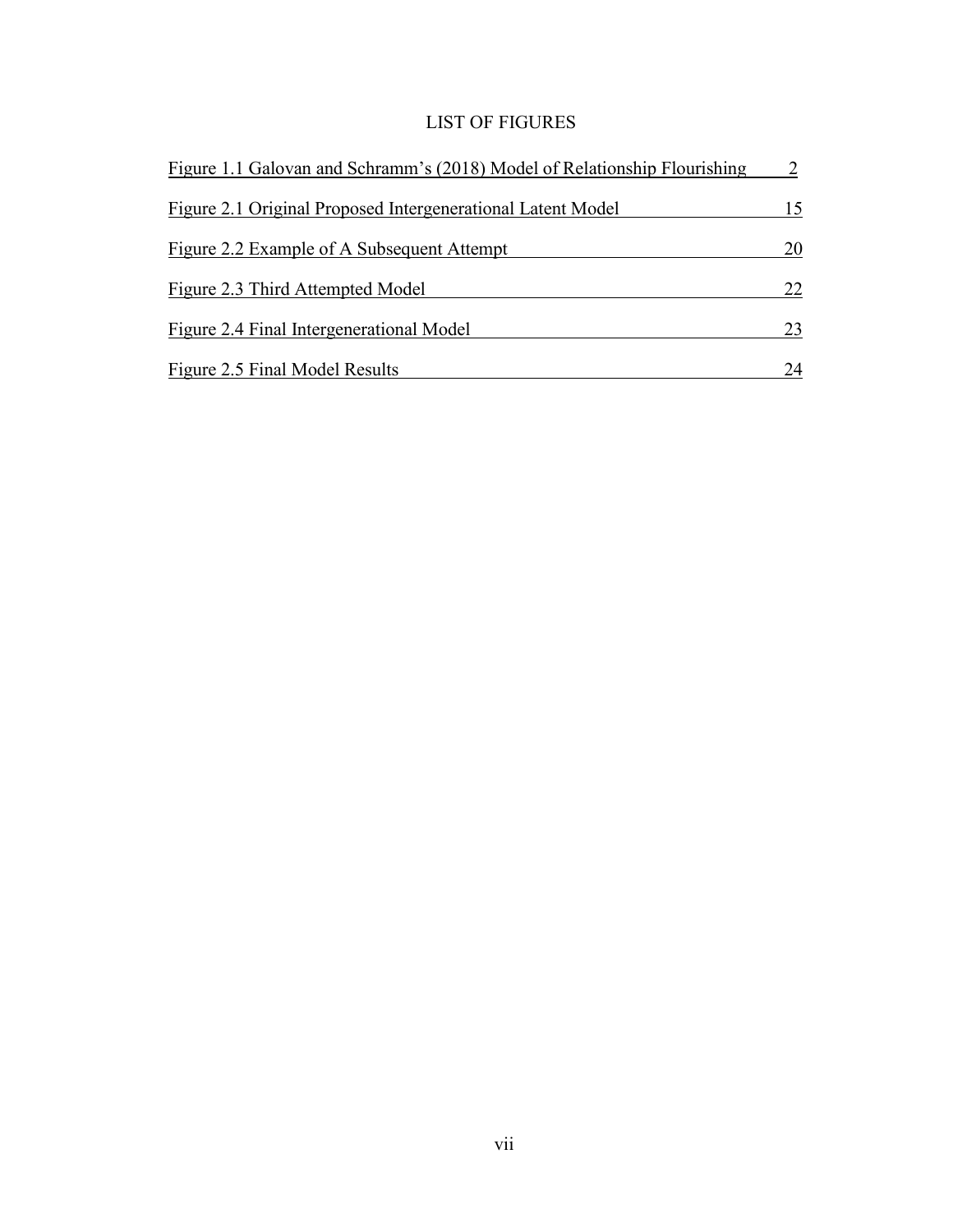#### CHAPTER 1. BACKGROUND INFORMATION

#### <span id="page-10-1"></span><span id="page-10-0"></span>1.1 Introduction

Expressing emotions is essential for romantic relationships, as it has been associated with high sexual satisfaction and dyadic adjustment, as well as low depression scores (Awada, Bergeron, Steben, Hainault, & McDuff, 2014). The level of emotional closeness between partners seems to be influenced by the partners' family of origin (Ehrensaft, Knous-Westfall, & Cohen, 2011; Seiffge-Krenke, Overbeek, & Vermulst, 2010; Walper & Wendt, 2015). It may be that emotional closeness in romantic relationships is passed down between generations. The present study used Galovan and Schramm's (2018) model of relationship flourishing as support for assessing whether emotional closeness is transmitted across generations from a longitudinal secondary dataset.

#### <span id="page-10-2"></span>1.2 Theoretical Model

Galovan and Schramm (2018) created a model of relationship flourishing that includes many factors that influence a couple's relationship quality (see Figure 1). Their model posits that contextual factors (e.g., family of origin background, external support from others, personality traits, stressors) influence one's ethical responsiveness to their partner (described more below), which influences overall relationship quality.

Ethical responsiveness in their model refers to the need for partners to see one another as unique and complex individuals and to respond to one another in a way that meets their partner's needs and desires. In fact, the authors state that the way one responds to their partner is evidence of the way one views their partner. Galovan and Schramm (2018) draw from Buber's (1958) idea of *I-Thou* versus *I-It* relationships. In *I-*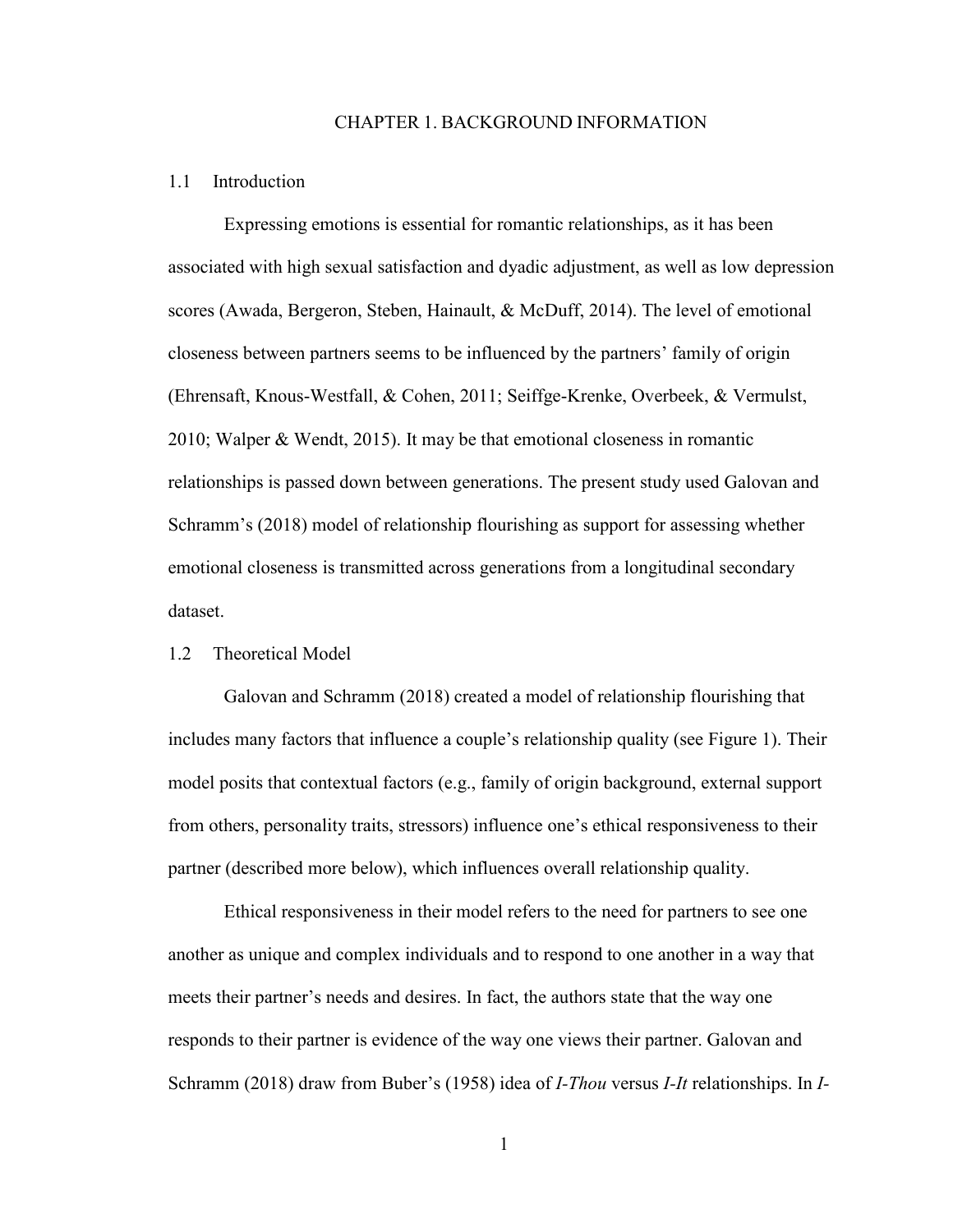

# Figure 1.1 Galovan and Schramm's (2018) Model of Relationship Flourishing

<span id="page-11-0"></span> $\overline{z}$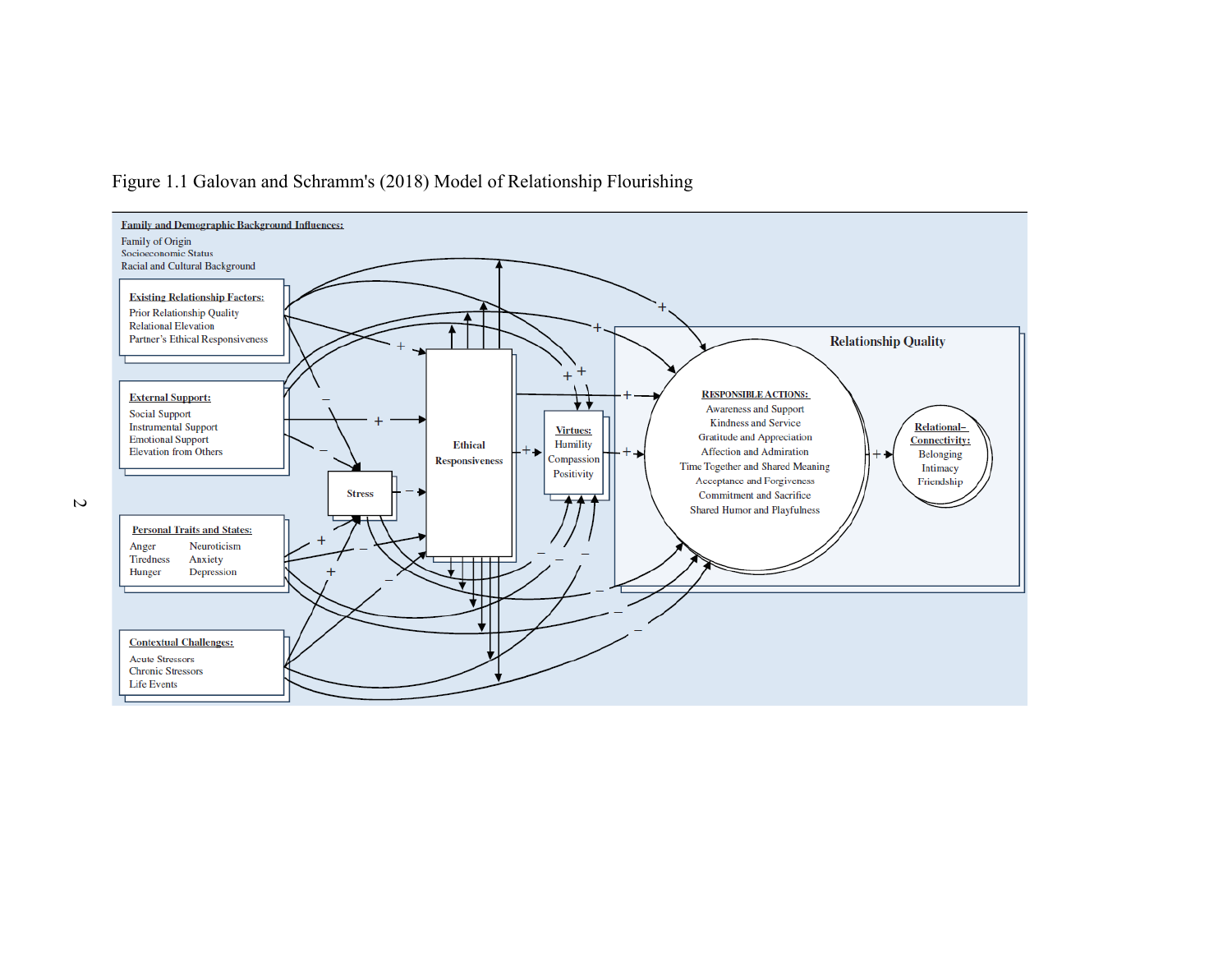*Thou* relationships, partners are "not known as an abstraction or reduction to categories of identity… Rather, the [partner] is experienced in the here and now as a person in his or her entirety" (Fife, 2015, p. 213). Thus, in I-Thou relationships partners express not only responsive behaviors toward one another but also responsive hearts. Having a responsive heart, according to Galovan and Schramm (2018), means truly and authentically seeing one's partner as a unique individual, rather than solely treating them like one. The authors of the relationship flourishing model say that true connection is developed out of a genuine responsive heart toward one's partner.

Ethical responsiveness is also a catalyst through which various individual and dyadic contextual factors influence relationship quality. Some of the contextual factors Galovan and Schramm (2018) discuss as influencing ethical responsiveness and relationship quality include prior state of relationship, personality factors, external support, stressors, and others. One such contextual factor is family-of-origin experience. This may include parental influence on children, as well as the parents' own romantic relationships and ethical responsiveness.

The present study uses Galovan and Schramm's (2018) relationship flourishing model to understand emotional closeness in romantic relationships from an intergenerational perspective. Family-of-origin experience—specifically, parents' romantic emotional closeness—was observed as a contextual factor that may influence partners' ethical responsiveness to one another. In romantic relationships, ethical responsiveness may be present in a number of different ways: for example, in partners listening to shared feelings or expressing appreciation. Ultimately, according to the relationship flourishing model, these things influence partners' relationship quality.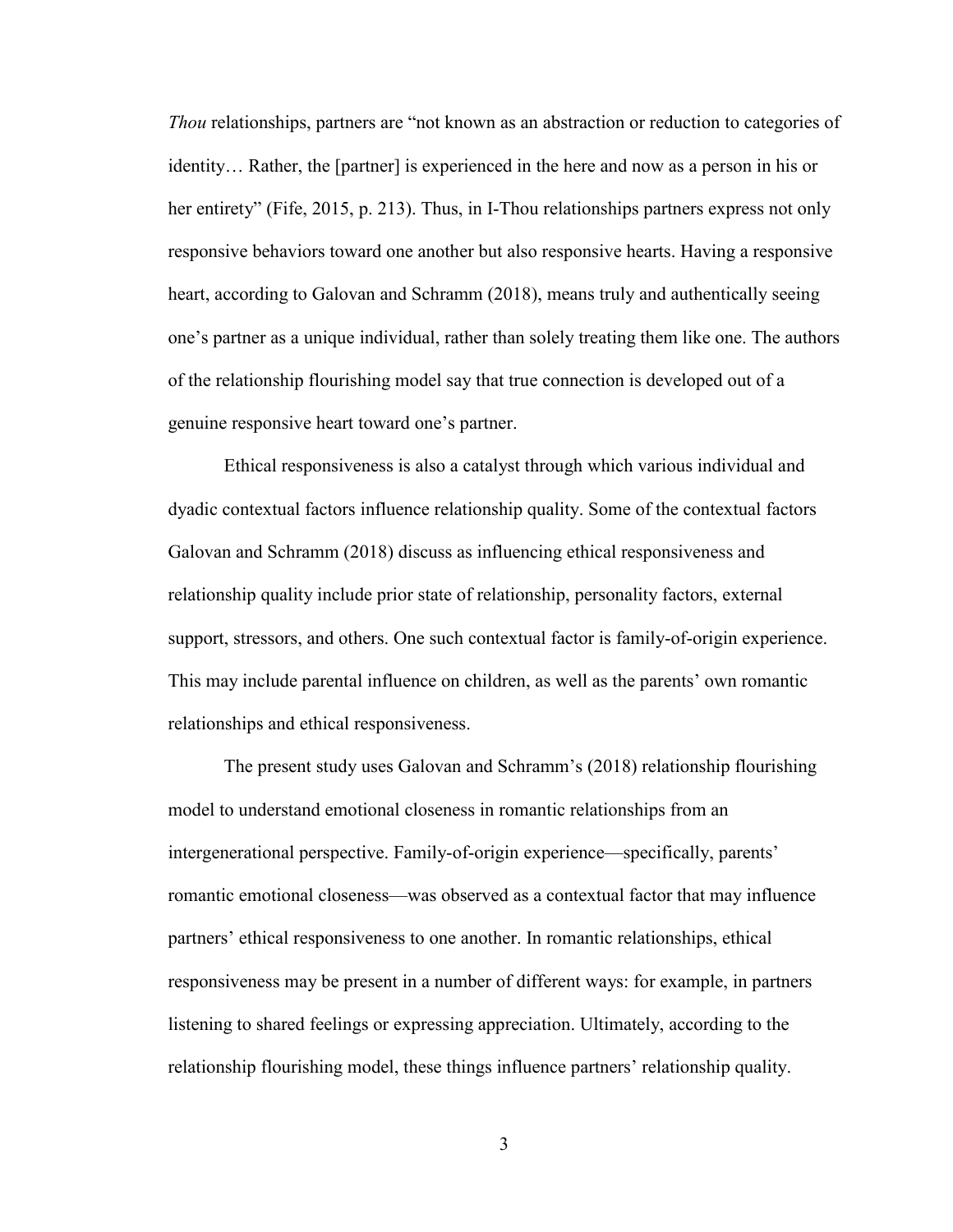#### <span id="page-13-1"></span><span id="page-13-0"></span>1.3 Literature Review

#### 1.3.1 Romantic Emotional Closeness

In the present study emotional closeness encompasses self-disclosure (referred to in this study as *intimacy*), appreciation expression (referred to as *admiration*), and responsive support (i.e., *dyadic coping*). Each of these factors has been associated with relationship quality and individual well-being. Partners who self-disclose their personal thoughts and feelings to their romantic partner reported higher relationship quality across time (Tan, Overall, & Taylor, 2012). Self-disclosure to a partner has also been associated with higher relationship well-being, daily affect (Gable, Reis, Impett, & Asher, 2004), sleep quality and efficiency (Kane, Slatcher, Reynolds, Repetti, & Robles, 2014), and lower physiological stress responses (Kane, McCall, Collins, & Blascovich, 2012; Slatcher, Robles, Repetti, & Fellows, 2010). Disclosure about sexual problems was related to higher relationship satisfaction and closeness (Coffelt & Hess, 2014; Merwin, O'Sullivan, & Rosen, 2017), greater sexual functioning, and lower depressive symptoms (Merwin et al., 2017). Self-concealment, on the other hand, was negatively related to relationship satisfaction, commitment, and healthy conflict (Uysal, Lin, Knee, & Bush, 2012).

Expression of appreciation has also been linked to positive personal and relationship outcomes. Perceived partner's appreciation predicted higher levels of sexual functioning and relationship quality (Algoe, Fredrickson, & Gable, 2013; Walters, Lykins, & Graham, 2019). Individuals whose partner validated who they are as a person experienced increased relationship quality and higher likelihood of responding constructively to their partner's negative behaviors (Gordon & Chen, 2010). Those who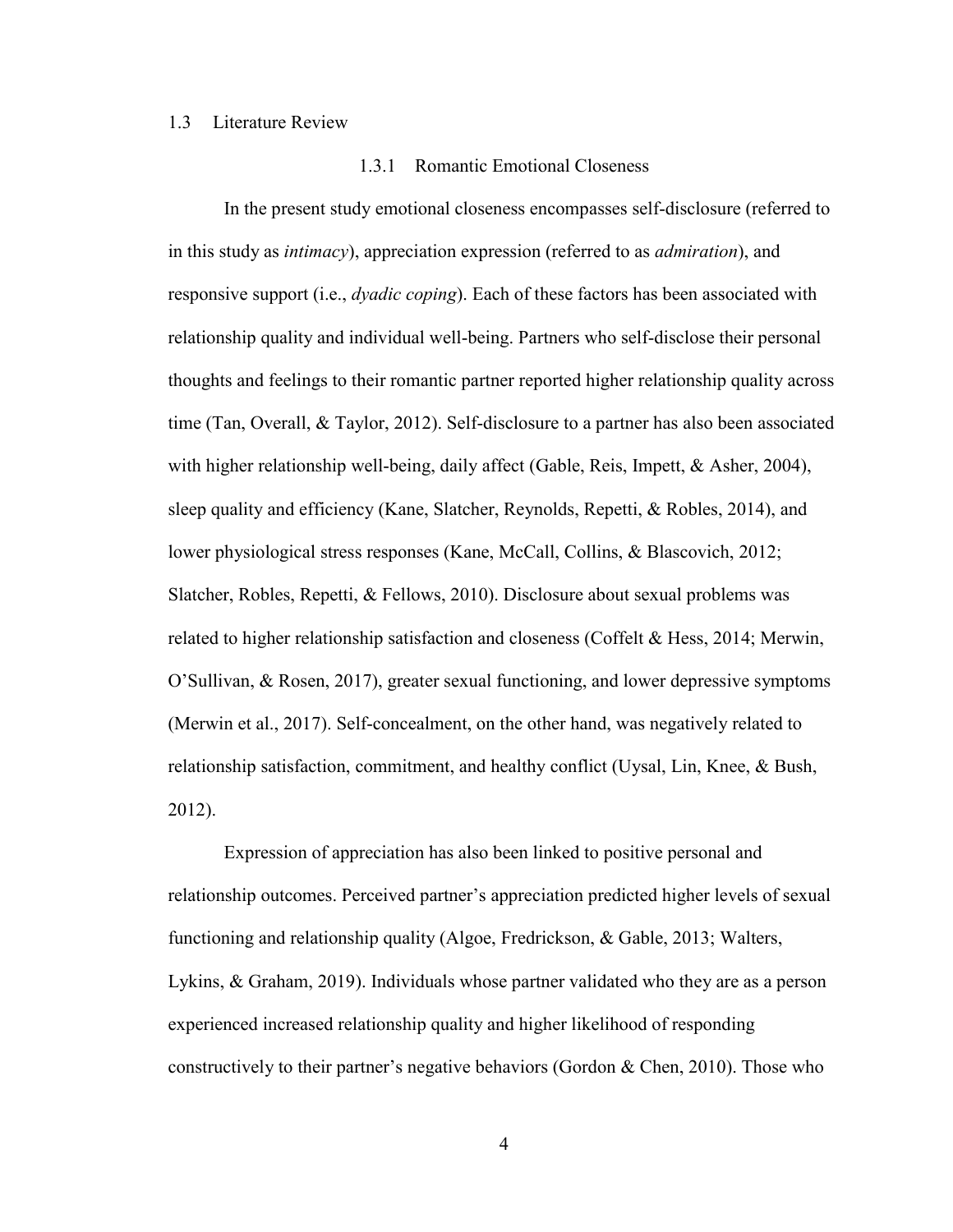expressed gratitude toward their partner felt more comfortable voicing relationship concerns and had more positive perceptions of their partner three months later (Lambert & Fincham, 2011). Each additional day partners engaged in an exercise of expressing gratitude toward one another was related to increased relationship satisfaction, intimacy, and positive emotion in female partners (Parnell, Wood, & Scheel, *in review*). Each of these findings suggests expressing appreciation benefits both the receiver and the expresser in a romantic relationship.

Responsive support is another factor of emotional closeness that seems to influence relationship quality and well-being. Listening attentively to one's partner has been related to higher relationship satisfaction (Kuhn, Bradbury, Nussbeck, & Bodenmann, 2018). Dyadic coping, a term used to reflect empathic understanding, comforting words, and practical support, was found to have many beneficial outcomes for couples. Dyadic coping was associated with higher marital satisfaction (Brown, Whting, Kahumoku-Fessler, Witting, & Jensen, 2018; Pankrath et al., 2016; Sim, Cordier, Vaz, Parsons, & Falkmer, 2017) and better marital adjustment (Costa-Ramalho, Marques-Pinto, & Ribeiro, 2017; Molgora, Acquati, Fenaroli, & Saita, 2019). Dyadic coping has also been found to buffer the impact of stressful events, such as infertility, loss of a child, or financial strain, on dyadic adjustment (Albuquerque, Narciso, & Pereira, 2018; Chaves, Canavarro, Moura-Ramos, 2019) and relationship satisfaction (Karademas  $\&$ Roussi, 2017). Evidently, self-disclosure, expression of appreciation, and supportive coping were each associated with individual and romantic relationship well-being.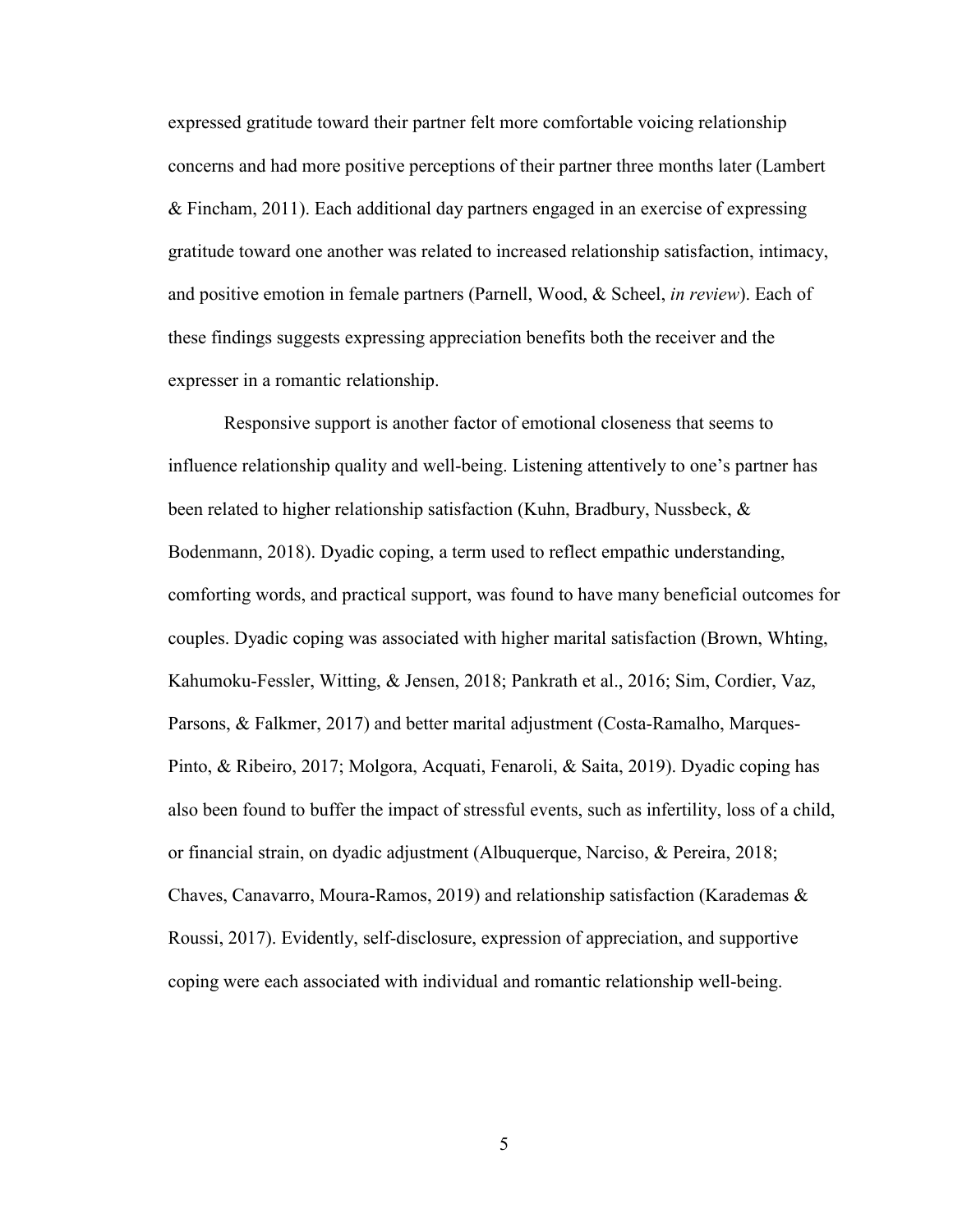#### 1.3.2 Parental Influence on Children's Romantic Relationships

<span id="page-15-0"></span>Evidence suggests parents influence their adult children's romantic relationships, either positively or negatively. Increases in parent–child intimacy predicted similar increases in children's romantic relationships (Johnson, Galovan, Horne, Min, & Walper, 2017). Similarly, both adolescents' and parents' reports of parent-child relationship quality predicted adult children's intimate relationship quality 13 years later (Johnson  $\&$ Galambos, 2014). Additionally, parental warmth, with family cohesion present, was related to higher levels of children's romantic relationship quality (Parade, Supple,  $\&$ Helms, 2012). High support and low conflict in both mother–child and father–child relationships were associated with high connectedness in children's romantic relationships (Seiffge-Krenke, et al., 2010). Similarly, high support from parents predicted psychological and couple adjustment in survivors of child abuse (Godbout, Briere, Sabourin, & Lussier, 2014). Perceived helpfulness from talking to fathers about the future, personal thoughts, and worries has been related to higher romantic relationship satisfaction in adult children (Lee, 2018). Evidently, healthy parent–child relationships seem to have a positive influence on children's romantic relationships.

Parent-child relationships may also impact children's romantic relationships negatively. Low mother–adolescent relationship quality was associated with low romantic quality among adolescents (Goldberg, Tienda, Eilers, & McLanahan, 2019). Increases in conflict among parents and children were associated with increased conflict among children and their partners (Johnson et al., 2017). On the other hand, distant father–adolescent relationships have been linked to more anxious love, emotional extremes, intense preoccupation, and jealousy in romantic relationships during young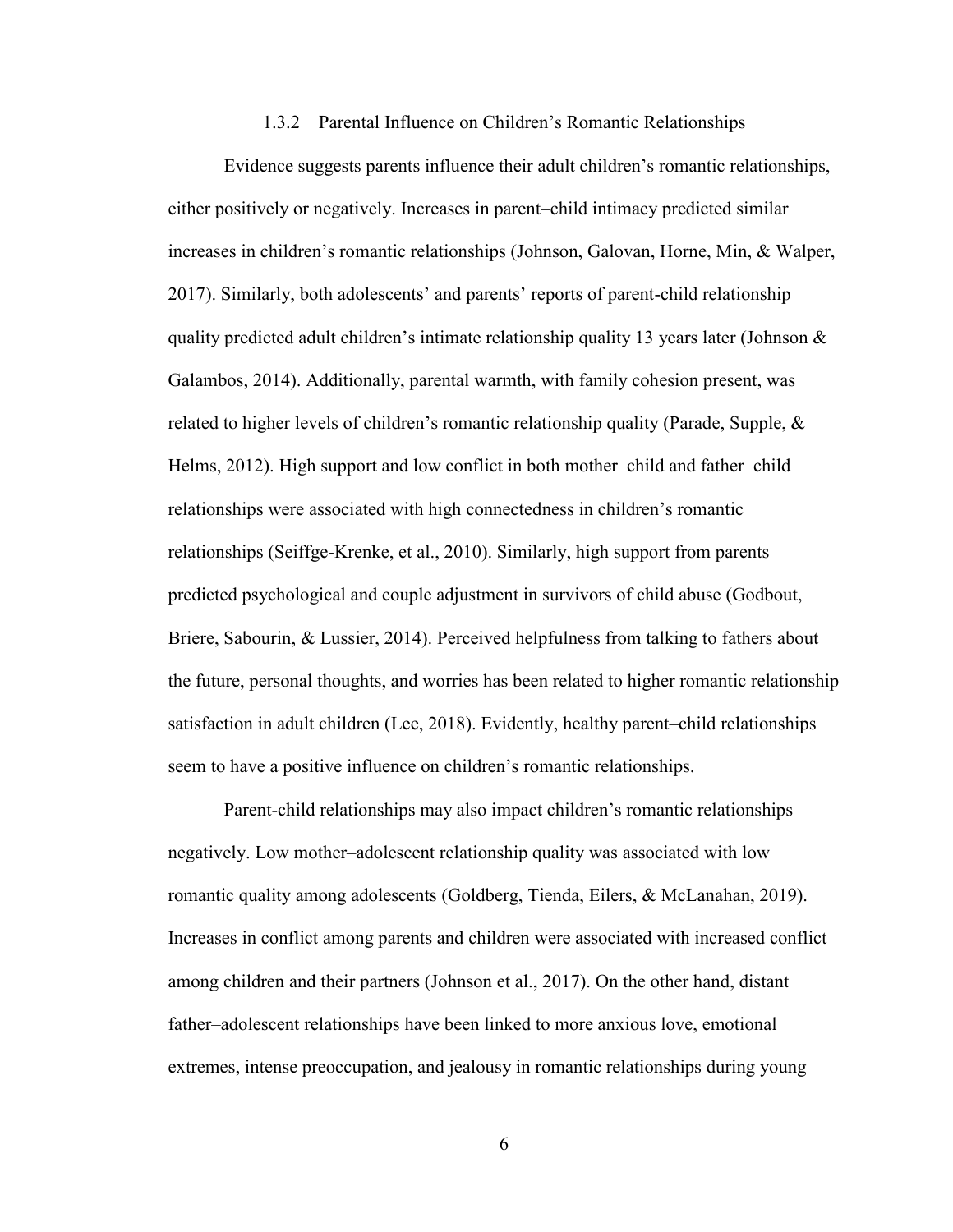adulthood several years later (Seiffge-Krenke et al., 2010). Additionally, a child's emotional insecurity with their mother was linked to poor relatedness, negative conflict, emotional insecurity, and autonomy in their romantic relationship (Walper & Wendt, 2015). Harsh parenting has also been related to poorer romantic relationship satisfaction among children (Parade et al., 2012). As these findings suggest, parents seem to impact their children's romantic relationships.

#### 1.3.3 Romantic Relationships in Parents and Children

<span id="page-16-0"></span>Parents' romantic relationships also seem to impact the romantic relationships of their children. Specifically, conflict between parents has been related to poorer communication, insecure attachment, and more favorable attitudes toward divorce in adult children (Braithwaite, Doxey, Dowdle, & Fincham, 2016). Similarly, children of conflictual, low committed parents were more likely to experience lower satisfaction and stability in their own romantic relationships (Braithwaite et al., 2016). Instability in maternal romantic relationships was associated with low romantic relationship quality and more romantic partners in adolescence (Goldberg et al., 2019). Parental emotional involvement and closeness to one another has been associated with their adolescents' romantic quality three years later (Ehrensaft et al., 2011). The findings from these studies support the existence of influence between parental romantic relationships and children's romantic relationships.

#### 1.3.4 Intergenerational Transmission

<span id="page-16-1"></span>The behaviors and patterns of one's parents undoubtedly influence the patterns of their children and grandchildren. Intergenerational transmission (Pope & Mueller, 1976) is a term used to describe how patterns transfer from parents to children across multiple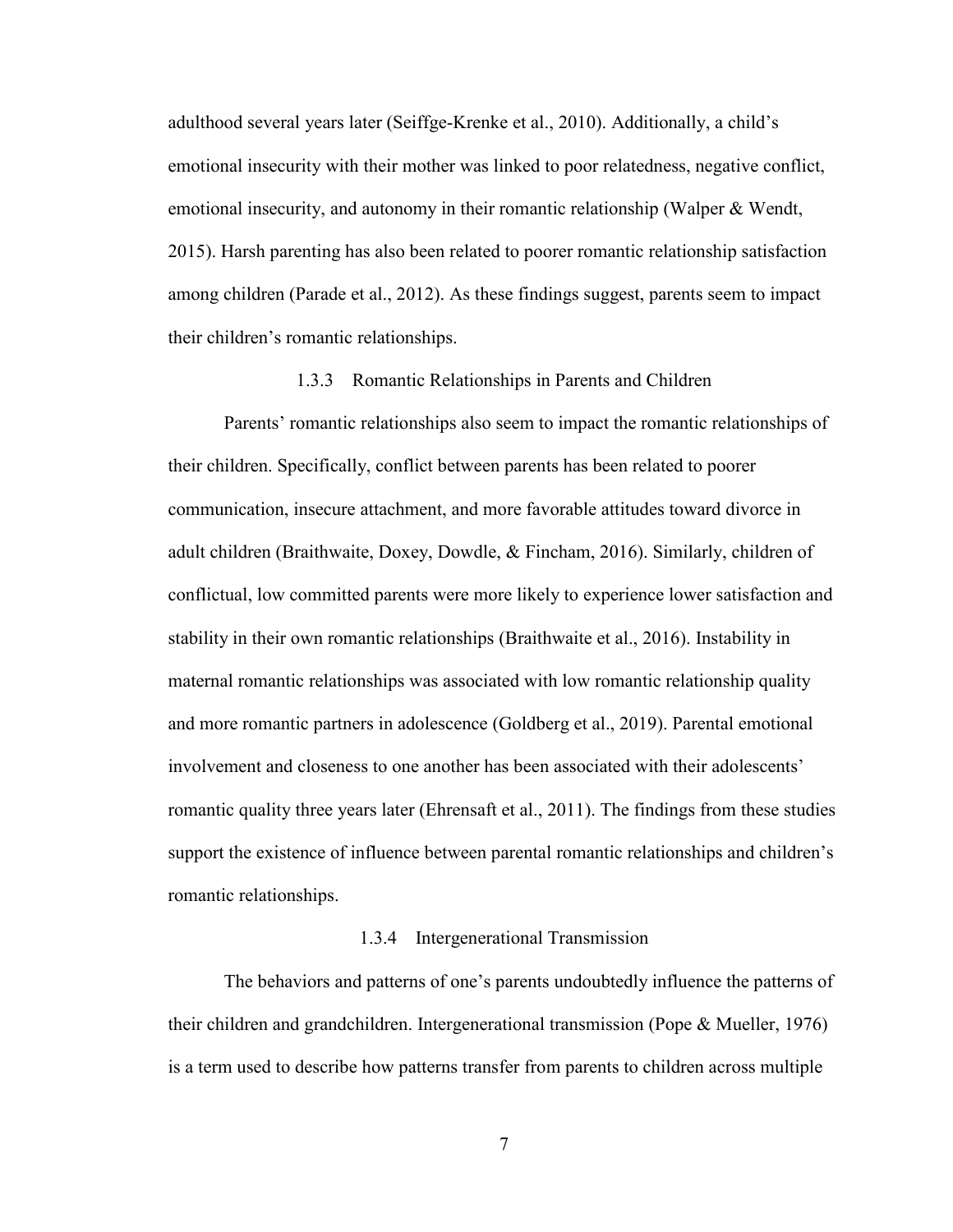generations. Parents transmit certain characteristics (e.g., emotional closeness) to their children, who transmit those to their children, and so on. Examples of family patterns that transfer from parents to children are violence and abuse (Delsol & Margolin, 2003; Maxwell, Callahan, Ruggero, & Janis, 2016; Skuja & Halford, 2004). Anxiety and stress have also been found to transmit between generations (Aktar, Bockstaele, Perez-Edgar, Wiers, & Bogels, 2018; Bowers & Yehuda, 2016).

Some factors related to emotional closeness have also been shown to transfer from parents to children. Both maternal and paternal emotion dysregulation were uniquely linked to children's emotion dysregulation (Li, Li, Wu, & Wang, 2019). Emotional variables within a parent–child relationship seem to pass on to other generations, as well. Mothers' perceptions of the level of emotional warmth in their relationship with their children were predictive of the child's perception of emotional warmth with their own children 28 years later (Goldberg et al., 2019; Savelieva et al., 2016). Additionally, children's reports of emotional closeness, conflict, and ambivalence with their parents have been associated with the parents' reports of emotional closeness, conflict, and ambivalence with their own parents (Hank, Salzburger, & Silverstein, 2017). Similarly, individuals who reported more positive and less negative ties with their parents also reported similar ties with their children (Birditt, Tighe, Fingerman, & Zarit, 2012).

Aspects of romantic relationship health seem to be transmitted across generations. For example, adolescents of mothers with low romantic relationship quality (i.e., instability, low general quality, and intimate partner violence) also reported low relationship quality in their own romantic relationships (Goldberg et al., 2019). A similar association has been tested longitudinally: parents' emotional involvement with their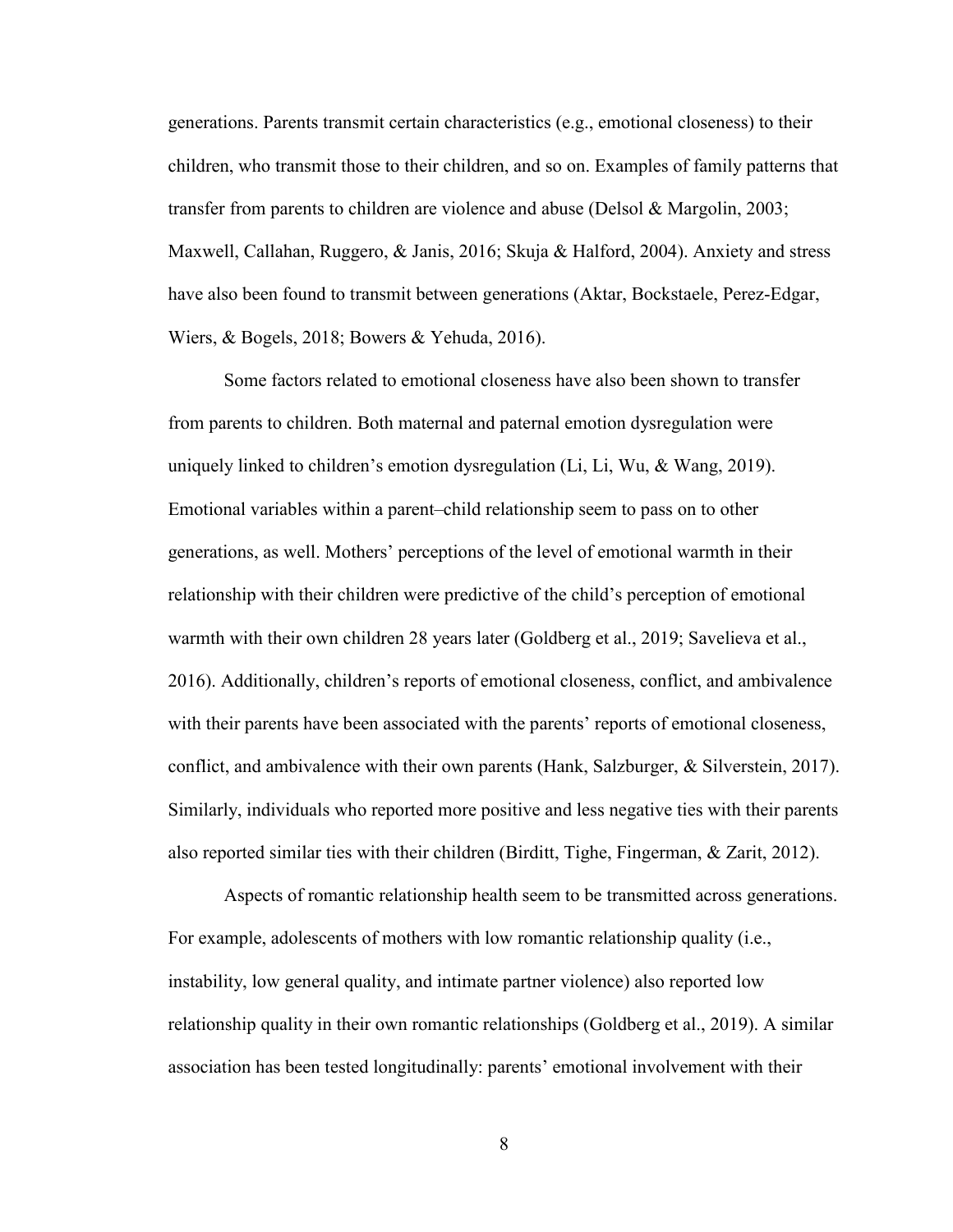romantic partners directly predicted female offspring's romantic relationship quality several years later (Ehrensaft et al., 2011). As can be seen in previous literature, emotional closeness within romantic relationships is associated with relationship health and may be passed on from previous generations.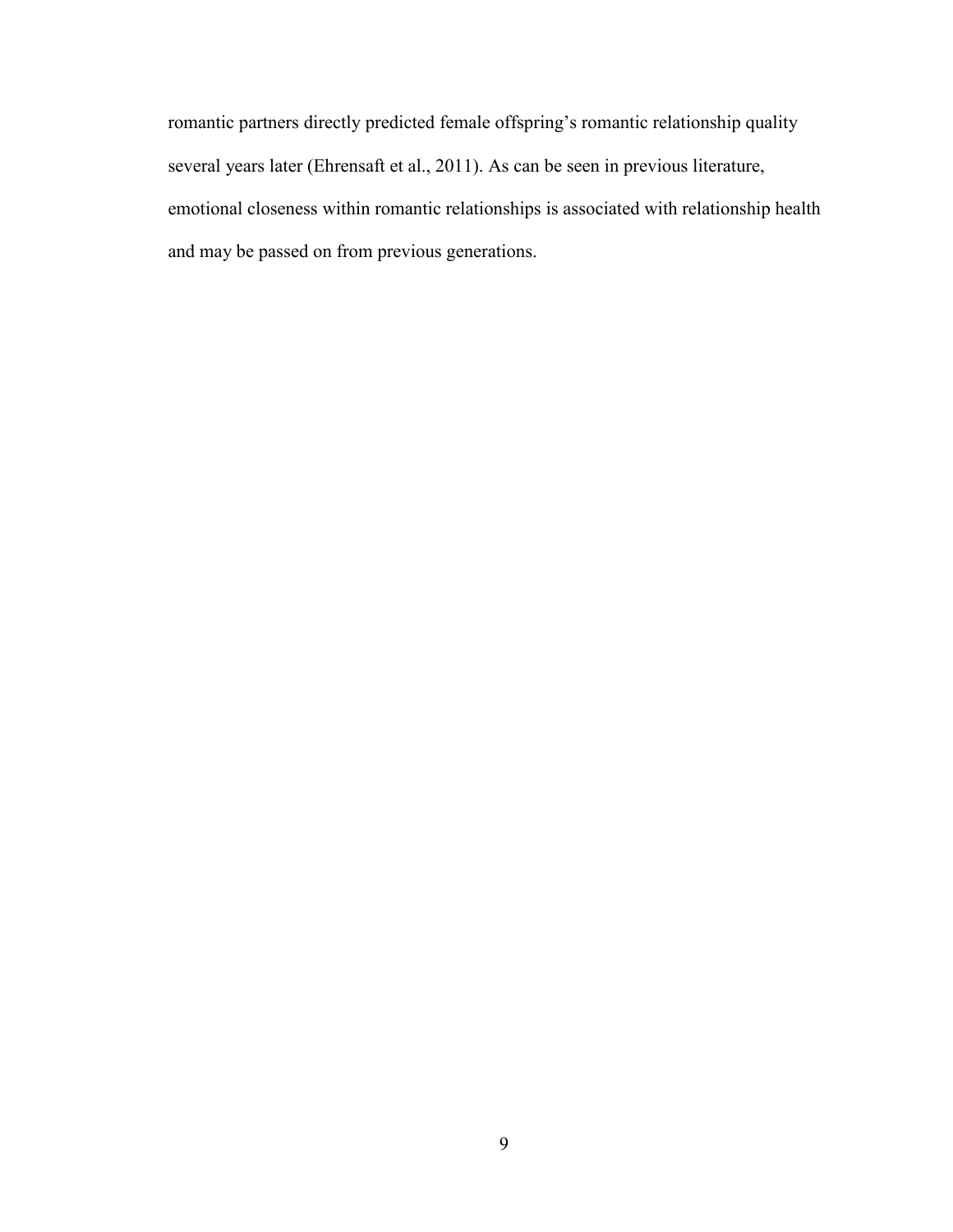#### CHAPTER 2. THE PRESENT STUDY

#### <span id="page-19-1"></span><span id="page-19-0"></span>2.1 Hypotheses

While several studies have looked at intergenerational transmission of intimate partner violence, relational quality, and other factors, very few studies have investigated the existence of intergenerational transmission of emotional closeness in romantic relationships. In the present study, I tested the intergenerational transmission of emotional closeness—including intimacy (i.e., self-disclosure), admiration (i.e., expression of appreciation), and supportive dyadic coping—across three generations. I hypothesized that emotional closeness between grandparents (Generation 1) would be positively associated with emotional closeness in their adult children (i.e., "anchors") and children's partners (i.e., "anchor's partners"; G2) four years later. I also hypothesized that emotional closeness between anchors and their partners (G2) would be positively associated with emotional closeness between their children and children's partners (G3) one year later.

<span id="page-19-3"></span><span id="page-19-2"></span>2.2 Methods

#### 2.2.1 Sample Characteristics

A total of 14,325 participants were included in the present study. The sample consisted of three generations: grandparents, anchors and partners, and children and their partners. Grandparents (*n* = 3020) consisted of mostly female (58.5%) participants, ranging in age from 37 to 90 years old with a mean age of 55.95 years old. The grandmothers ranged in age from 37 to 81, with a mean age of 54.78 years old. The grandfathers were between 38 and 90 years old, with a mean age of 57.45 years old. The anchors the second generation consisted of mostly female (57.4%) participants born in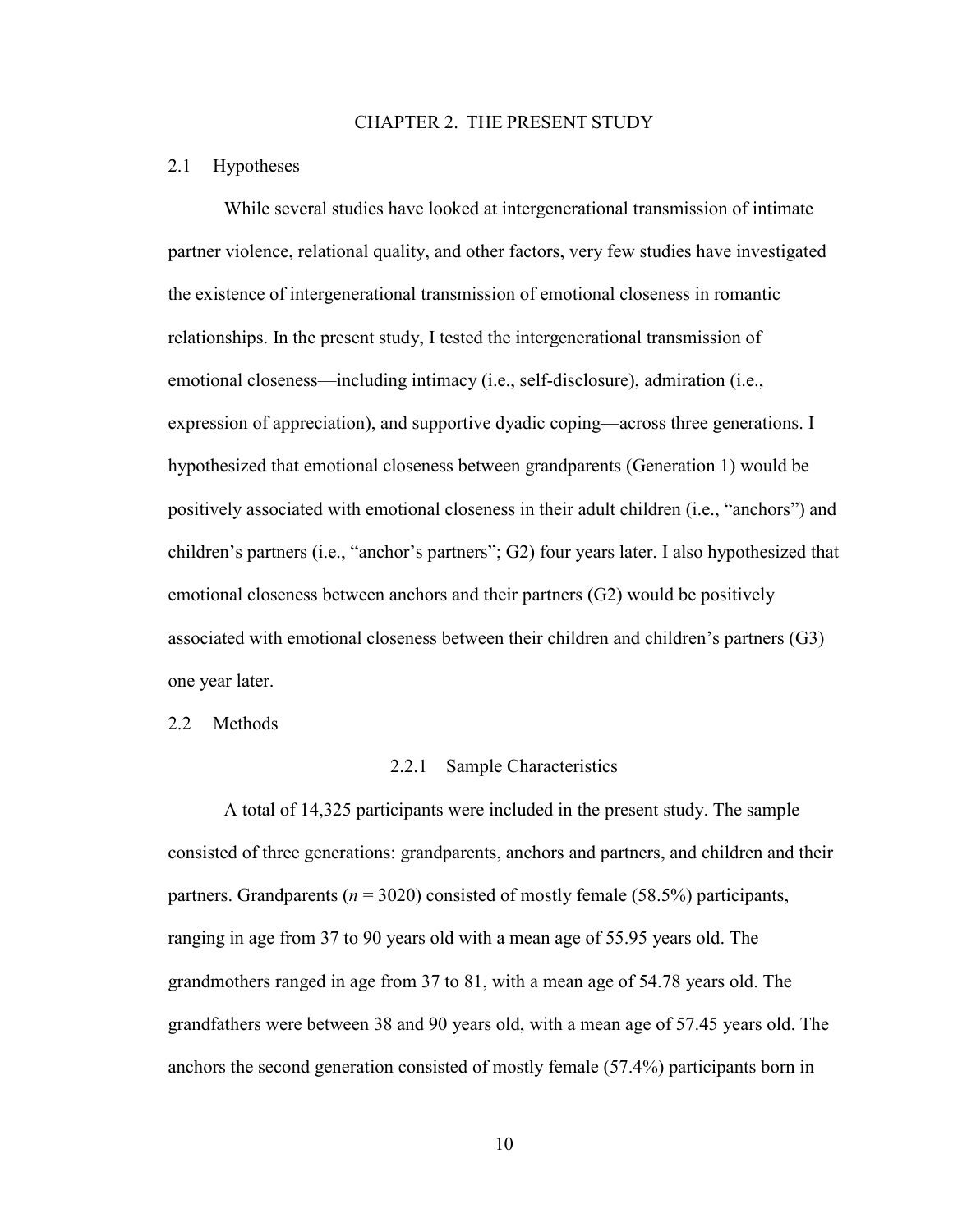West Germany (67.8%) or East Germany (24.2%). Their ages ranged from 22 to 46, with a mean of 34.6 years old. Partners (*n* =3805) in the second generation were mostly male (56.8%) and ranged in age from 18 to 107 with a mean of 36.59 years old. The third generation also consisted of mostly West German participants (97.2%). The adult children  $(n = 93)$  were mostly female (54.1%), ranging in age from 18 to 23, with a mean age of 19.58 years old. The adult children's partners were mostly male (62%) between ages 18 to 53 with a mean age of 21.39 years old.

#### 2.2.2 Procedures

<span id="page-20-0"></span>I used the Panel Analysis of Intimate Relationships and Family Dynamics (i.e., Pairfam; Brüderl et al., 2013), a longitudinal German dataset that takes a life course approach to collect information from individuals, their partners, their parents, and their children. Pairfam follows participants from three birth cohorts: adolescents born between 1991and 1993 (age 15 to 17 at baseline), young adults born between 1981 and 1983 (age 25 to 27 at baseline), and middle age adults born between 1971 and 1973 (age 35 to 37 at baseline; Huinink et al., 2011). The original sample was gathered through stratified random sampling based on the federal states of Germany, and city administrations used population registers to select the sample. A total of over 12,000 individuals (i.e., "anchors") were interviewed annually starting in 2008 and ending (anticipating) in 2022 and are compensated  $E10$ . Anchors' partners, parents, and children are interviewed annually starting in the second wave and are compensated  $\epsilon$ 5. Each interview lasts about one hour and involves computer-based assistance.

The Pairfam dataset was chosen for the present study because it captures personal, intimate, and intergenerational relationship experiences and includes a national random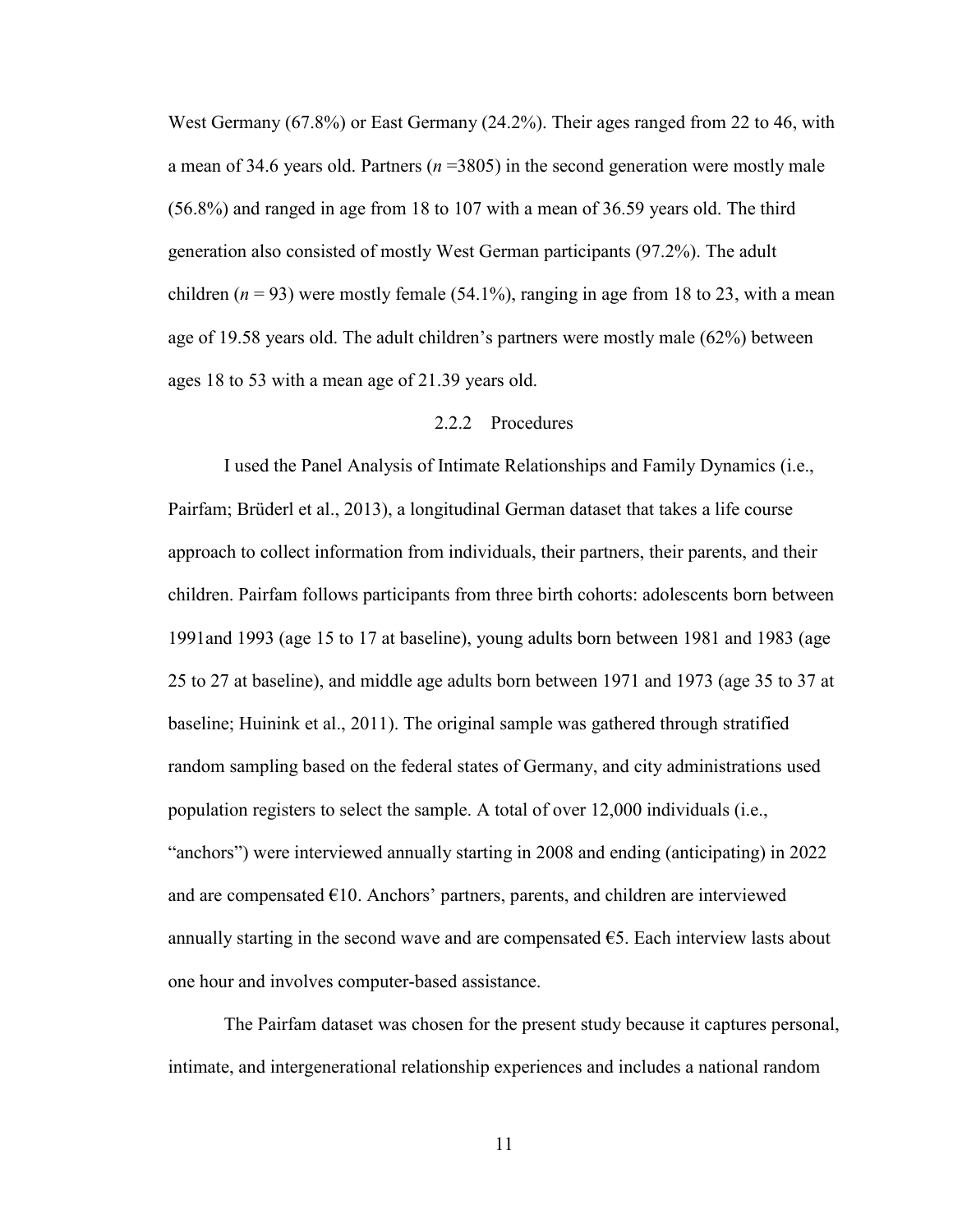sample. An advantage to using this dataset is that partners from the same relationships are asked the same questions, which allows for dyadic analysis. Additionally, anchors are matched to their parents and their children. This is helpful because it allows for examination of entire families, rather than assessing parents and children across relationships. I analyzed data from Waves 5, 9, and 10 which were taken in 2014, 2018, and 2019, respectively. For the present study, inclusion criteria were anchors who had a partner at the time of the interview and whose parents and children were also interviewed. Participants who were younger than 18 years were excluded from the analyses of the present study.

Scales of intimacy and admiration were taken from three generations: the anchors' parents (both parents and their parents' partners), the anchor and partner, and the anchor's children and children's partners. Additionally, scales for dyadic coping were taken for the anchors and their partners, as well as the children and children's partners. Dyadic coping would have been included for all romantic relationship pairs across generations, but anchors' parents and parents' partners were not asked questions regarding dyadic coping. Pairfam has been assessed and upheld for external validity through comparison to the German census, the German Family Survey, and the German Socioeconomic Panel (Brüderl et al., 2015).

#### 2.2.3 Measures

#### 2.2.3.1 Intimacy

<span id="page-21-1"></span><span id="page-21-0"></span>Romantic relationship intimacy in each romantic pair was assessed using the intimacy subscale of the Network of Relationships Inventory (Furman & Buhrmester, 2010). The intimacy subscale includes two questions: "How often do you tell [name of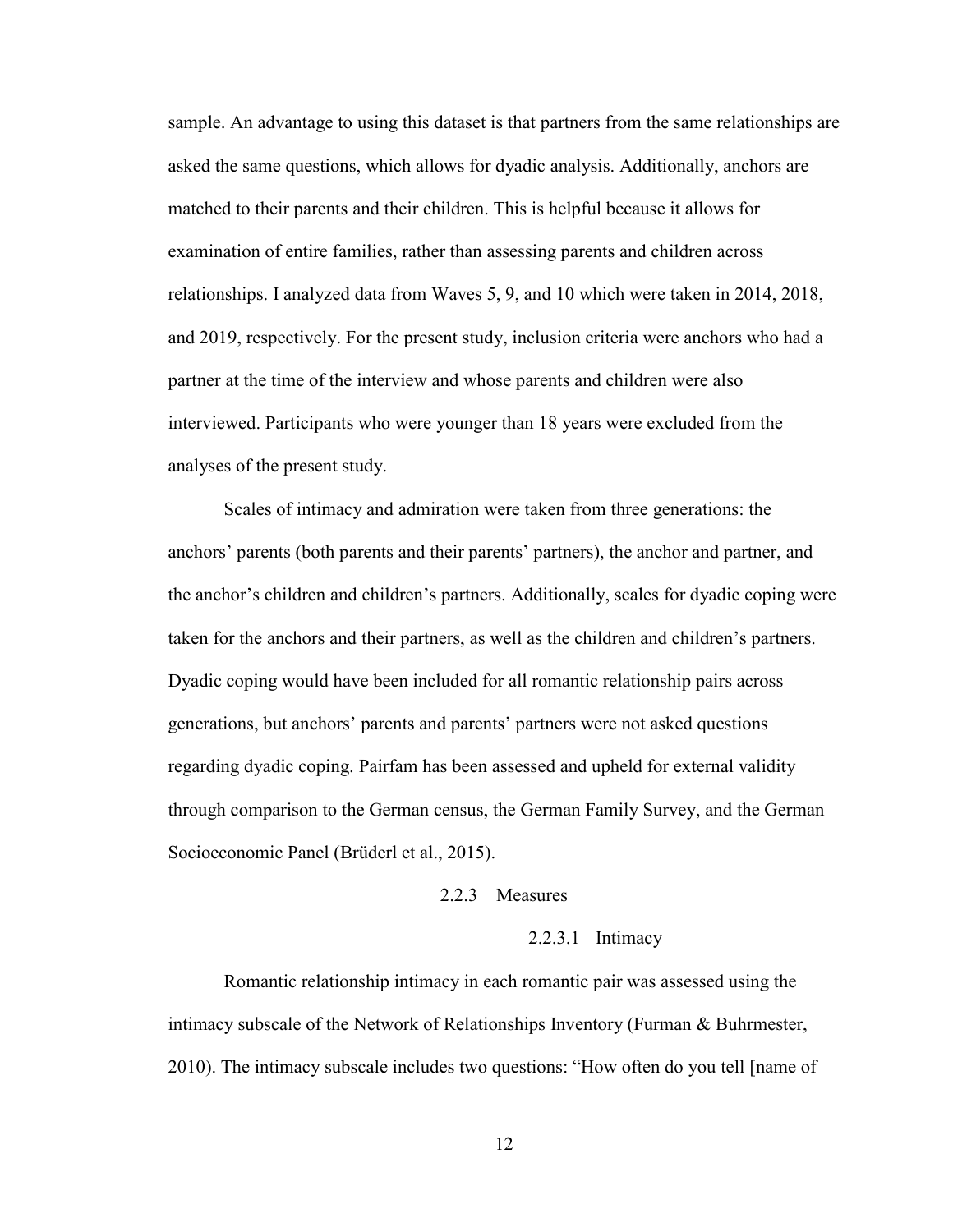current partner] what you're thinking?" and "How often do you share your secrets and private feelings with [name of current partner]?" Participants gave responses on a 5-point Likert scale ranging from *never* (scored as 1) to *always* (5). In the sample used for the present study, the intimacy scale shows good internal consistency with a Cronbach's alpha of  $\alpha = 0.776$  for the first generation,  $\alpha = 0.748$  for the second generation, and  $\alpha =$ 0.809 for the third generation in the present sample used.

#### 2.2.3.2 Admiration

<span id="page-22-0"></span>Both partners in each romantic pair were asked two questions from the Network of Relationships Inventory (Furman & Buhrmester, 2009) to assess for admiration: "How often does [name of current partner] show recognition for the things you do?" and "How often does [name of current partner] show that he/she appreciates you?" Participants answered on a 5-point Likert scale was ranging from *never* (1) to *always* (5). In the sample used in the present study, the admiration scale showed good internal reliability:  $\alpha$ = 0.854 for the first generation,  $\alpha$  = 0.812 for the second generation, and  $\alpha$  = 0.718 for the third generation.

### 2.2.3.3 Dyadic Coping

<span id="page-22-1"></span>Supportive dyadic coping was assessed in anchor-partner relationships and childpartner relationships using two questions, with three subscales each, from the Dyadic Coping Questionnaire (Bodenmann, Arista, Walsh, & Randall, 2018). Each partner was asked "When your partner is stressed out, how often do you react in the following ways?" Sub questions consisted of letting your partner know you understand them, listening and giving them the chance to express themselves, and supporting them in concrete ways. Each partner was also asked "When you are stressed out, how often does your partner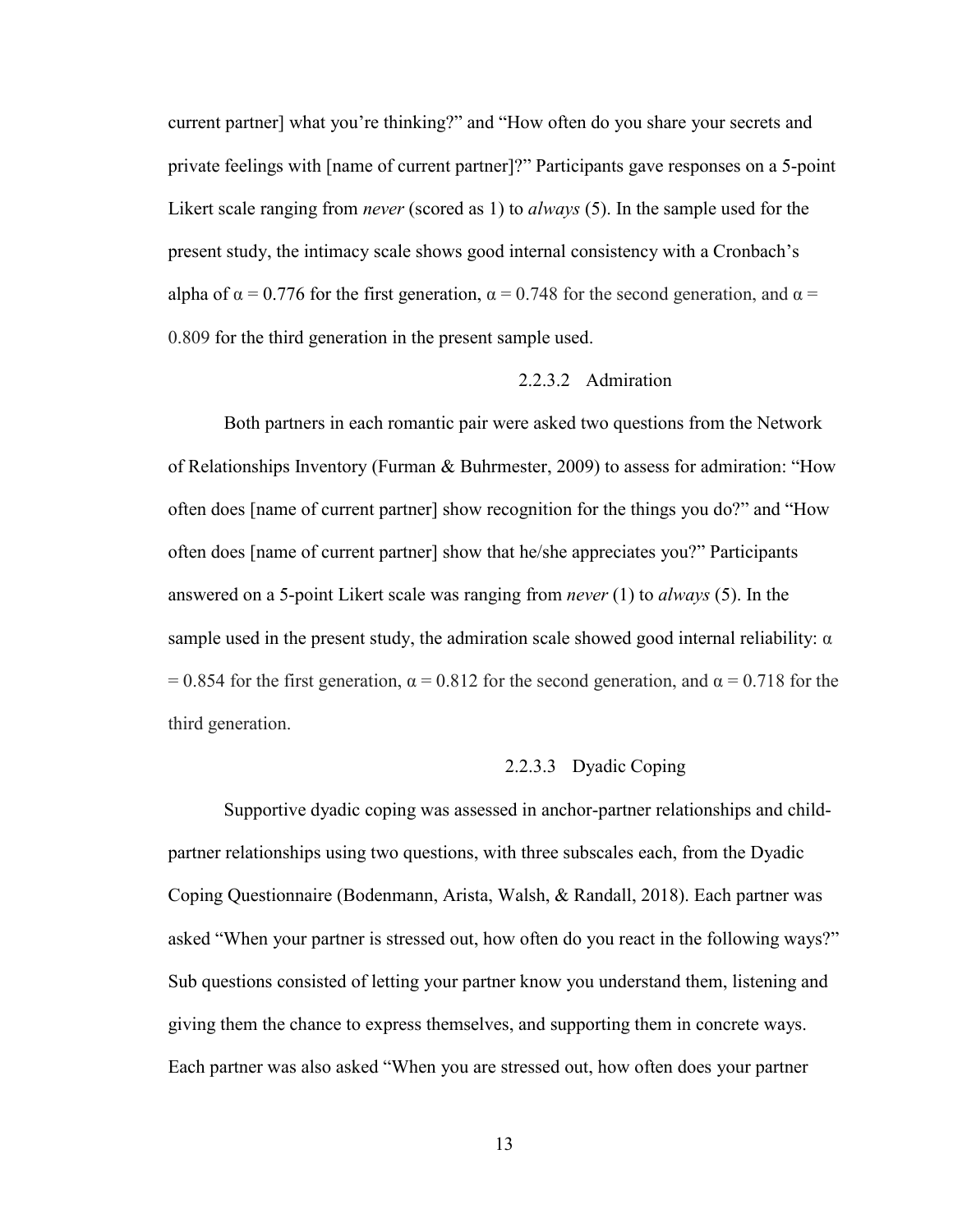react in the following ways?" with the same sub questions, but worded to reflect what their partner does. Following this format allows for actor and partner effects to more accurately assess dyadic coping in the relationship. All items are answered on a five-point Likert scale ranging from *never* (1) to *always* (5). The mean of each item is used as the total score for the dyadic coping scale. The Cronbach's alphas represented good internal consistency in the present sample for actor and partner effects: Actor effects showed  $\alpha$  = 0.786 for the second generation and  $\alpha = 0.718$  for the third generation, while partner effects showed  $\alpha = 0.860$  for the second generation and  $\alpha = 0.799$  for the third generation.

#### <span id="page-23-0"></span>2.3 Analytic Procedures

Common fate modeling was used in the present study (see Figure 2.1). For each variable, both partner's answers in each romantic pair were combined into a single, latent variable that was used in the analyses. A common fate model was used because the partners were reporting on the same variables that exist on the couple level (Galovan et al., 2017). "The two partners do not influence each other; rather, the same variable or force influences both partners" (Galovan et al., 2017). As previously stated, literature has focused mostly on one parent's influence on their children's romantic relationship. By using a common fate model, the present study extends this literature by examining the conjoint influence of both parents in one latent model.

I used structural equation modeling to test the statistical similarity between emotional closeness of romantic relationships within three generations: parents' romantic relationship, anchor and partner relationship, and children's romantic relationship. SPSS and Amos was used to analyze all data. Goodness of fit was used to assess the similarity of emotional closeness between the three generations, in order to assess whether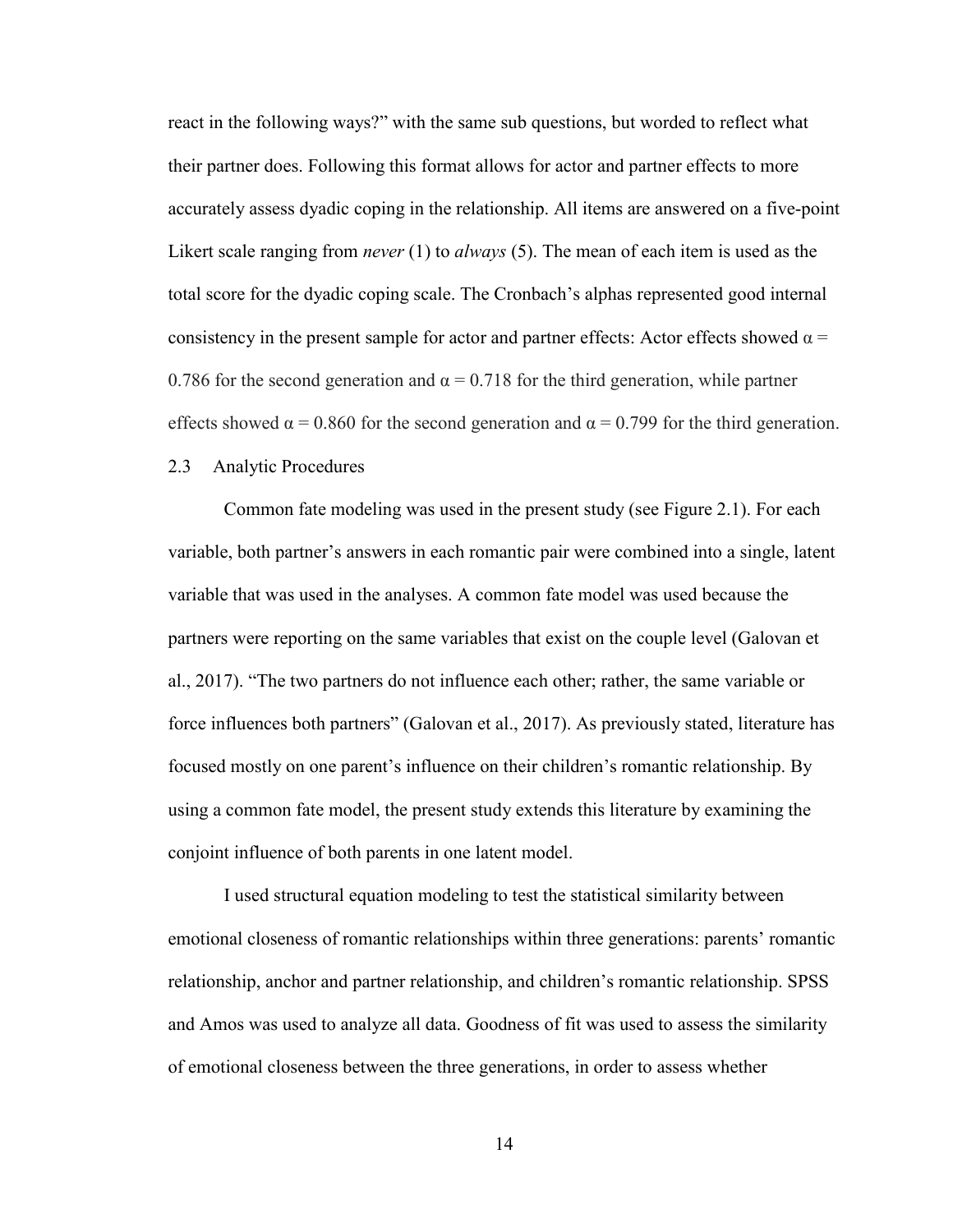

Figure 2.1 Original Proposed Intergenerational Latent Model

<span id="page-24-0"></span>Note. GM = grandmother, GF = grandfather,  $A =$  anchor, P = partner, C = child, CP = child's partner, – Self = self-reported, – Other = partner-reported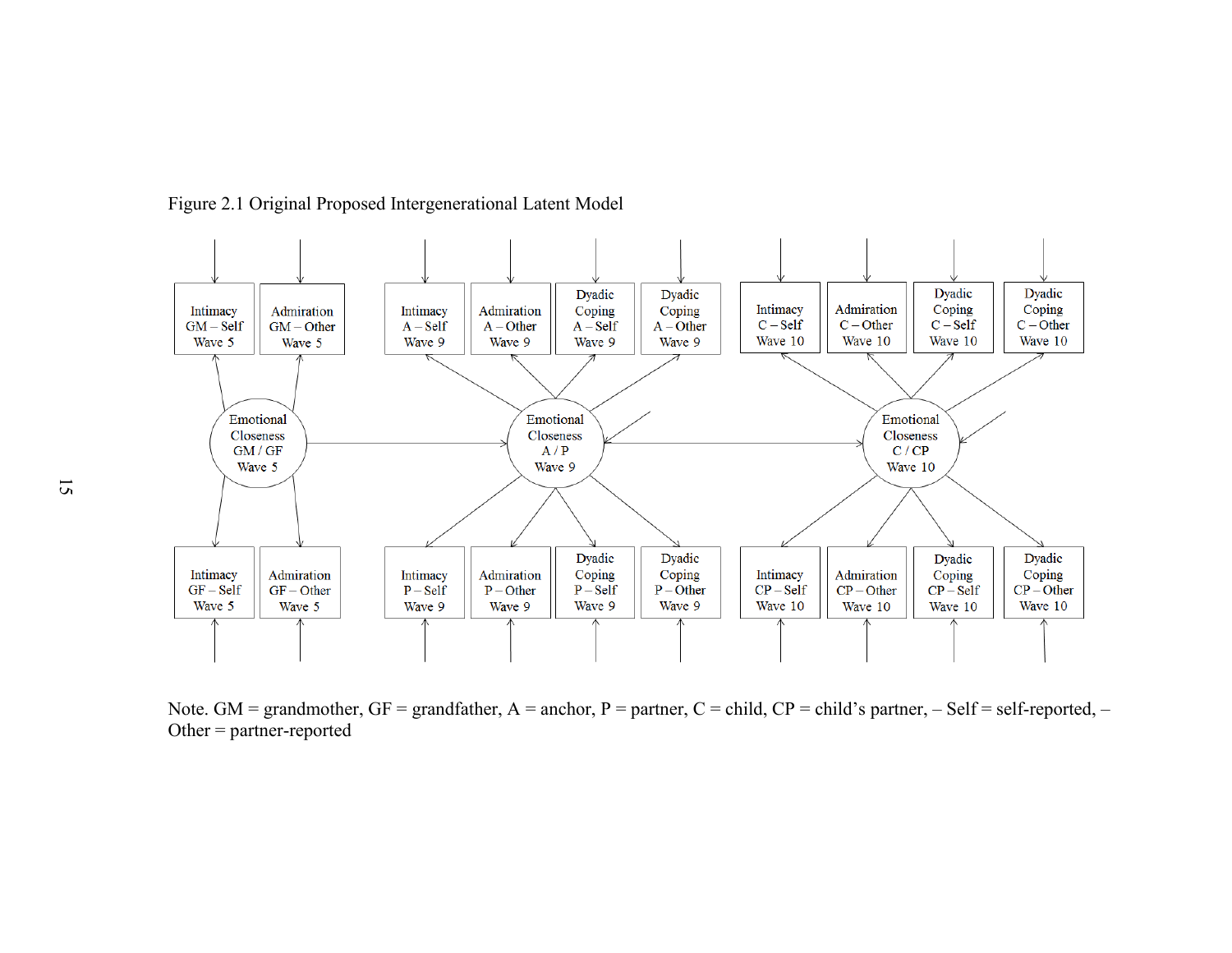intergenerational transmission of emotional closeness exists. A model is regarded as a good fit if includes these characteristics:  $x^2$  is nonsignificant, CFI >.95, RMSEA <.06 (Hu & Bentler, 1998; 1999).

<span id="page-25-0"></span>2.4 Results

Correlations were analyzed on all variables used in the final model (see Table 2.1). Several correlations were found between various emotional closeness variables within one generation. In the second generation, both self- and partner-reports of the anchor's and partner's dyadic coping were each related to both partners' admiration scales. Among the third generation, the child's self-reported dyadic coping was related to their own intimacy  $(r(63) = .63, p < .001)$ , while partner-reports of their dyadic coping were related to their admiration  $(r(24) = 78, p < .001)$ . Additionally, the child's partner's admiration was positively related to self-  $(r(24) = .39, p = .047)$  and partner-reports of their own dyadic coping  $(r(63) = .61, p < .001)$ .

#### 2.4.1 Partner Variables

<span id="page-25-1"></span>Many of the variables proposed were positively related to the same variables in one's partner. Grandmother's reports on the intimacy in their romantic relationship are positively related to grandfather's intimacy reports  $(r(1240) = .38, p < .001)$ . Additionally, grandmother's and grandfather's intimacy are positively correlated to their own (respectively,  $r(1235) = .39$ ,  $p < .001$ ;  $r(1241) = .38$ ,  $p < .001$ ) and each other's admiration (respectively,  $r(1693) = .63$ ,  $p < .001$ ;  $r(1363) = .61$ ,  $p < .001$ ).

Anchor's intimacy is positively related to their partner's intimacy  $(r(1150) = .25$ ,  $p < .001$ ). Similarly, anchor's admiration is positively related to their partner's admiration  $(r(1147) = .32, p < .001)$ . Anchor's intimacy is correlated with their own  $(r(1148) = .32, p < .001)$ .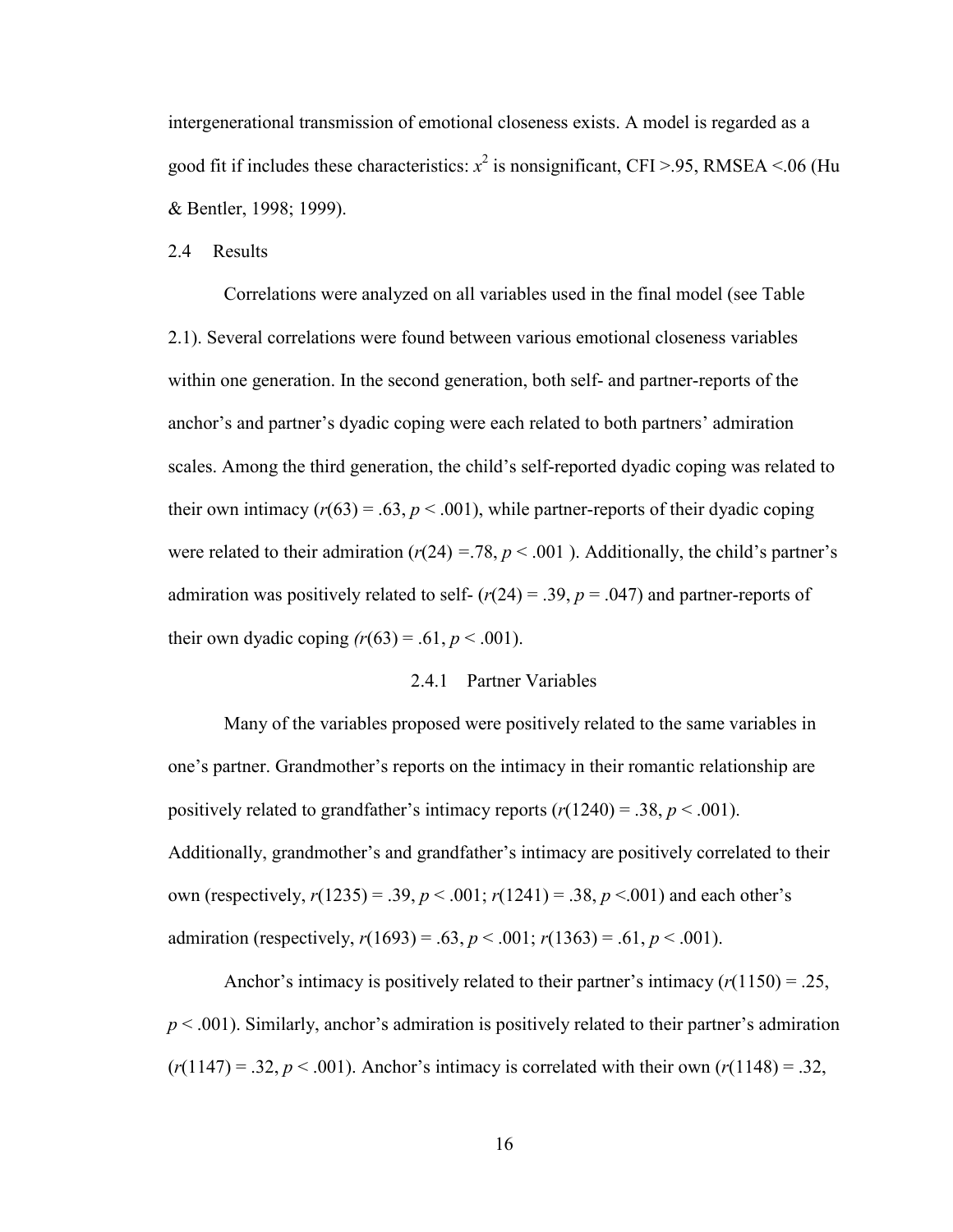<span id="page-26-0"></span>

| Variables         |           | $\overline{2}$ | $\mathfrak{Z}$ | $\overline{\mathcal{A}}$ | 5        | 6            | 7                        | 8        | 9            | 10       | 11    | 12             | 13                       | 14           |
|-------------------|-----------|----------------|----------------|--------------------------|----------|--------------|--------------------------|----------|--------------|----------|-------|----------------|--------------------------|--------------|
| 1. Age $(G1)$     |           |                |                |                          |          |              |                          |          |              |          |       |                |                          |              |
| 2. GM Intimacy    | $-.094**$ | 1              |                |                          |          |              |                          |          |              |          |       |                |                          |              |
| 3. GF Intimacy    | 0.02      | $.386**$       |                |                          |          |              |                          |          |              |          |       |                |                          |              |
| 4. GM Admiration  | $.065**$  | $.627**$       | $.379**$       |                          |          |              |                          |          |              |          |       |                |                          |              |
| 5. GF Admiration  | 0.048     | $.392**$       | $.605**$       | $.478**$                 | 1        |              |                          |          |              |          |       |                |                          |              |
| 6. Age (G2)       | .795**    | $-.071*$       | 0.02           | 0.069                    | 0.04     | $\mathbf{1}$ |                          |          |              |          |       |                |                          |              |
| 7. A. Degree      | 0.051     | $.078**$       | $-0.006$       | $-0.041$                 | 0.047    | $-.070**$    | 1                        |          |              |          |       |                |                          |              |
| 8. A. Intimacy    | $-125**$  | $.128*$        | 0.11           | 0.081                    | $.107*$  | $-113**$     | $.072**$                 | -1       |              |          |       |                |                          |              |
| 9. P. Intimacy    | $-0.021$  | $-0.019$       | 0.022          | $-.136*$                 | 0.017    | $-.105**$    | $.063*$                  | $.250**$ | $\mathbf{1}$ |          |       |                |                          |              |
| 10. A. Admiration | $-61$     | 0.029          | 0.017          | 0.035                    | 0.046    | 0.026        | 0.033                    | $.323**$ | $.496**$     | 1        |       |                |                          |              |
| 11. P. Admiration | $-.182**$ | 063            | 0.103          | 0.099                    | 0.09     | $-.65**$     | 0.036                    | $.517**$ | $.330**$     | $.383**$ |       |                |                          |              |
| 12. C. Age (G3)   | 0.053     | $-0.118$       | $-0.197$       | $-0.207$                 | $-0.152$ | $.201*$      | 0.011                    | 0.053    | 0.033        | $.223*$  | 0.157 | $\overline{1}$ |                          |              |
| 13. C. degree     | 0.484     | $-0.095$       | $-0.024$       | 0.396                    | 0.136    | $-0.004$     | 0.052                    | 0.117    | 0.155        | $.239*$  | 0.014 | $.243**$       | 1                        |              |
| 14. C. Intimacy   | 0.215     | 0.192          | 0.87           | 0.522                    | 0.102    | $-0.233$     | 0.182                    | 0.153    | 0.426        | $-0.266$ | 0.202 | $-0.317$       | $.317*$                  | $\mathbf{1}$ |
| $\boldsymbol{M}$  | 55.95     | 3.523          | 3.439          | 3.352                    | 3.513    | 36.12        | $\overline{\phantom{a}}$ | 3.657    | 3.588        | 3.448    | 3.639 | 19.58          | $\overline{\phantom{a}}$ | 4.086        |
| SD                | 8.023     | 0.841          | 0.815          | 0.868                    | 0.768    | 8.278        | $\overline{\phantom{a}}$ | 0.747    | 0.808        | 0.792    | 0.735 | 1.478          | $\overline{\phantom{a}}$ | 0.75         |

Table 2.1 Summary of intercorrelations, sample means, and standard deviations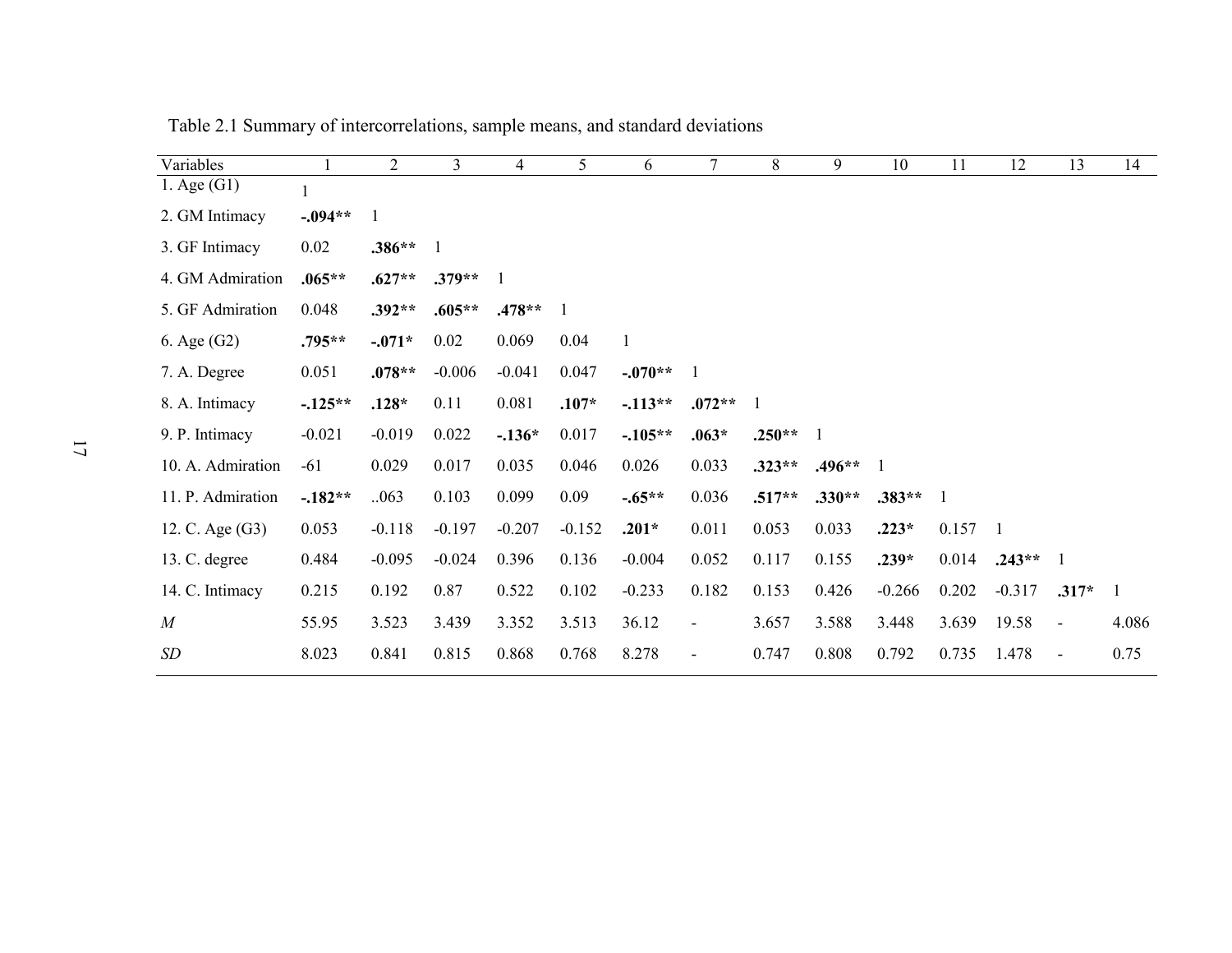$p < .001$ ) and their partner's admiration  $(r(1940) = .52, p < .001)$ . Self- and partnerreports on anchor's dyadic coping is related to self- (respectively,  $r(1156) = .25$ ,  $p < .001$ ;  $r(1159) = .63, p < .001$ ) and partner-reports (respectively,  $r(1943) = .65, p < .001$ ;  $r(1157) = .32$ ,  $p < .001$ ) of their partner's dyadic coping. Finally, in the second generation, both partner's intimacy and admiration are each positively related to self- and partner-reports of their own and their partner's dyadic coping.

In the third generation, the child's self-reported dyadic coping is related to their reports of their partner's dyadic coping  $(r(63) = .70, p < .001)$ . Additionally, partnerreports of the child's dyadic coping are related to the partner's reports of their own dyadic coping  $(r(24) = .53, p < .001)$ . The child's intimacy is related to their partner's admiration ( $r(65) = .61$ ,  $p < .001$ ) and partner-reported dyadic coping ( $r(63) = .50$ ,  $p <$ .001). Similarly, the child's partner's admiration is related to their self-reported dyadic coping  $(r(16) = .47, p = .05)$ .

#### 2.4.2 Parent–Child Variables

<span id="page-27-0"></span>In addition to correlations between partners of the same generation, there were also significant correlations between generations. Specifically, grandmother's intimacy is related to the anchor's intimacy four years later  $(r(373) = .13, p = .013)$ ; grandmother's admiration is negatively related to anchor's partner's intimacy  $(r(217) = -.14, p = .044)$ . Similarly, grandfather's admiration was related to anchor's intimacy  $(r(374) = .11, p =$ .038), and grandfather's intimacy is related to partner-reports of anchor's dyadic coping  $(r(219) = .14, p = .036)$ .

Among the second and third generation, partner-reports of anchor's dyadic coping are related to their child's reports of the child's partner's dyadic coping two years later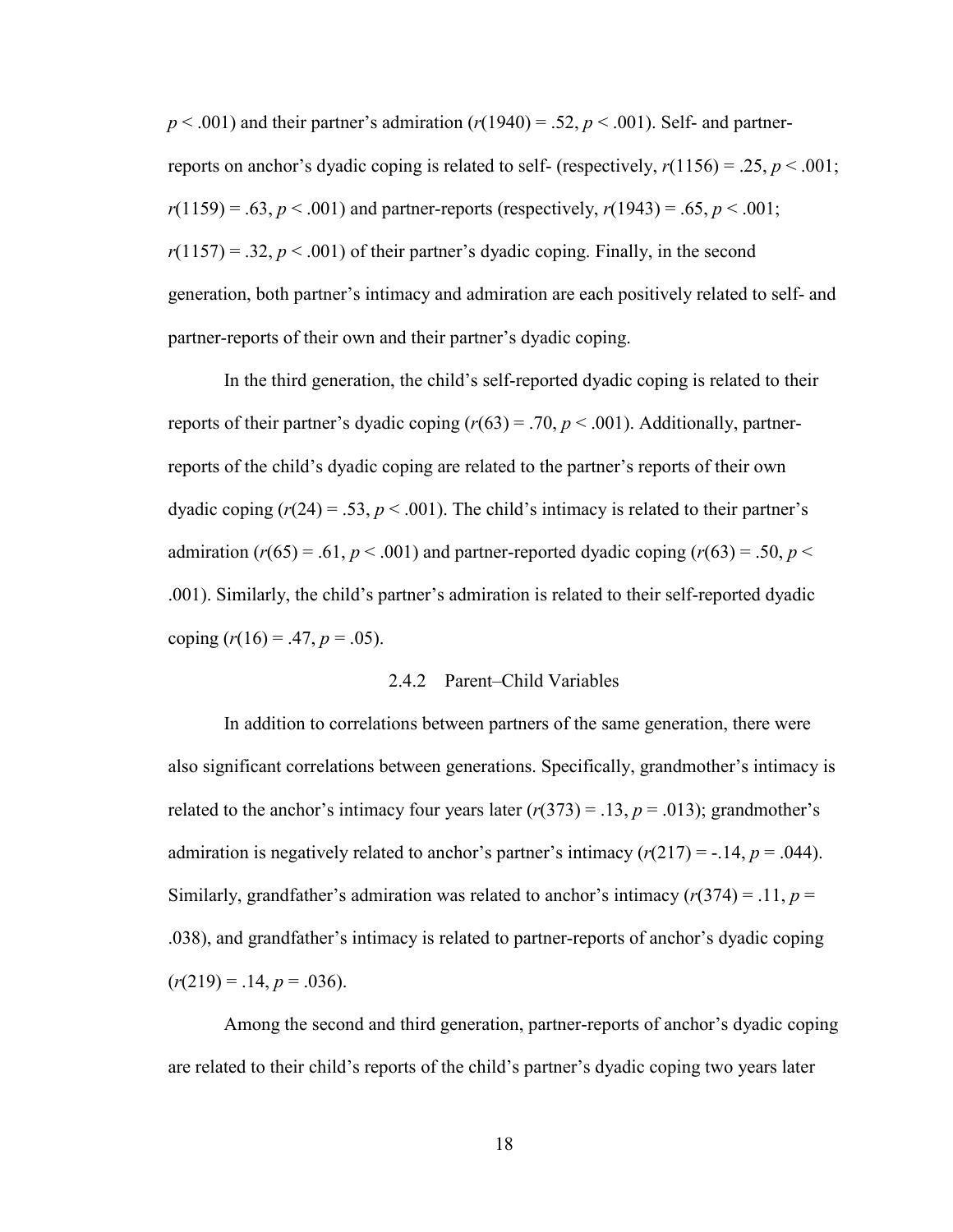$(r(16) = .48, p = .042)$ . Anchor's partner's dyadic coping (self-reports) are related to the child's intimacy  $(r(16) = .57, p = .013)$  and the child's partner's admiration  $(r(16) = .47,$  $p = .05$ ).

#### 2.4.3 Initial Analyses

<span id="page-28-0"></span>I originally planned to execute a full latent model among three generations (see Figure 2.1). However, it became clear that a latent model would not work for all three generations, as many of the proposed variables for the third generation did not have enough responses. More specifically, only 18 of the children's partners responded to items regarding intimacy, admiration, and dyadic coping. The models would not run, likely due to the need of the analysis to fill in in over 14,000 missing responses. Because the variables of admiration and dyadic coping involved partner-reports, these items were removed. The only remaining variable for the third generation's emotional closeness was the children's self-reported intimacy.

Therefore, latent variables were used in the first two generations, and a single variable was used in the third generation. Within this new model (see Figure 2.2), eight variables were used to create the latent variable in the second generation: intimacy (a self-reported measure), admiration (a partner-reported measure), and dyadic coping (including both self- and partner-reported measures) for both partners. In the original data collection, the four dyadic coping variables were not given to the grandparent's generation; therefore, four variables were used in the latent model for the first generation: intimacy and admiration of both grandmother and grandfather. However, this model ended up being a poor fit ( $x^2 = 1510.848$ ,  $p < .001$ , CFI = .787, RMSEA = .041).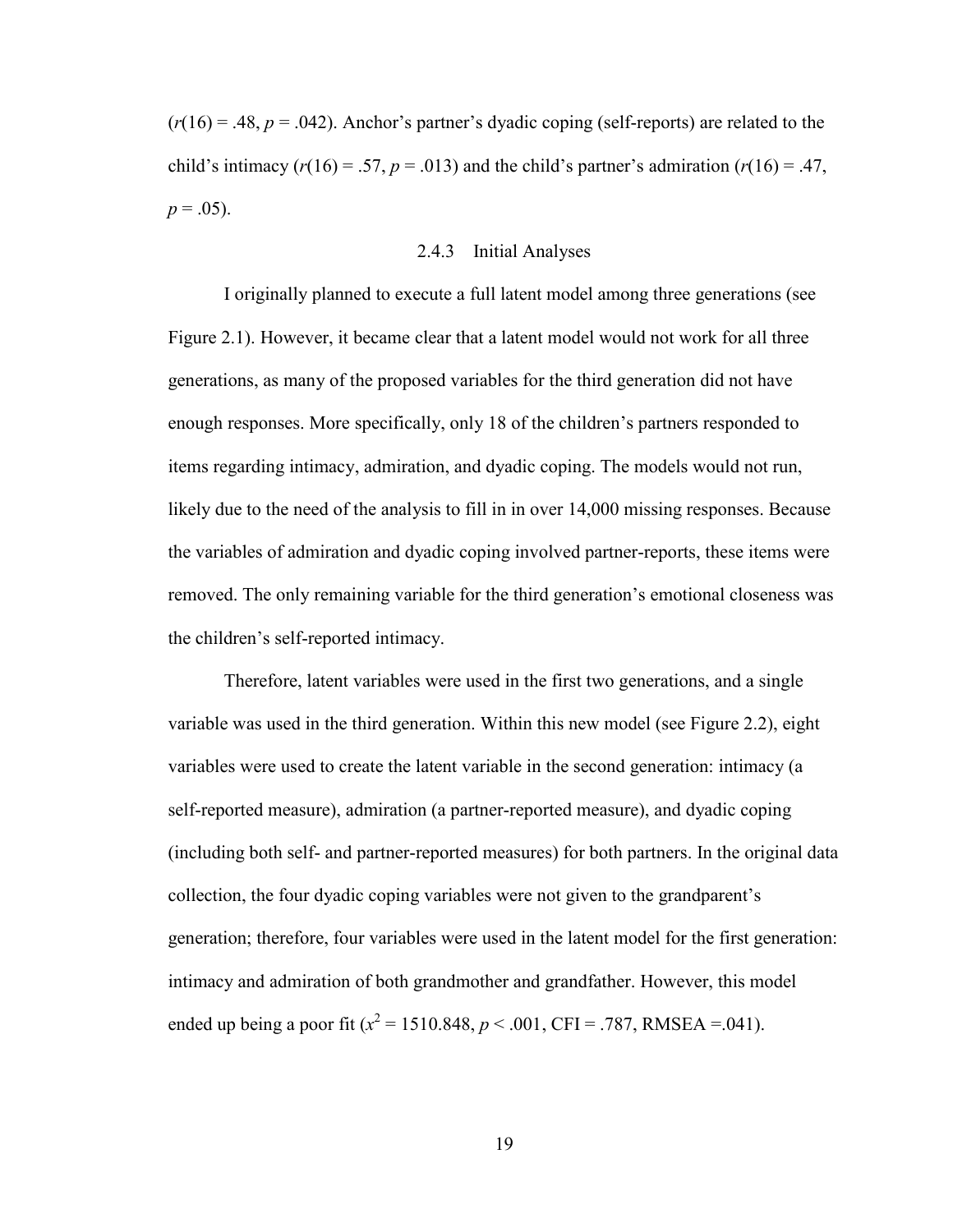

<span id="page-29-0"></span>

Note. GM = grandmother, GF = grandfather, A = anchor, P = partner, C = child,  $-$  Self = self-reported,  $-$  Other = partner-reported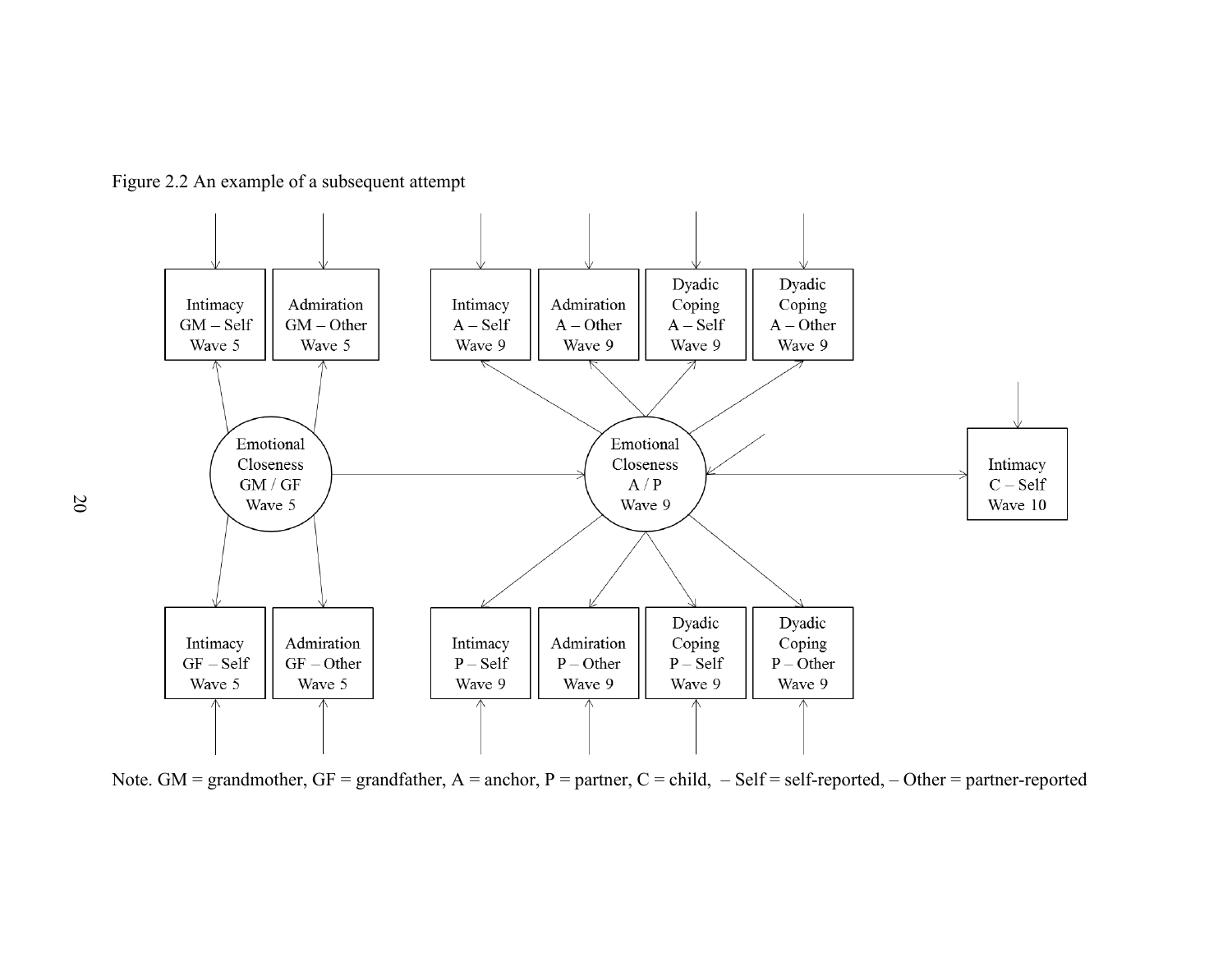In an attempt to create a better fit, the two partner-reported dyadic coping variables were removed from the model for the second generation couples, leaving the self-reported measures (see Figure 2.3). This model proved to be a slightly better fit ( $x^2$  = 719.502,  $p < .001$ , CFI= .837, RMSEA= .034), yet remained inadequate. Finally, all dyadic coping variables were removed from the second generation latent variable so that the latent variables in the first and second generation were made up of the same observed variables of intimacy and admiration (see Figure 2.4).

#### 2.4.4 Final Model

<span id="page-30-0"></span>The overall final model was an adequate fit  $(\chi^2 = 70.293, p < .001, CFI = 0.986,$  $RMSEA = 0.010$ . Waves 5, 9, and 10 were used for the three generations, respectively. Data was collected from grandparents in the year 2014 (Wave 5), anchors and their partners in the year 2017 (Wave 9), and adult grandchildren the year 2018 (Wave 10). These waves were chosen for their sample size. Specifically, the largest number of grandparents in the dataset participated in the first 5 waves of the Parifam study. The last wave was chosen for the grandchildren because it had the largest amount of participants who were 18 years or older. The final model displayed a significant relation between the first generation's emotional closeness and the second generation's emotional closeness. The relation between emotional closeness in the second generation and the third generation was not significant.

After controlling for age of child and the average age of anchor and partner, the path between the first and second generation emotional closeness remained significant, and the path between the second and third generation emotional closeness remained nonsignificant (see Figure 2.5). Additionally, when controlling for anchor's and child's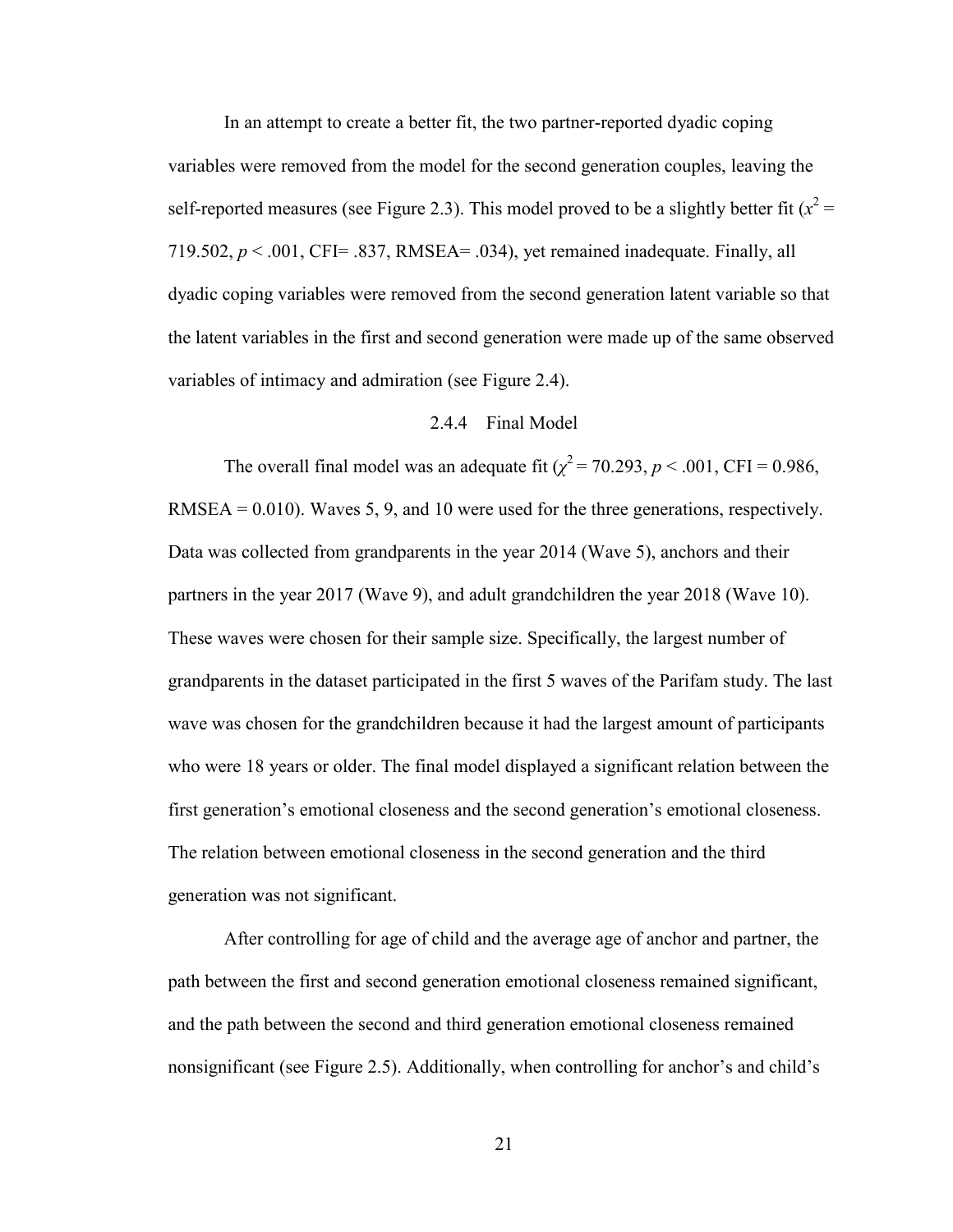<span id="page-31-0"></span>

Note. GM = grandmother, GF = grandfather, A = anchor, P = partner, C = child,  $-$  Self = self-reported,  $-$  Other = partner-reported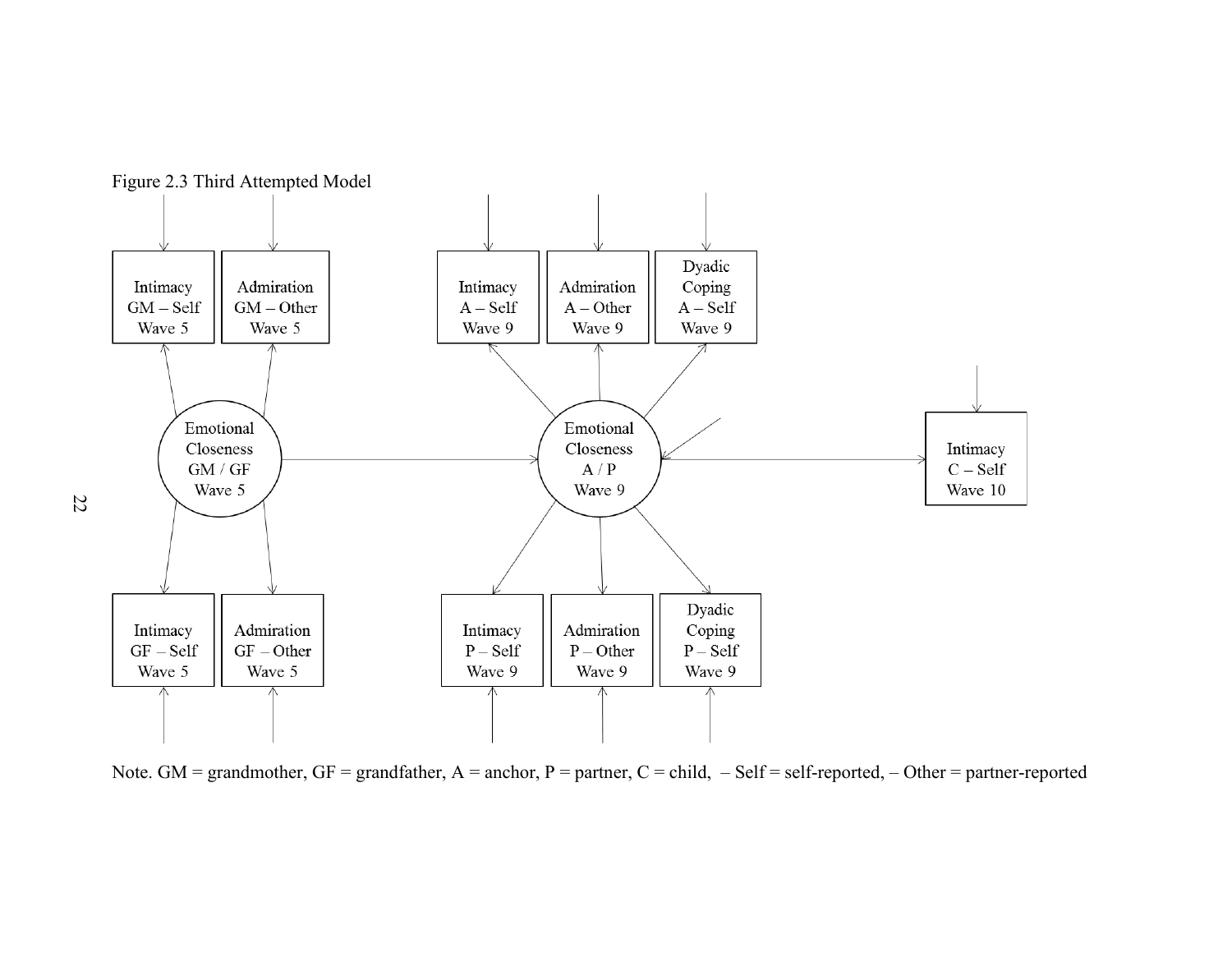<span id="page-32-0"></span>

Figure 2.4 Final intergenerational model

Note. GM = grandmother, GF = grandfather, A = anchor, P = partner, C = child, - Self = self-reported, - Other = partner-reported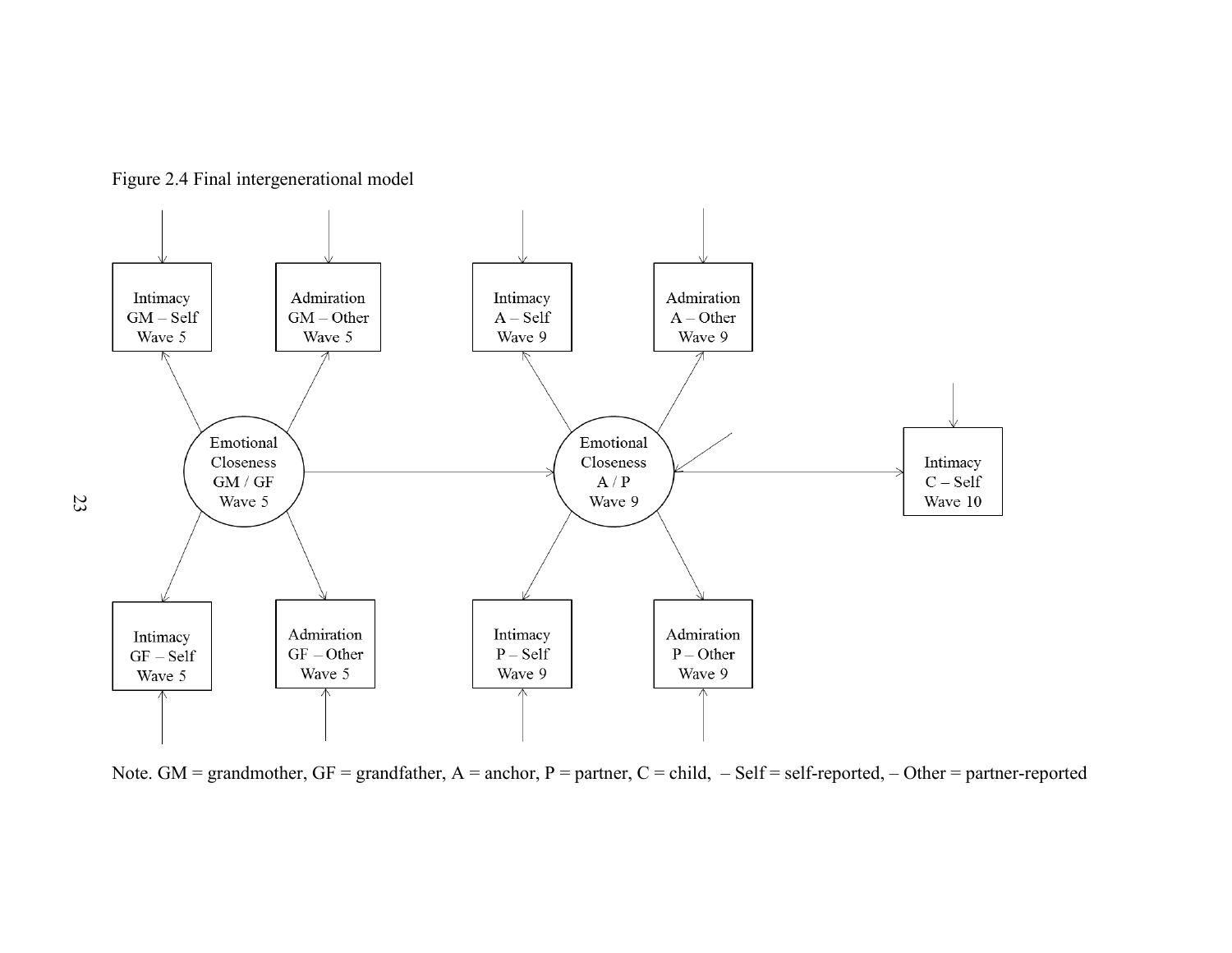

<span id="page-33-0"></span>

Note. GM = grandmother, GF = grandfather, A = anchor, P = partner, C = child,  $-$  Self = self-reported,  $-$  Other = partner-reported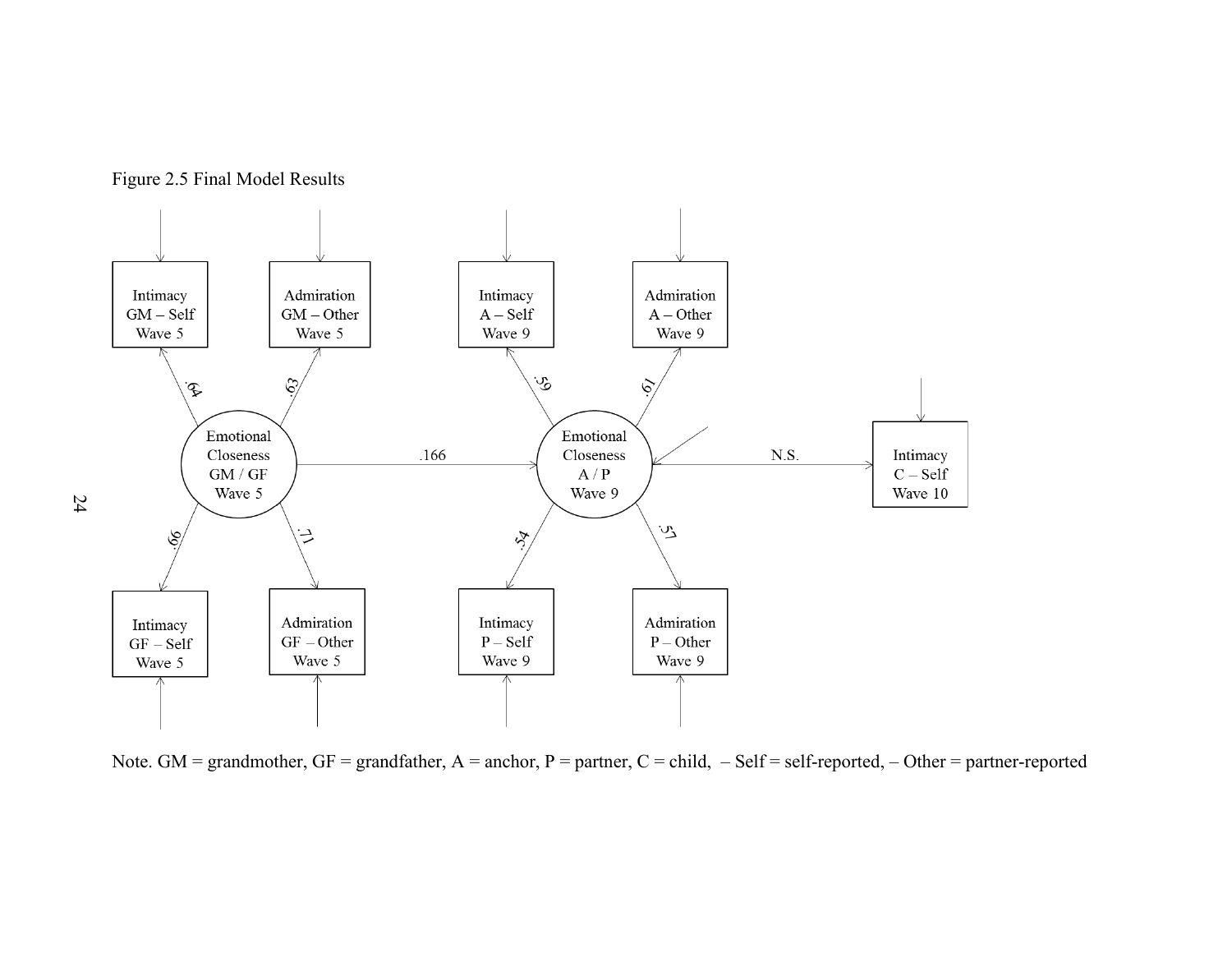highest school degree, the results were consistent with the overall model. Interestingly, some differences occurred when controlling for relationship type. For example, when the model was restricted to include only anchors and partners who were married and cohabiting  $(N = 2099)$ , the path between the first and second generation became nonsignificant, and the path between second and third generation remained nonsignificant. Then, when including only anchors and partners who were non-married and cohabiting  $(N = 866)$ , the full model would not run, likely because of sample size of the third generation. Upon removing the third generation from this model, emotional closeness among first and second generation became significant again.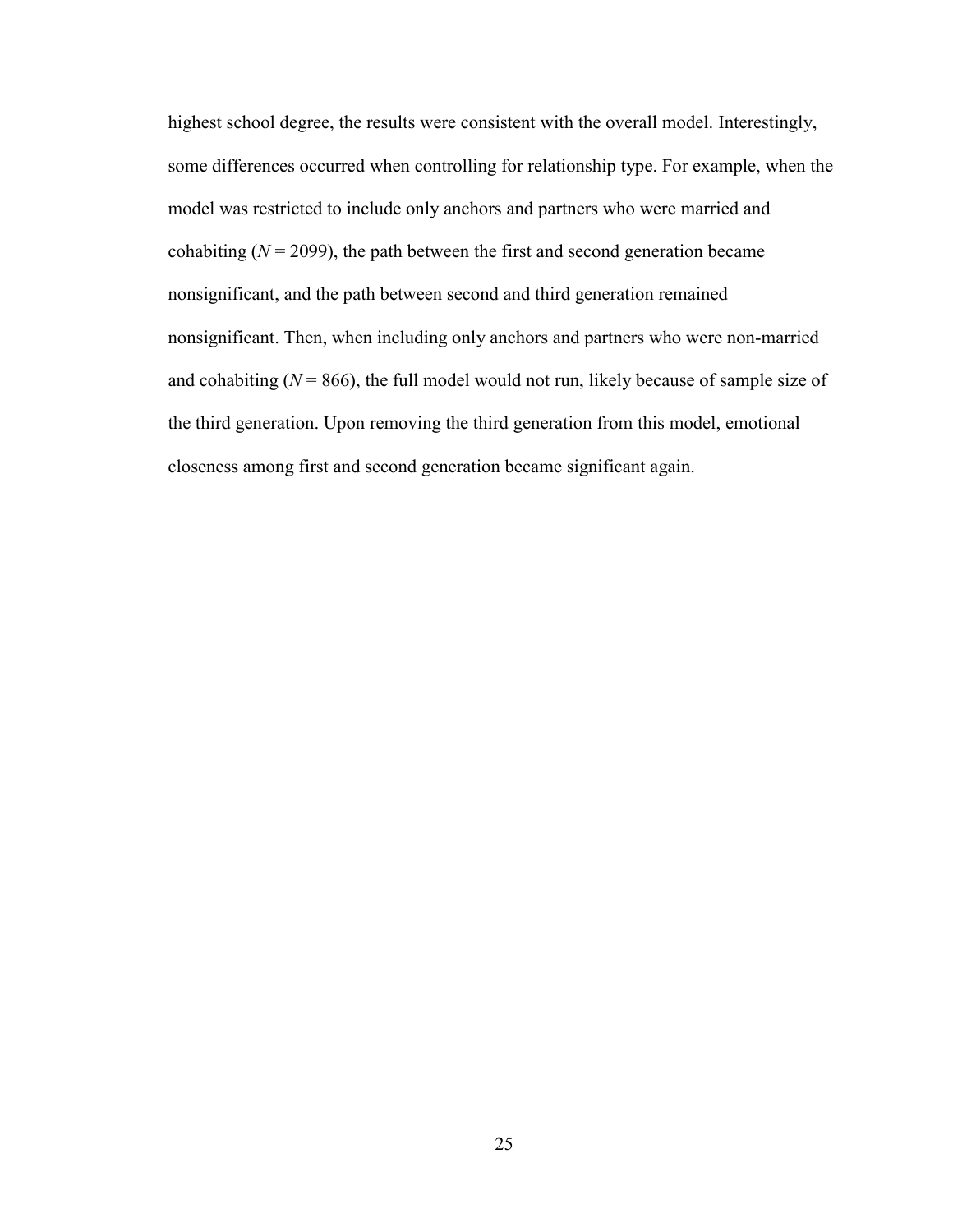#### CHAPTER 3. DISCUSSION AND CONCLUSION

#### <span id="page-35-1"></span><span id="page-35-0"></span>3.1 Overview of Results

This study examined the intergenerational transmission of emotional closeness (i.e., intimacy, admiration, and dyadic coping) in romantic relationships. It was hypothesized that emotional closeness between grandparents would be related to emotional closeness between their children and their children's partners. Additionally, it was hypothesized that emotional closeness between the second generation and their partners would be related to emotional closeness between adult grandchildren and grandchildren's partners.

Consistent with the first hypothesis, emotional closeness among grandparents was significantly and positively related to emotional closeness of their children's romantic relationships. However, emotional closeness between anchors and their partners were not significantly related to the emotional closeness among the adult grandchildren's relationships. This means that intergenerational transmission of romantic emotional closeness was found between the first and second generation but not between the second and third generation.

#### <span id="page-35-2"></span>3.2 Support for Previous Findings

The results of this study support previous findings of intergenerational transmission of romantic relationship health. Specifically, parental emotional closeness in their romantic relationship directly predicted their children's romantic relationship quality several years later (Ehrensaft et al., 2011). Additionally, Goldberg and her colleagues (2019) found that low relationship quality between adolescents' parents was related to low relationship quality in the adolescents' own romantic relationships.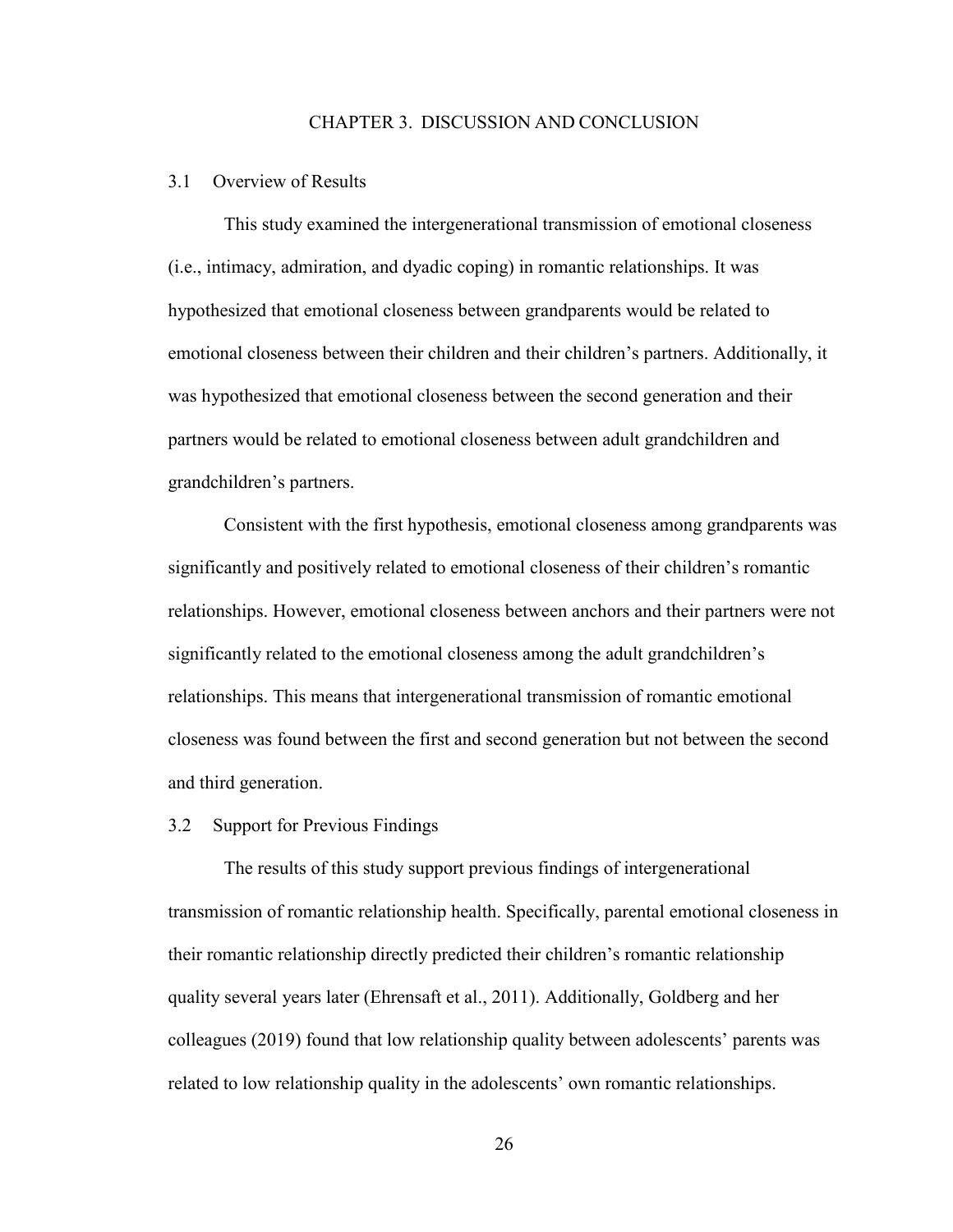This study was one of the first to examine the intergenerational transmission of emotional closeness. Other research on intergenerational transmission of emotional closeness has looked only at emotional closeness between parent and child (e.g., Danielsbacka, Tanskanen, & Rotkirch, 2015; Sklar, Pak, & Eltiti, 2016); no known research has looked at the intergenerational transmission of emotional closeness between romantic partners. For example, Hank and her colleagues (2017) found that emotional closeness reported by individuals toward their parents was related to their parents' reports of emotional closeness with their own parents. Similarly, positive and negative ties between individuals and their parents are related to the ties between the individuals and their children (Birditt et al., 2012). Other studies found that mothers' reports of emotional warmth with their children were related to the children's reports of emotional warmth with their own children almost three decades later (Goldberg et al., 2019; Savelieva et al., 2016). The present study, however, was one of the first to examine intergenerational transmission of romantic emotional closeness.

Previous research has provided evidence for the support of intergenerational transmission of various variables. Emotion dysregulation of parents was associated with emotion dysregulation of their children (Li et al., 2019). Additionally, anxiety and stress of parents has been related to anxiety and stress of children (Aktar et al., 2018; Bowers & Yehuda, 2016). Finally, violence and abuse were found to transmit between generations (Delsol & Margolin, 2003; Maxwell et al., 2016; Skuja & Halford, 2004).

As laid out in previous literature, there appears to be gender influences in the transmission of romantic emotional closeness (Goldberg et al., 2019; Lee, 2018; Savelieva et al., 2016; Walper & Wendt, 2015). However, there is not much literature on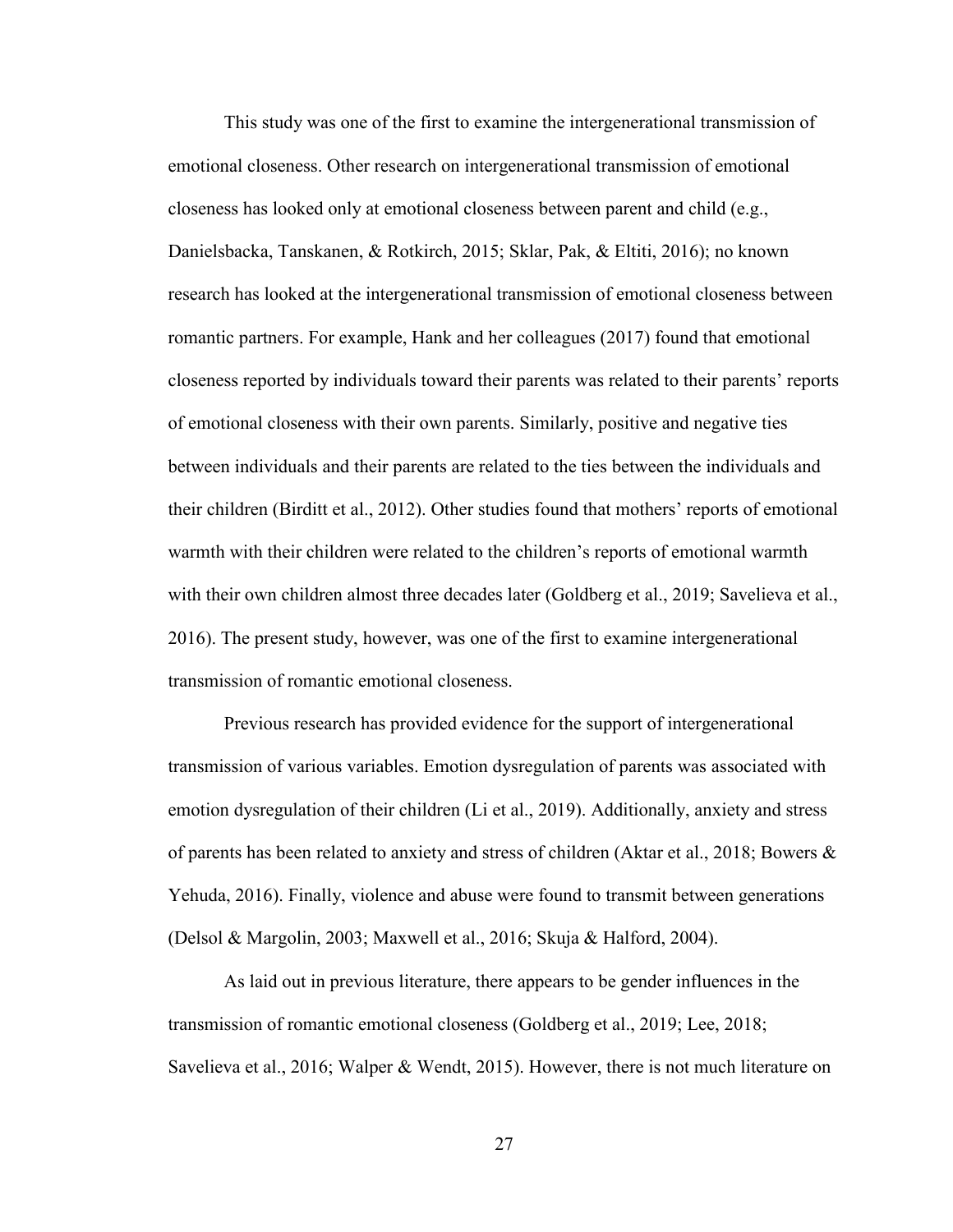how the environment of one's parents' romantic relationship influences their own; most research on intergenerational transmission of romantic relationships has focused on the influence of one parent's perspective (Birditt et al., 2012; Goldberg et al., 2019; Li et al., 2019). This study contributes to previous literature by providing insight into how the environment of both parents influences one's romantic relationship. More specifically, it is likely that one's romantic relationship is not affected solely by one parent's intimacy and admiration, but by the emotional closeness that exists between both parents, or between a parent and their romantic partner.

Previous research has examined the impact of romantic emotional closeness, and the results of the present study support those previous findings. Specifically, selfdisclosure to one's romantic partner was associated with higher relationship quality (Tan et al., 2012), relational well-being (Gable et al., 2004), sexual satisfaction (Coffelt  $\&$ Hess, 2014; Merwin et al., 2017), sleep quality (Kane et al., 2014), and lower depressive symptoms (Merwin et al., 2017). Additionally, expressing appreciation was also related to higher relationship quality (Gordon & Chen, 2010), sexual satisfaction (Algoe et al., 2013; Walters, et al., 2019), and positive emotion (Parnell, Wood, & Scheel, *in review*). Previous work (Ehrensaft et al., 2011) found that age, education, and type of relationship impact emotional closeness in relationships. Importantly, in the present study, the influence of emotional closeness in one's parents relationships on their own romantic relationship remained significant after accounting for age and education. The finding that these control variables do not influence the results supports the existence of intergenerational transmission of emotional closeness.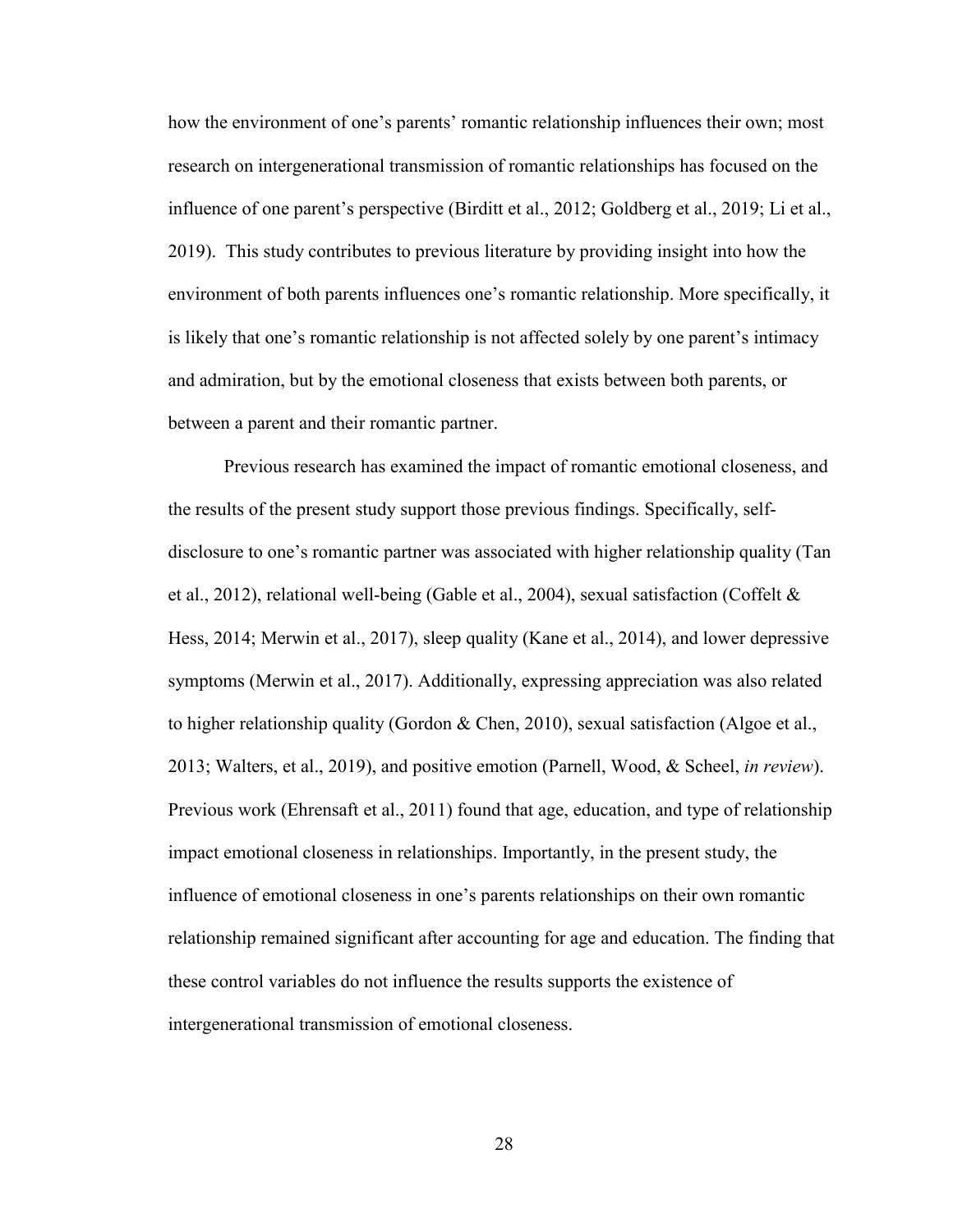Though a couple's emotional closeness may change with age, the relation between parents' emotional closeness and anchors' (their children's) emotional closeness would hypothetically stay significant because intergenerational transmission exists, no matter the age. Intergenerational transmission is about similarities among generations, possibly due to socialization of parent to child, observation, or genetic/biological influence; age would not influence the similarities being transferred.

#### <span id="page-38-0"></span>3.3 Explanation for Nonsignificant Result

There are multiple possibilities as to why intergenerational transmission of emotional closeness was not found between the second and third generations. Limitations in sample size may be a reason our second hypothesis was not supported. Though the Pairfam dataset includes thousands of participants, only 93 adult grandchildren provided an answer to the questions on intimacy in wave 10. It is possible that with a larger sample size, a significant relation would exist between emotional closeness of the second generation and intimacy of the third generation.

Another reason my second hypothesis was not supported may be because the third generation was missing the partner's perspective. The latent variables in the first two generations included the partners' perspectives, and those relationships suggest the existence of intergenerational transmission between the first two generations. However, due to an issue in sample size among the grandchildren's partners, the partner's perspective was not considered.

Galovan and Schramm (2018) argued that "a true strong relationality view of relationships necessarily requires that both partners' experiences be considered" (p. 205). Using dyadic data, rather than data from a single partner, is the best way to examine what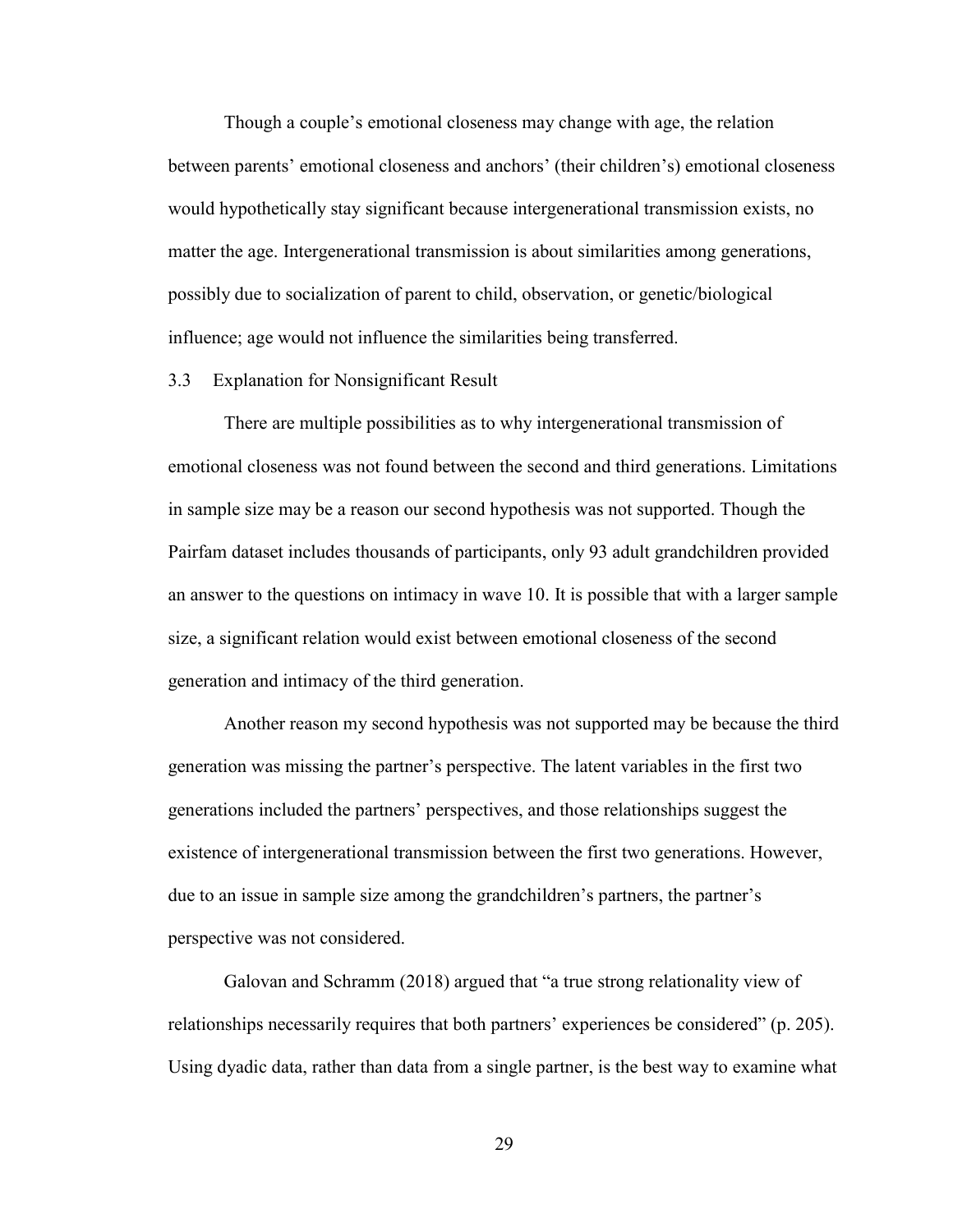exists within a relationship. By only including one partner's perspective without the other, the data may not have included an accurate picture of the emotional closeness of the third generation. Preliminary correlations (see Table 1) suggest there may be similarities among emotional closeness in the second generation and emotional closeness in the third generation. Therefore, it may be that if the children's partner's reports of intimacy were able to be included, intergenerational transmission between the second and third generation may have existed.

Intimacy as operationalized in the dataset may be another reason intergenerational transmission does not exist between the second and third generation. The Pairfam dataset operationalizes intimacy as frequency of self-disclosure of thoughts, secrets, and private feelings (see Appendix A). Other researchers who have looked at intergenerational transmission of emotional closeness defined intimacy as attentiveness to partner (Kane et al., 2012), validating and understanding responses (Horne & Johnson, 2018), and close communication or desire for warmth (Nosko, Tieu, Lawford, & Pratt, 2011). Other research on self-disclosure, in particular, has looked at the type of information selfdisclosed, rather than the *frequency* of self-disclosure (Coffelt & Hess, 2014; Gable, et al., 2004; Kane et al., 2014; Slatcher, et al., 2010; Tan et al., 2012). Therefore, asking about the frequency of self-disclosures may not be the most accurate way to measure intimacy within romantic relationships.

The same may be true about the admiration variable. Admiration is operationalized in Pairfam as frequency of recognition and appreciation expression. In previous research, admiration and appreciation expression have been operationalized as verbal validation of character (Gordon & Chen, 2010), expressions of gratitude (Lambert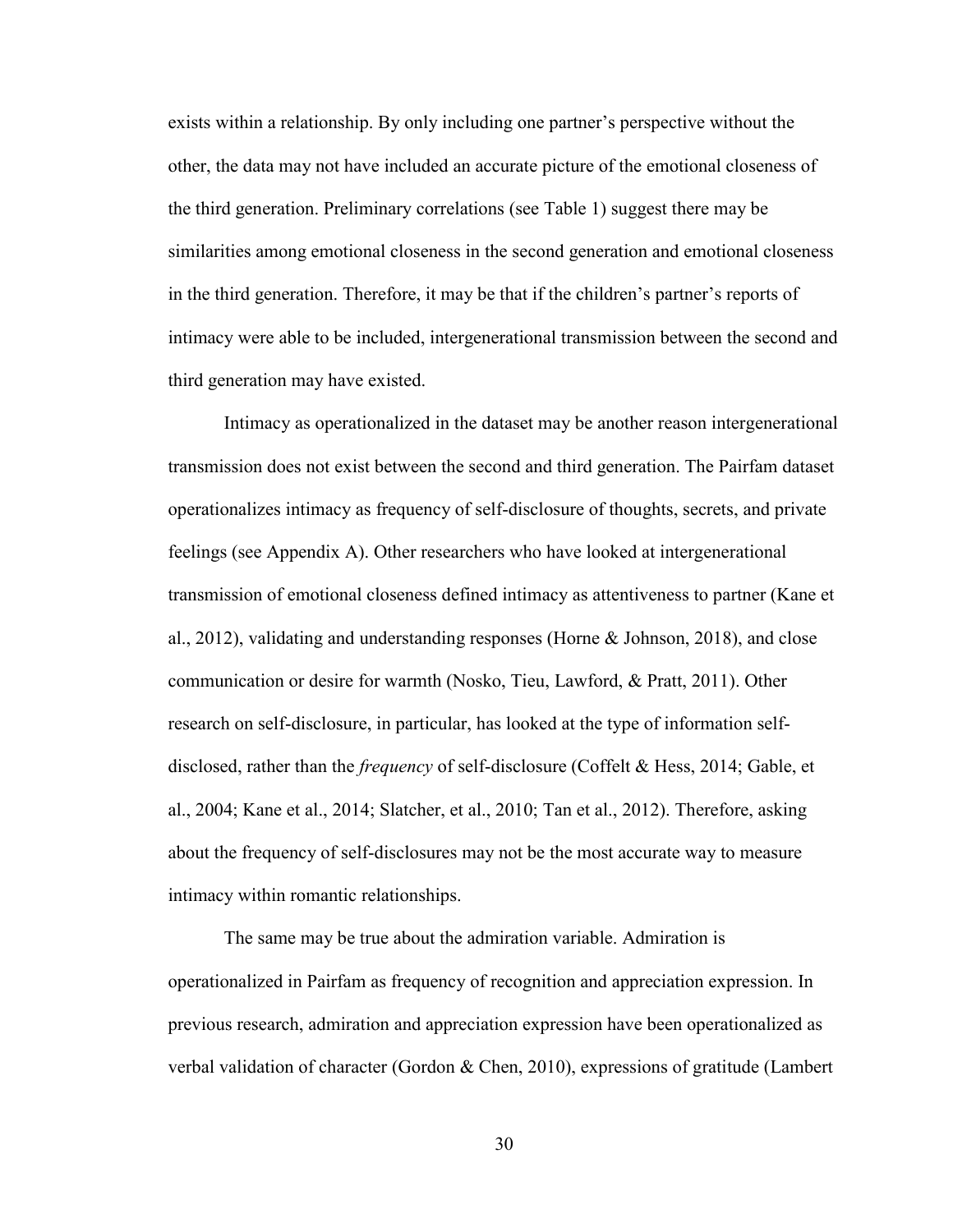& Fincham, 2011; Parnell, et al., 2019), or response to expressions of gratitude (Algoe et al., 2013). In other words, previous literature does not seem to use *frequency* of appreciation expression to operationalize admiration as Pairfam does. Therefore, it may be that the definitions used in the Pairfam dataset for intimacy and admiration are one reason intergenerational transmission was not found among all three generations.

<span id="page-40-1"></span><span id="page-40-0"></span>3.4 Implications

#### 3.4.1 Implications for Future Research

Future research should replicate several components used in this study and expand on others. The longitudinal design of this study should be replicated in future research to continue supporting that intergenerational transmission of emotional closeness lasts across time. Future research should also model after this study's multigenerational design. Looking at three or more generations allows for a more complete understanding of intergenerational transmission by examining multiple intergenerational relationships. Ideally, future research should examine romantic emotional closeness among three or more generations of the same family to gather a more accurate understanding of intergenerational transmission within families.

Dyadic data, like that used in the first two generations in this study, provides a better picture of the environment of emotional closeness within romantic relationships, because it takes into account both partner's perspectives, rather than relying only on one person's perspective. Future research should continue using dyadic data from both partners in a romantic relationship across all generations.

This study used a latent model for two of the three generations, which allowed emotional closeness between partners to be assessed as an unobservable variable. Latent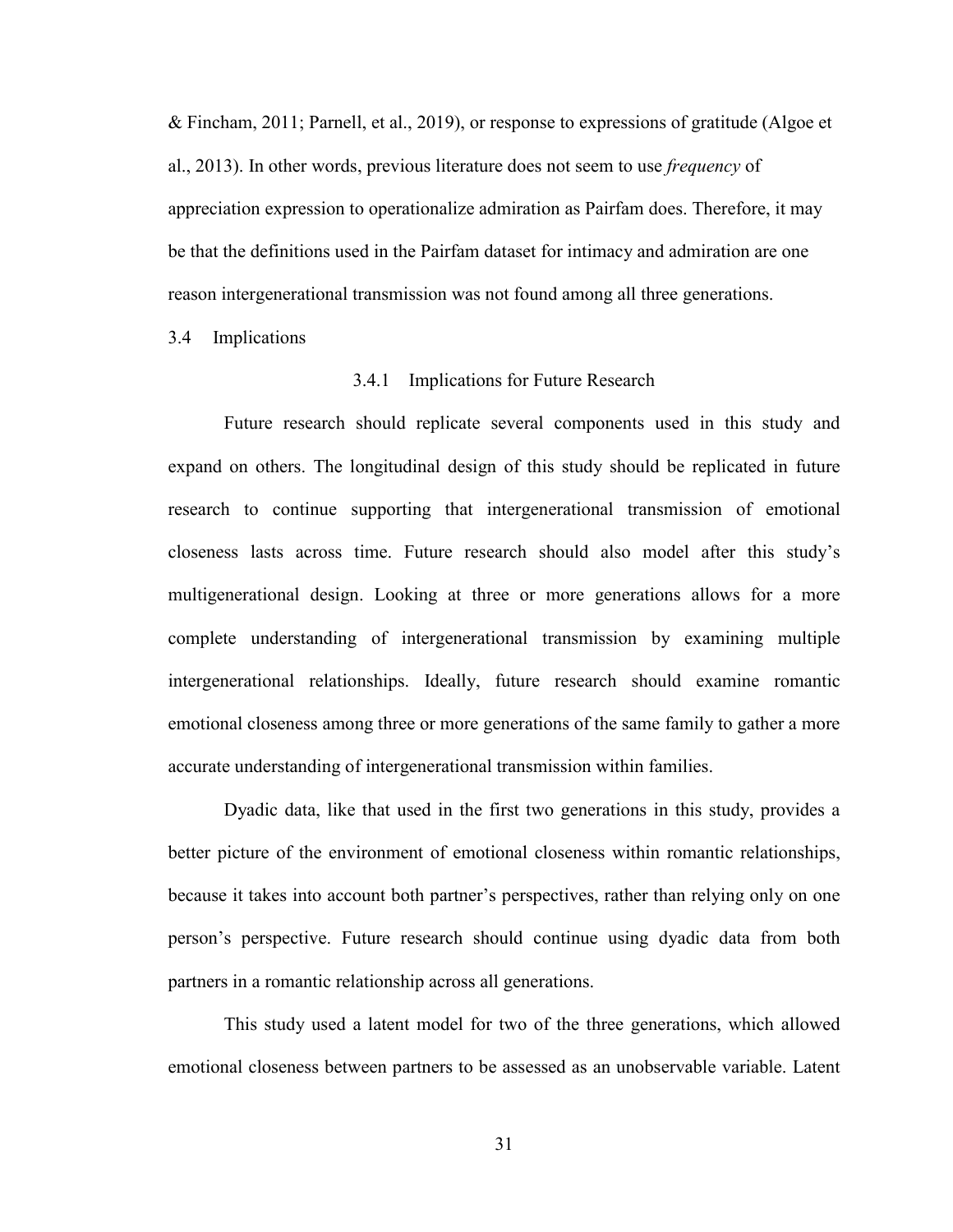models of romantic emotional closeness should be used in future research to best gather information on the *environment* of emotional closeness between couples. Within research on intergenerational transmission, latent models also allow for exploring how one's parents' environment of emotional closeness influences one's own relationship. Previous research has explored individual parents' influences on children, but few studies have explored an unobserved variable of the environment of both parents' influence on the children. The present study was limited in that a latent model was not created for the third generation. Future research should use latent models of romantic emotional closeness for all generations.

#### 3.4.2 Clinical Implications

<span id="page-41-0"></span>The results of the present study have important clinical implications. As previously stated, this study renders support to intergenerational transmission of romantic emotional closeness. This means that each partner in a romantic relationship seems to be influenced by their parents' romantic relationship. The results from this study—namely, the presence of intergenerational transmission of emotional closeness—suggest that when helping couples, clinicians should develop a good understanding of each partners' parents' relationships. Assessing parents' emotional closeness could provide understanding into the couples' emotional closeness.

Since the 1970s, many clinicians have included family of origin assessment in their assessment of individuals and clients, recognizing that clients are influenced in some ways by their families of origin (Roberto-Forman, 2008). Bowen family systems therapy was built on clinicians investigating the types of relationships present between family members in order to better understand the client and their presenting problem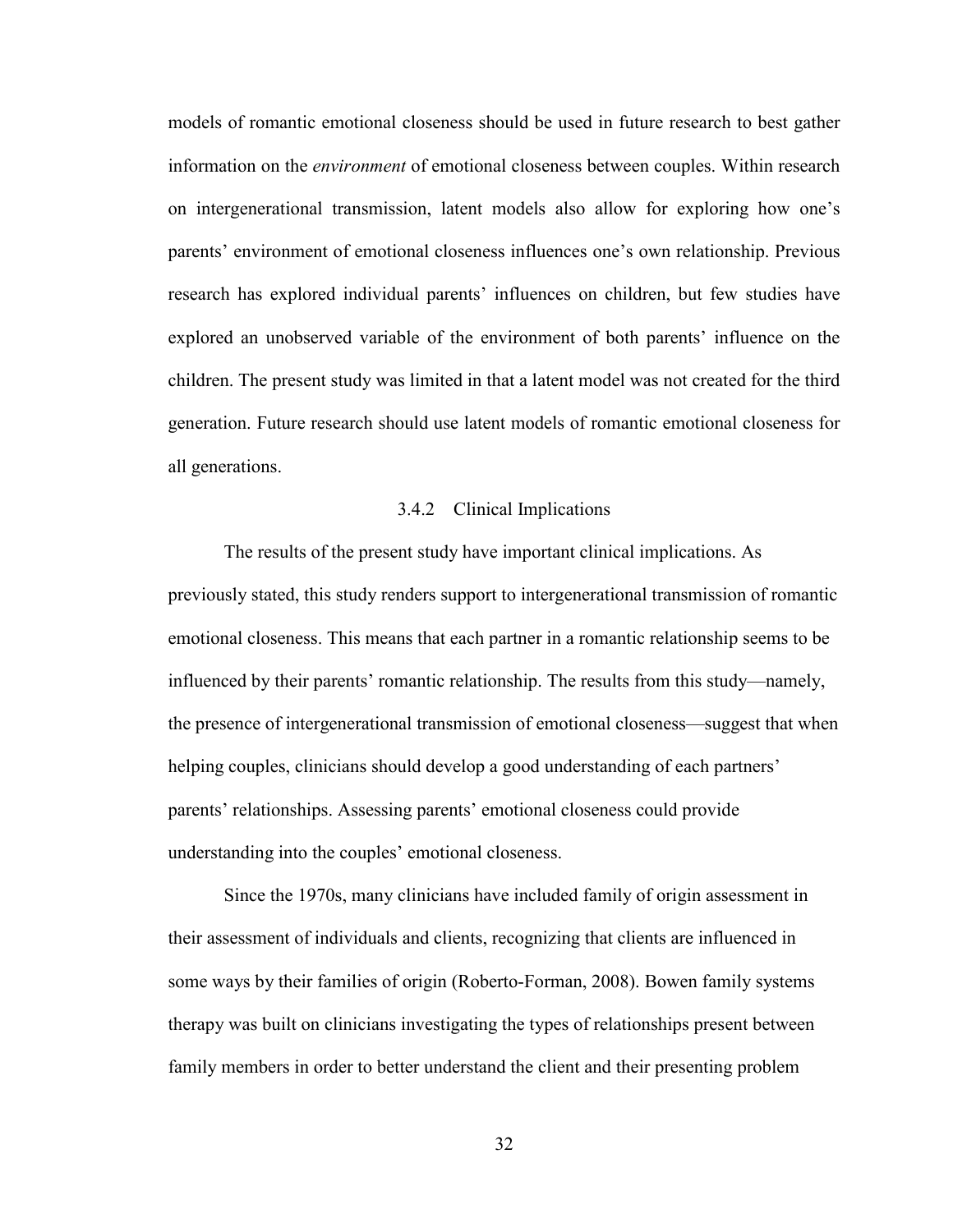(Nichols & Davis, 2017). Similarly, the main assumptions of strategic and structural family therapies are that clients are influenced by the boundaries, rules, and roles that exist within their families of origin (Nichols & Davis, 2017).

The present study's findings on intergenerational transmission of romantic emotional closeness are also beneficial for experiential therapists. Experiential family therapists hope to promote emotional expression within their clients (Nichols & Davis, 2017). Some experiential therapies, as is the case with emotionally-focused family therapy, seek to understand how one's ideas of the world and of themselves were formed from childhood experiences. An assumption of emotionally-focused therapy is that clients' beliefs about themselves and their partners are formed from childhood experiences with their families of origin (Johnson, 2004). Therefore, assessing clients' parents' romantic relationships gives meaningful insight into clients' own romantic relationships, especially in terms of emotional closeness and expression. Much of the work of emotionally-focused couple therapists is in attempt to increase self-disclosure among partners (Johnson, 2004). If therapists have an understanding of what selfdisclosure (i.e., emotional closeness) looked like in the clients' parents' relationships, they can develop a better understanding of the clients' own romantic relationship.

Family of origin influence is more implicit in many modern therapy models, and family of origin assessment is not required or widely practiced. However, the present study gives support that understanding family relationships—specifically, parents' romantic relationships—provides context with which to understand clients. Narrative therapy is built on the assumption that one's "narrative" or "story" shapes who they become and what they do (Nichols & Davis, 2017). Some narrative therapist may assess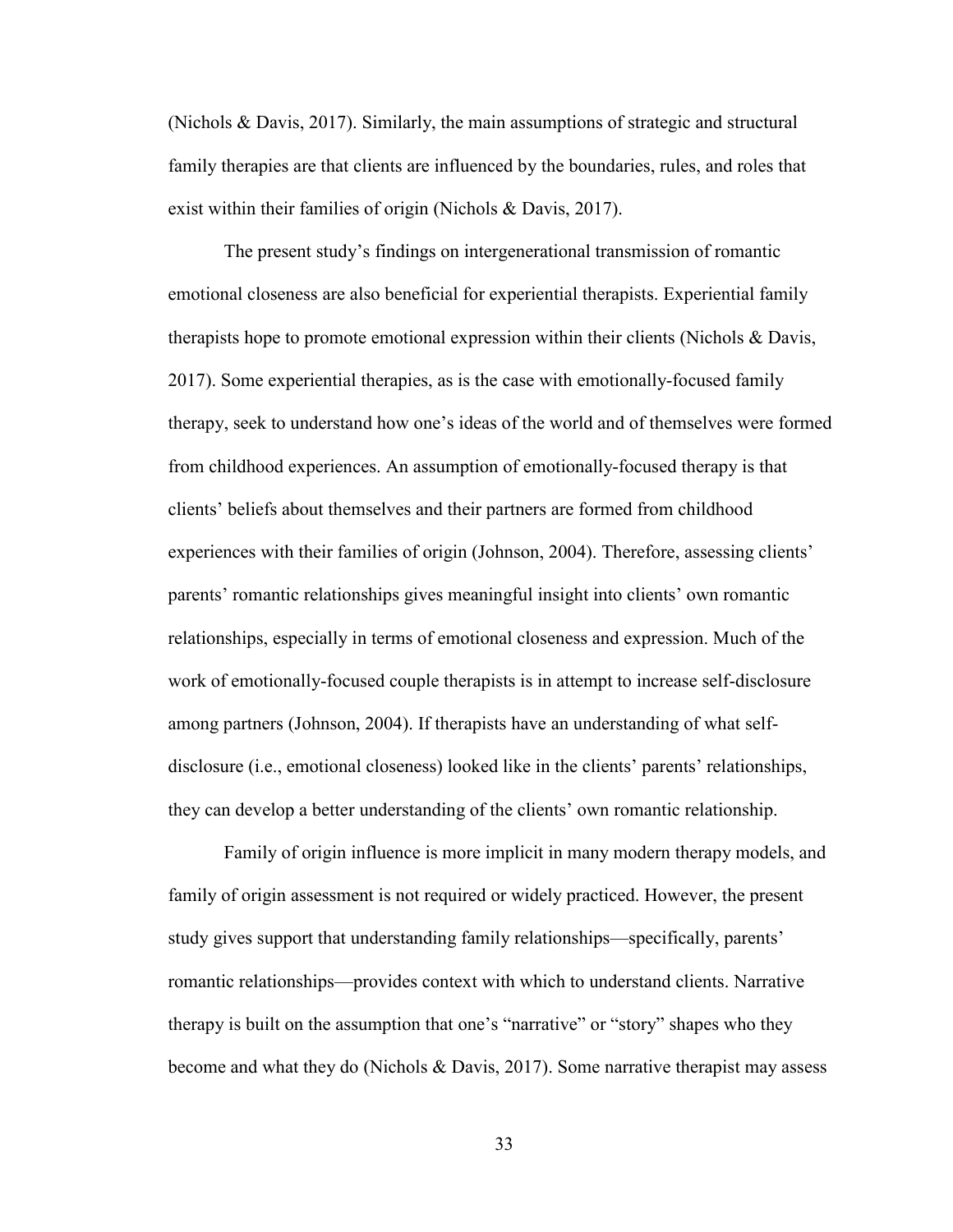experiences one feels from their families of origin to understand where one develops their perspectives. Similarly, feminist family therapists are interested in understanding the social contexts that surround the clients (Nichols  $\&$  Davis, 2017). They often focus on gender, race, and other sociocultural factors that put one at a disadvantage. Some feminist family therapists, however, examine clients' families of origin in order to understand where some of the ideas of power and stereotypes come from. These therapists would also benefit from assessing clients' parents' romantic relationships, because it provides a context for what clients' romantic relationships are like.

#### 3.4.3 Theoretical Implications

<span id="page-43-0"></span>The present study provides additional support for Galovan and Schramm's (2018) model of relationship flourishing. Family-of-origin influence—specifically, parents' romantic emotional closeness—influences the way partners view and respond to one another (i.e., their ethical responsiveness), as seen through their intimacy and admiration. According to the model, partners in *I-Thou* relationships would likely report higher intimacy and admiration scores, as they communicate and regard one another as a unique individual. The intimacy and admiration within a couple seems to be influenced by their family-of-origin and seems to affect their own family of procreation. Therefore, the present study provides support for the model set forth by Galovan and Schramm (2018).

<span id="page-43-1"></span>3.5 Conclusion

Abundant evidence exists in support of the argument that parents have a positive or negative impact on their children. In fact, Galovan and Schramm (2018) developed a model to conceptualize how contextual factors, such as one's family of origin, influence one's romantic relationship. Parents not only have direct influence on their children's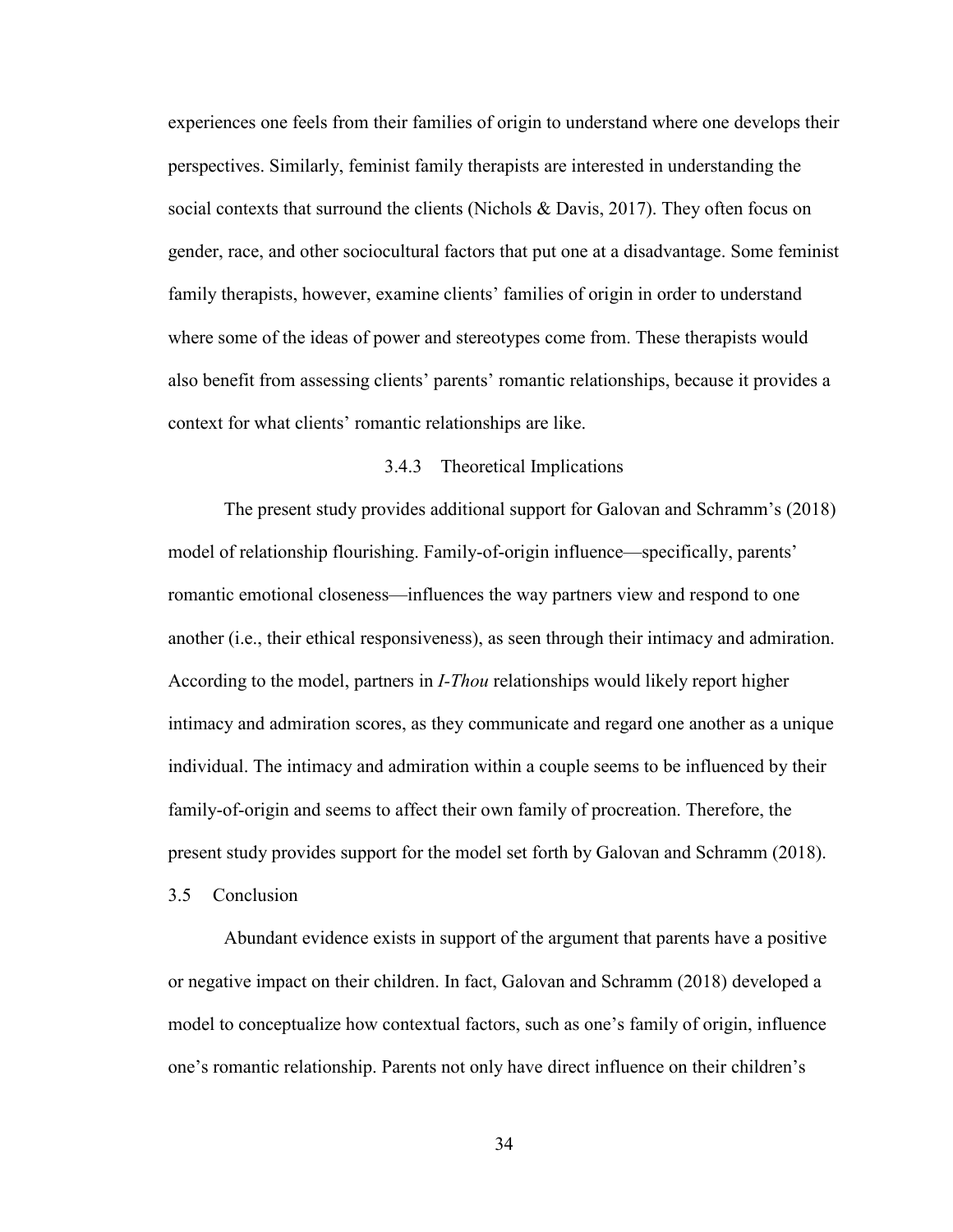romantic relationship, but parents' own romantic relationships also seem to affect their children's romantic relationships. Specifically, the intimacy and admiration that exists within parents' romantic relationships seems to pass down to their children. The present study provides support for the presence of intergenerational transmission of romantic emotional closeness. The results of the present study have important implications for clinicians, theorists, and researchers.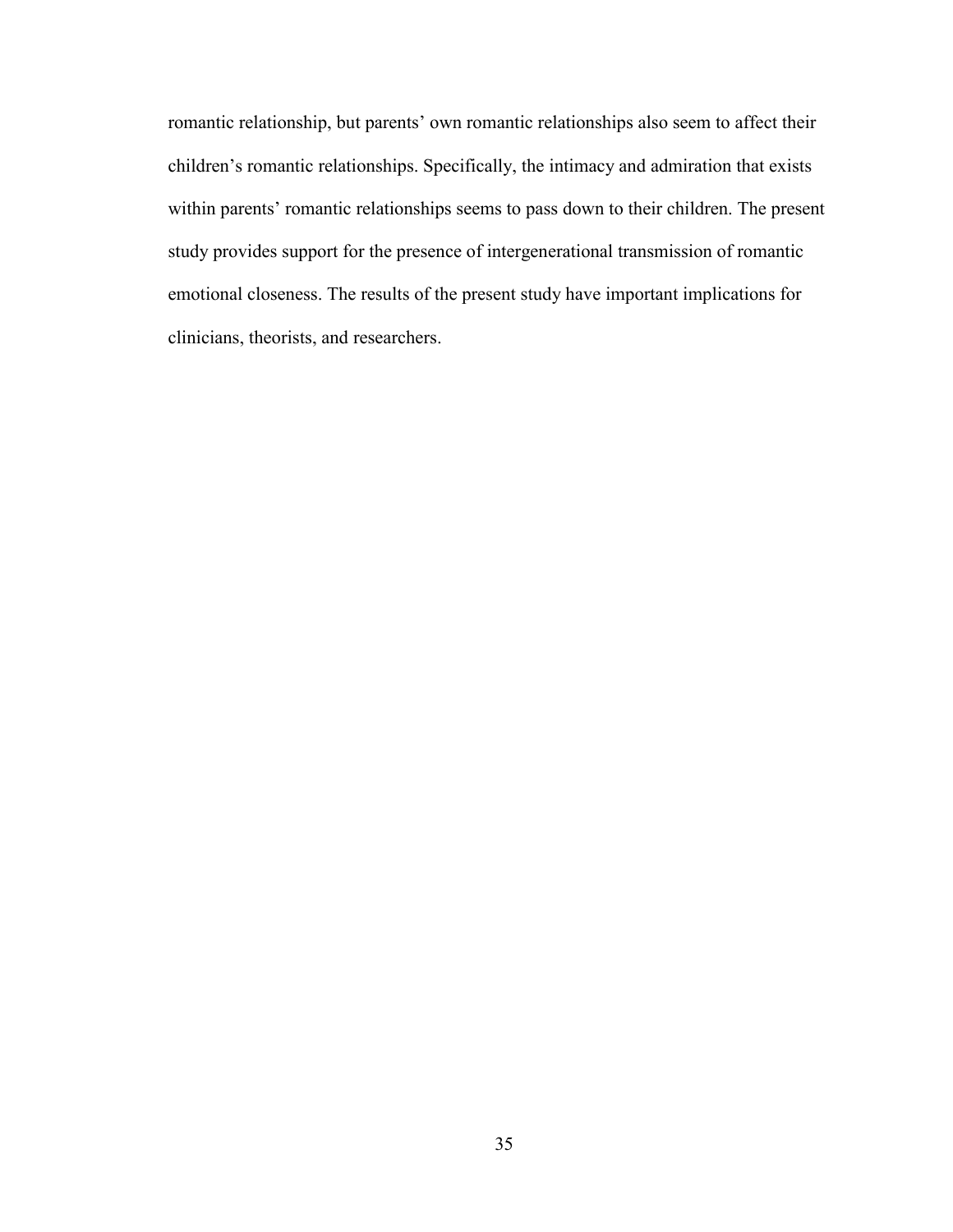# **APPENDICES**

# Appendix 1. Intimacy Scale

<span id="page-45-1"></span><span id="page-45-0"></span>*Presented to anchors, partners, parent, and children in Waves 1, 2, 3, 4, 5, 6, 7, 8, 9*

"How often do the following things happen in your partnership?"

- "How often do you tell [name of current partner] what you're thinking?"
	- o 1: Never
	- o 5: Always
- How often do you share your secrets and private feelings with [name of current partner]?"
	- o 1: Never
	- o 5: Always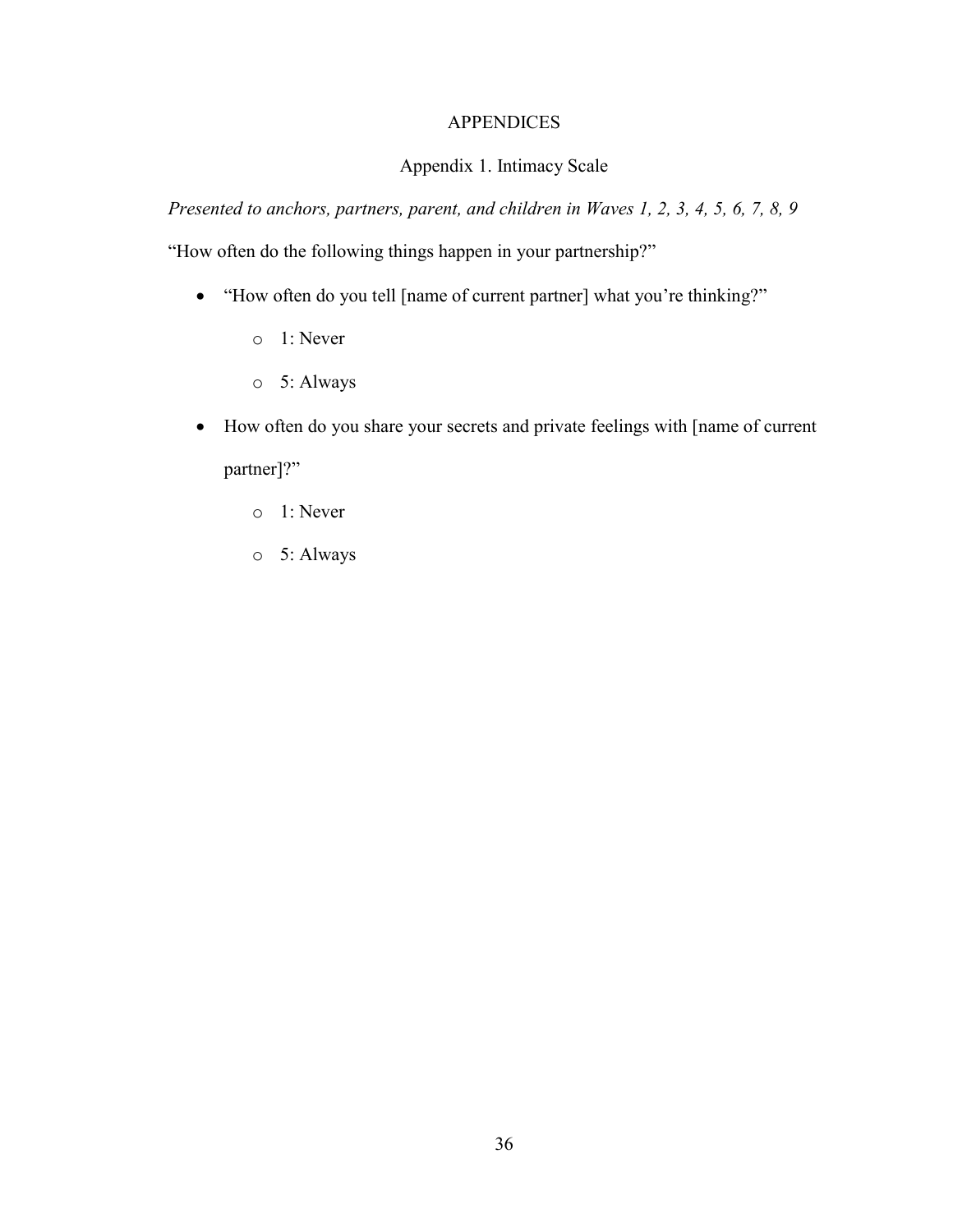# Appendix 2. Admiration Scale

<span id="page-46-0"></span>*Presented to anchors, partners, parents, and children in Waves 1, 2, 3, 4, 5, 6, 7, 8, 9* "How often do the following things happen in your partnerships?"

- "How often does [name of current partner] express recognition for what you've done?"
	- o 1: Never
	- o 5: Always
- "How often does [name of current partner] express show that he/she appreciates you?"
	- o 1: Never
	- o 5: Always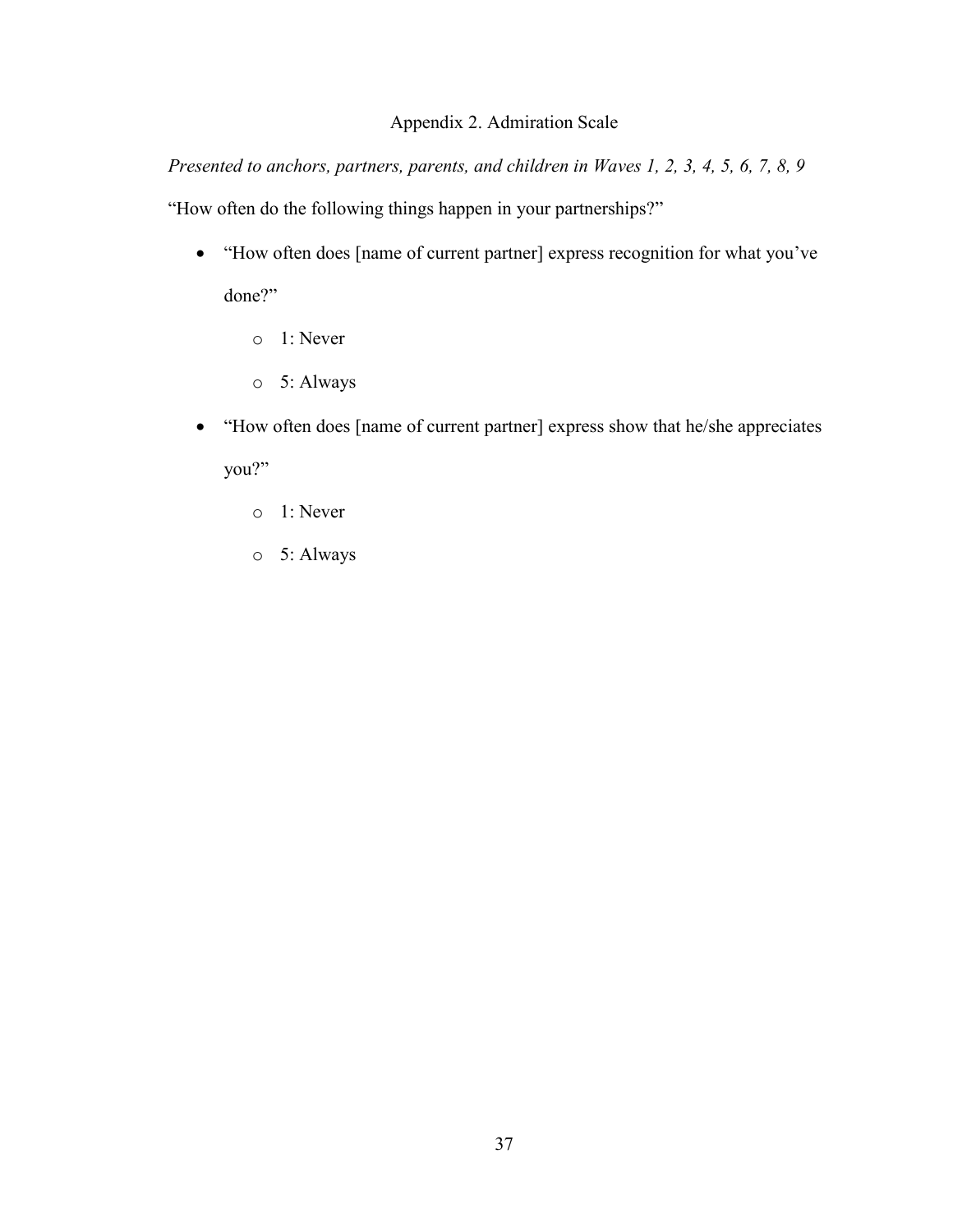# Appendix 3. Dyadic Coping

# <span id="page-47-0"></span>*Presented to anchors and partners in Waves 1, 3, 5, 7, 9*

"When your partner is stressed out, how often do you react in the following ways?"

- "I let [name of current partner] know that I understand him/her."
	- o 1: Never
	- o 5: Always
- "I listen to [name of current partner] and give him/her the chance to express himself/herself."
	- o 1: Never
	- o 5: Always
- "I support [name of partner] in concrete ways when he/she has a problem"
	- o 1: Never
	- o 5: Always

"When you are stressed out, how does [name of current partner] react in the following ways?"

- "[Name of partner] lets me know that he/she understands me"
	- o 1: Never
	- o 5: Always
- "[Name of partner] listens to me and gives me the chance to express myself"
	- o 1: Never
	- o 5: Always
- "[Name of partner] supports me in concrete ways when I have a problem"
	- o 1: Never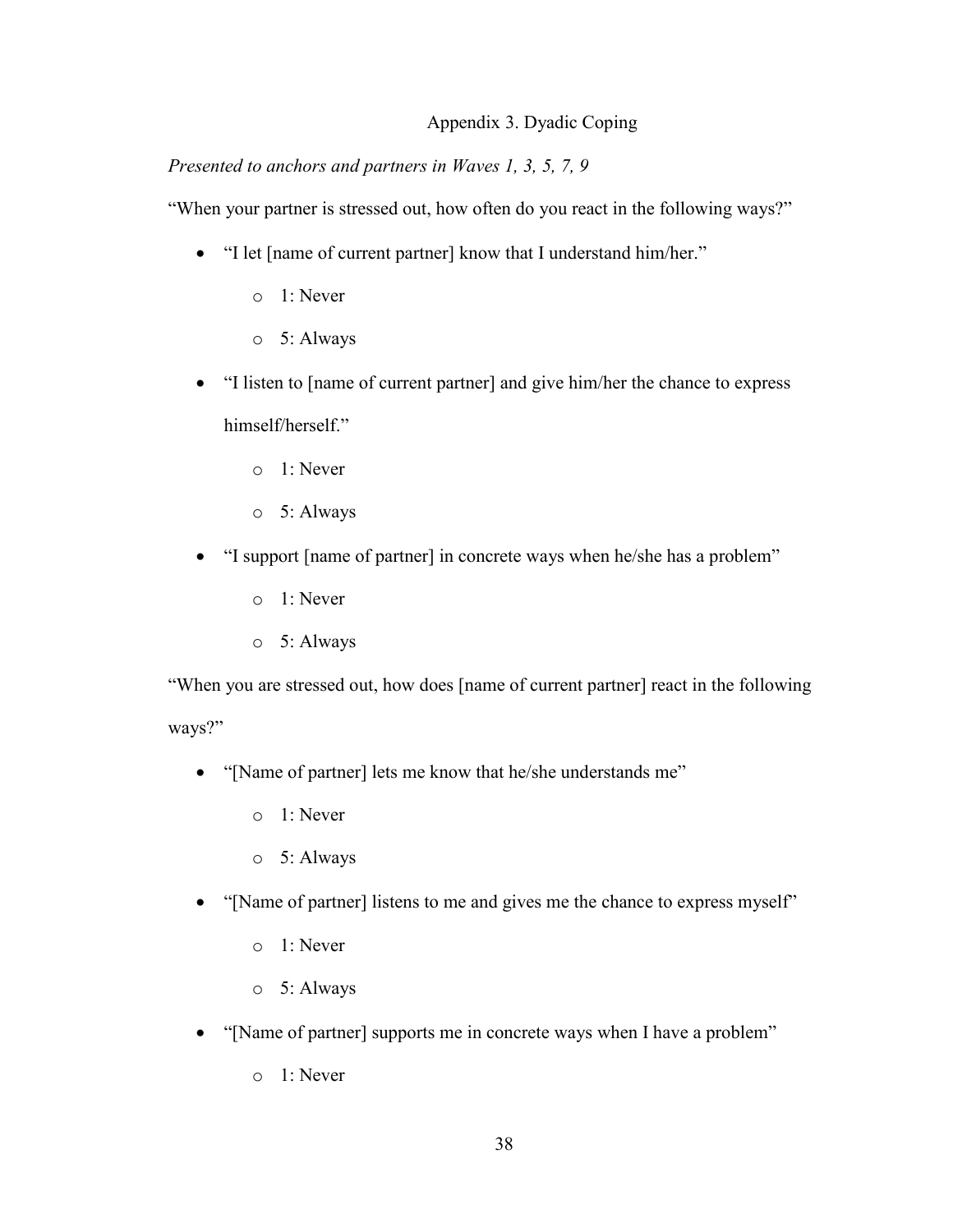o 5: Always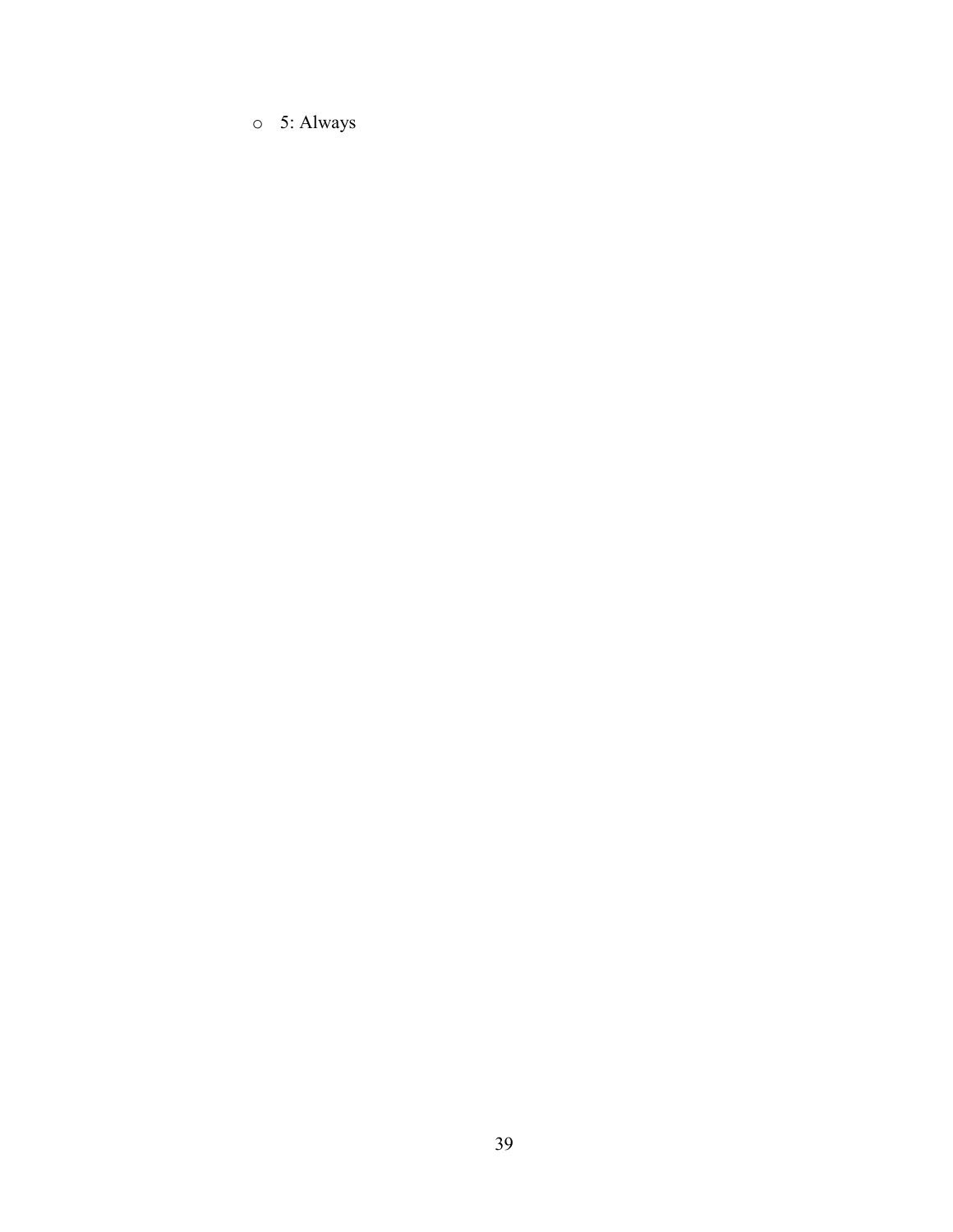#### REFERENCES

- <span id="page-49-0"></span>Aktar, E., Van Bockstaele, B., Perez-Edgar, K., Wiers, R. W., & Bogels, S. M. (2018). Intergenerational transmission of attentional bias and anxiety. *Developmental Science, 22*, 1–19. doi:10.1111/desc.12772
- Albuquerque, S., Narciso, I., & Pereira, M. (2018). Dyadic coping mediates the relationship between parents' dyadic adjustment following the loss of a child. *Anxiety, Stress, & Coping, 31*, 93–106. doi:10.1080/10615806.2017.1363390
- Algoe, S. B., Fredrickson, B. L., & Gable, S. L. (2013). The social functions of the emotion of gratitude via expression. *Emotion, 13*, 605–609. doi:10.1037/a0032701
- Awada, N., Bergeron, S., Steben, M., Hainault, V., & McDuff, P. (2014). To say or not to say: Dyadic ambivalence over emotional expression and its associations with pain, sexuality, and distress in couples coping with provoked vestibulodynia. *Journal of Sexual Medicine, 11*, 1271–1282. doi:10.1111/jsm.12463
- Birditt ,K. S., Tighe, L. A., Fingerman, K. L., & Zarit, S. H. (2012). Intergenerational relationship quality across three generations. *The Journal of Gerontology, 67*, 627 – 638. doi:10.1093/geronb/gbs050
- Bodenmann, G., Arista, L. J., Walsh, K. J., & Randall, A. K. (2018). Dyadic coping inventory. In *Encyclopedia of couple and family therapy* (pp. 1–5). Springer, Cham.
- Bowers, M. E., & Yehuda, R. (2016). Intergenerational transmission of stress in humans. *Neuropsychopharmacology, 41*, 232–244. doi:10.1038/npp.2015.247
- Braithwaite, S. R., Doxey, R. A., Dowdle, K. K., & Fincham, F. D. (2016). The unique influences of parental divorce and parental conflict on emerging adults in romantic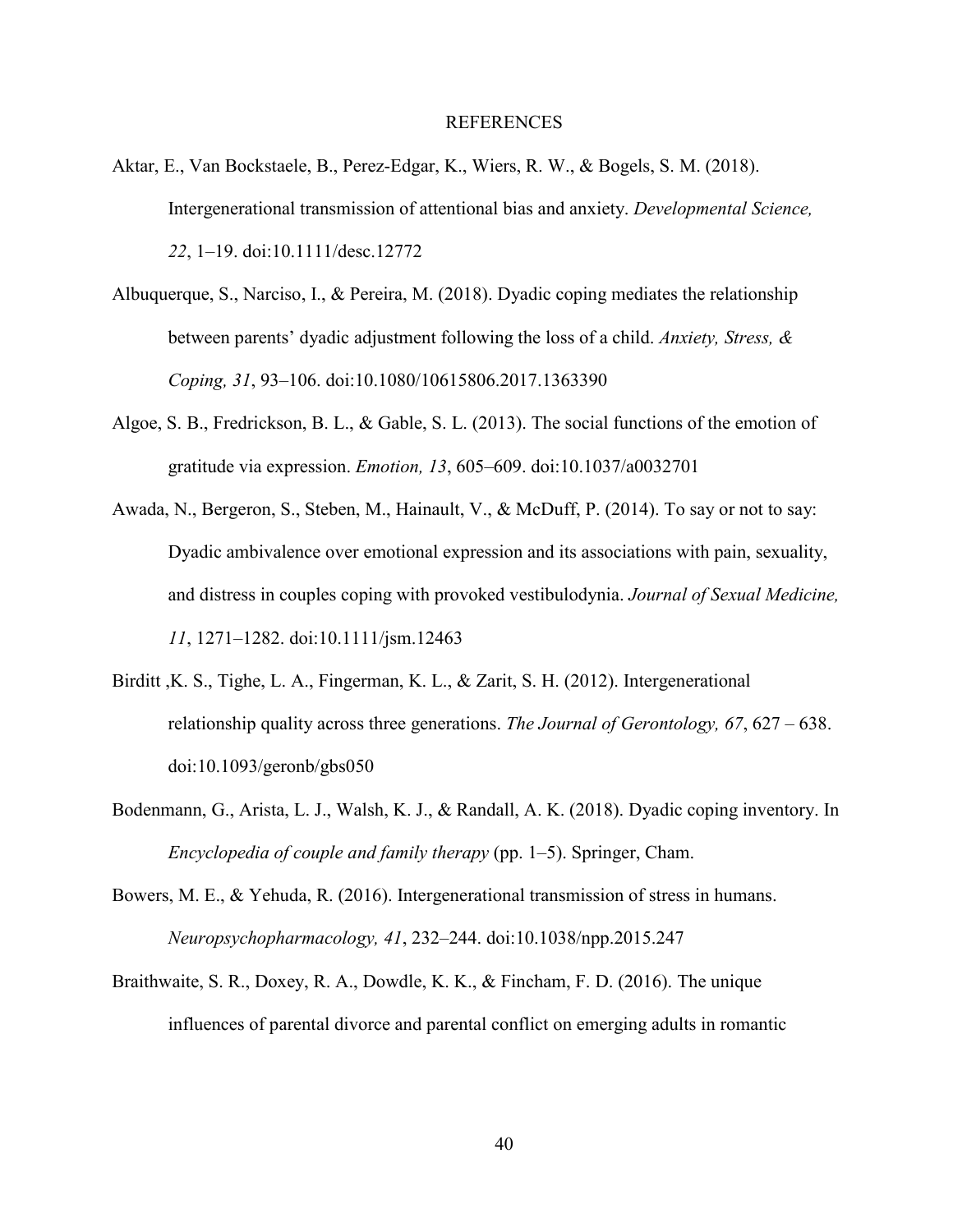relationships. *Journal of Adult Development, 23*, 214–225. doi:10.1007/s10804-016- 9237-6

- Brown, M., Whiting, J., Kahumoku-Fessler, E, Witting, A. B., & Jensen, J. (2018). A dyadic model of stress, coping, and marital satisfaction among parents of children with autism. *Family Relations,* 1–13. doi:10.1111/fare.12375.
- Brüderl, J., Hajek, K., Huyer-May, B., Ludwig, V., Müller, B., Müller, U… Schumann, N. (2013). *Pairfam Data Manual*. Release 4.0.: University of Munich.
- Brüderl, J., Schmiedeberg, C., Castiglioni, L., Arra`nz Becker, O., Buhr, P., Fu, D., . . . Schumann, N. (2015). *The German Family Panel: Study design and cumulated field report (waves 1 to 6)*. (Release 6.0, Pairfam Technical Paper 01). Munich, Germany: University of Munich.
- Buber, M. (1958). *I and thou* (2nd ed., R. G. Smith, Trans.). New York, NY: Scribner.
- Chaves, C., Canavarro, M. C., & Moura-Ramos, M. (2019). The role of dyadic coping on the marital and emotional adjustment of couples with infertility. *Family Process, 58*, 509– 523. doi:10.1111/famp.12364
- Coffelt, T. A., & Hess, J. A. (2014). Sexual disclosures: Connections to relational satisfaction and closeness. *Journal of Sex and Marital Therapy, 40*, 577–591. doi:10.1080/0092623X.2013.811449
- Costa-Ramalho, S., Marques-Pinto, A., & Ribeiro, M. T. (2017). The retrospective experience of climate in the family-of-origin and dyadic coping in couple relationships: Pathways to dyadic adjustment. *Journal of Family Studies, 23*, 371–388. doi:10.1080/13229400.2015.1131732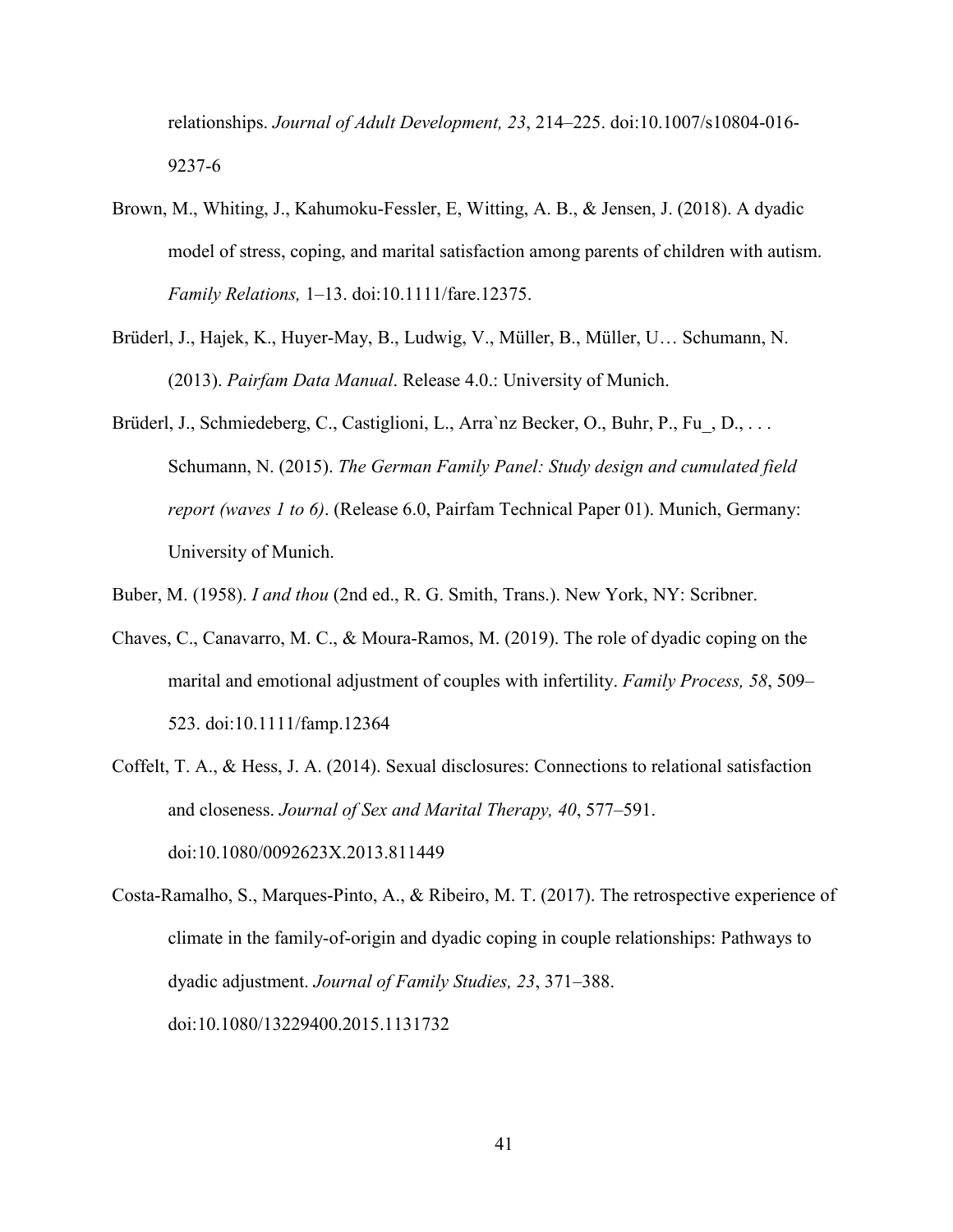- Danielsbacka, M., Tanskanen, A. O., & Rotkirch, A. (2015). Impact of genetic relatedness and emotional closeness on intergenerational relations. *Journal of Marriage and Family, 77*, 889–907. doi:10.1111/jomf.12206
- Delsol, C., & Margolin, G. (2003). The role of family-of-origin violence in men's marital violence perpetration. *Clinical Psychology Review, 24*, 99–122. doi:10.1016/j.cpr.2003.12.001
- Ehrensaft, M. K., Knous-Westfall, H. M., & Cohen, P. (2011). Direct and indirect transmission of relationship functioning across generations. *Journal of Family Psychology, 25*, 942– 952. doi:10.1037/a0025606
- Fife, S. T. (2015). Martin Buber's philosophy of dialogue and implications for qualitative family research. *Journal of Family Theory & Review*, *7*(3), 208–224. doi:10.1111/jftr.12087
- Furman, W., & Buhrmester, D. (2010). Network of relationships questionnaire manual. *Unpublished manuscript, University of Denver, Denver, CO, and the University of Texas at Dallas.*
- Furman, W., & Buhrmester, D. (2009). Methods and measures: The network of relationships inventory: Behavioral systems version. *International Journal of Behavioral Development, 33*, 470–478.
- Gable, S. L., Reis, H. T., Impett, E. A., & Asher, E. R. (2004). What do you do when things go right? The intrapersonal and interpersonal benefits of sharing positive events. *Journal of Personality and Social Psychology, 87*, 228–245. doi:10.1037/0022-3514.87.2.228
- Galovan, A. M., & Schramm, D. G. (2018). Strong rationality and ethical responsiveness: A framework and conceptual model for family science. *Journal of Family Theory & Review, 10*, 199–218. doi:10.1111/jftr.12238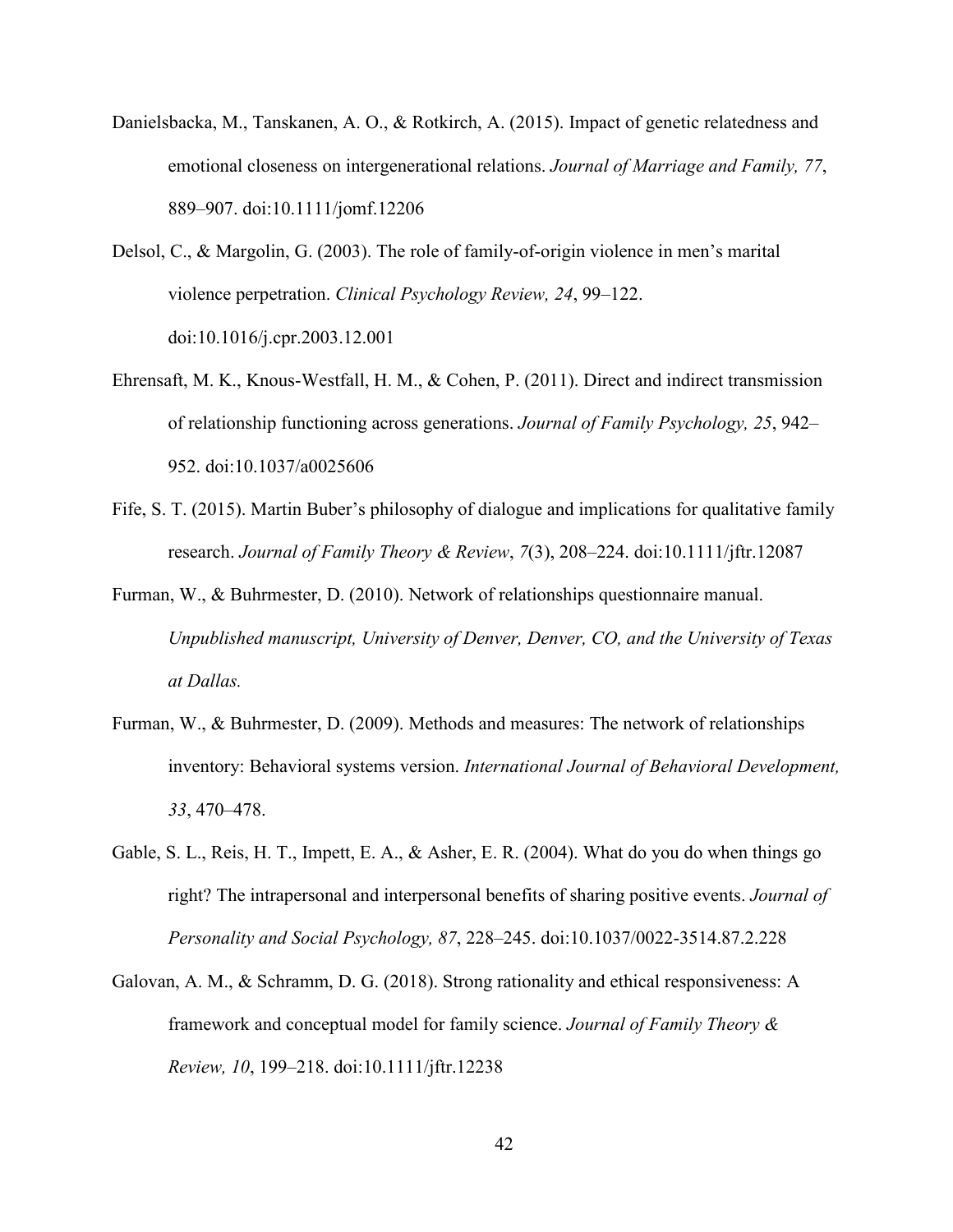- Gordon, A. M., & Chen, S. (2010). When you accept me for me: The relational benefits of intrinsic affirmations from one's relationship partner. *Personality and Social Psychology Bulletin, 36*, 1439–1453. doi:10.1177/0146167210384881
- Godbout, N., Briere, J., Sabourin, S., & Lussier, Y. (2014). Child sexual abuse and subsequent relational and personal functioning: The role of parental support. *Child Abuse and Neglect, 38*, 317–325. doi:10.1016/j.chiabu.2013.10.001
- Goldberg, R. E., Tienda, M., Eilers, M., & McLanahan, S. S. (2019). Adolescent relationship quality: Is there an intergenerational link? *Journal of Marriage and Family, 81*, 812–829. doi:10.1111/jomf.12578
- Hank, K., Salzburger, V., & Silverstein, M. (2017). Intergenerational transmission of parentchild relationship quality: Evidence from a multi-actor survey. *Social Science Research, 67*, 129–137. doi:10.1016/j.ssresearch.2017.06.004
- Hu, L., & Bentler, P. M. (1998). Fit indices in covariance structure modeling: Sensitivity to underparameterized model misspecification. Psychological Methods, 3, 424–453.
- Hu, L., & Bentler, P. M. (1999). Cutoff criteria for fit indexes in covariance structure analysis: Conventional criteria versus new alternatives. Structural Equation Modeling, 6, 1–55.
- Huinink, J., Brüderl, J., Nauck, B., Walper, S., Castiglioni, L., & Feldhaus, M. (2011). Panel analysis of intimate relationships and family dynamics (pairfam): Conceptual framework and design. *Journal of Family Research, 23,* 77–101.

Johnson, S. M. (2004). *The practice of emotionally focused couple therapy* (2nd ed.). Routledge.

Johnson, M. D., & Galambos, N. L. (2014). Paths to intimate relationship quality from parentadolescent relations and mental health. *Journal of Marriage and Family, 76*, 145–160. doi:10.1111/jomf.12074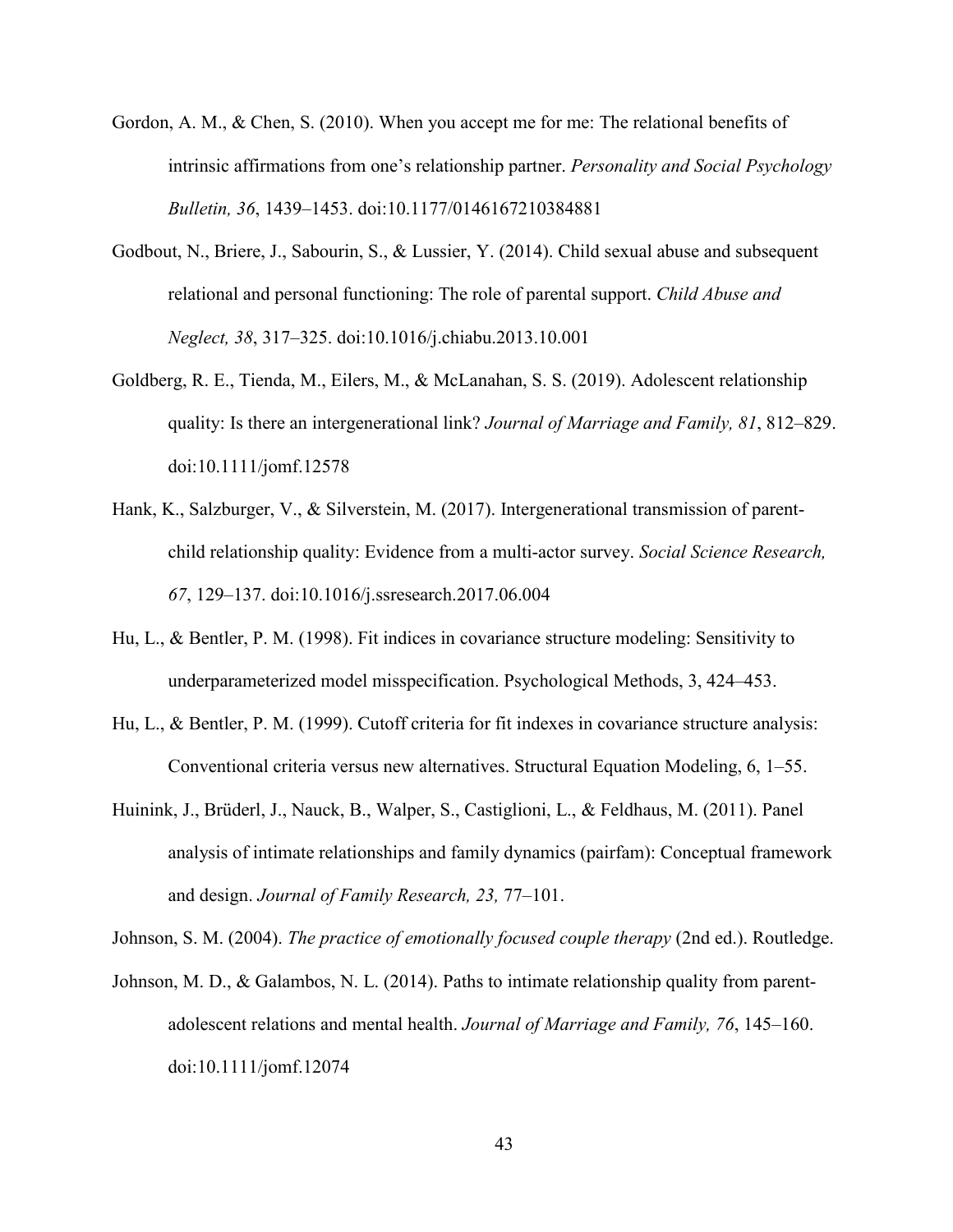- Johnson, M. D., Galovan, A. M., Horne, R. M., Min, J., & Walper, S. (2017). Longitudinal associations between adult children's relations with parents and intimate partners. *Journal of Family Psychology, 31*, 821–832*.* doi:10.1037/fam0000329
- Kane, H. S., McCall, C., Collins, N. L., & Blascovich, J. (2012). Mere presence is not enough: Responsive support in a virtual world. *Journal of Experimental Social Psychology, 48*, 37–44. doi:10.1016/j.jesp.2011.07.001
- Kane, H. S., Slatcher, R. B. Reynolds, B. M., Repetti, R. L., & Robles, T. F. (2014). Daily selfdisclosure and sleep in couples. *Health Psychology, 33*, 813–822. doi:10.1037/hea0000077
- Karademas, E. C., & Roussi, P. (2017). Financial strain, dyadic coping, relationship satisfaction, and psychological distress: A dyadic mediation study on couples. *Stress and Health, 33*, 508–517. doi:10.1002/smi.2735
- Kuhn, R., Bradbury, T. N., Nussbeck, F. W., & Bodenmann, G. (2018). The power of listening: Lending an ear to the partner during dyadic coping conversations. *Journal of Family Psychology, 32*, 762–772. doi:10.1037/fam0000421
- Lambert, N. M., & Fincham, F. D. (2011). Expressing gratitude to a partner leads to more relationship maintenance behavior. *Emotion, 11*, 52–60. doi:10.1037/a0021557
- Lee, S. A. (2018). Parental divorce, relationships with fathers and mothers, and children's romantic relationships in young adulthood. *Journal of Adult Development, 25*, 121–134. doi:10.1007/s10804-017-9279-4
- Li, D., Li, D., Wu, N., & Wang, Z. (2019). Intergenerational transmission of emotion regulation through parents' reactions to children's negative emotions: Tests of unique, actor,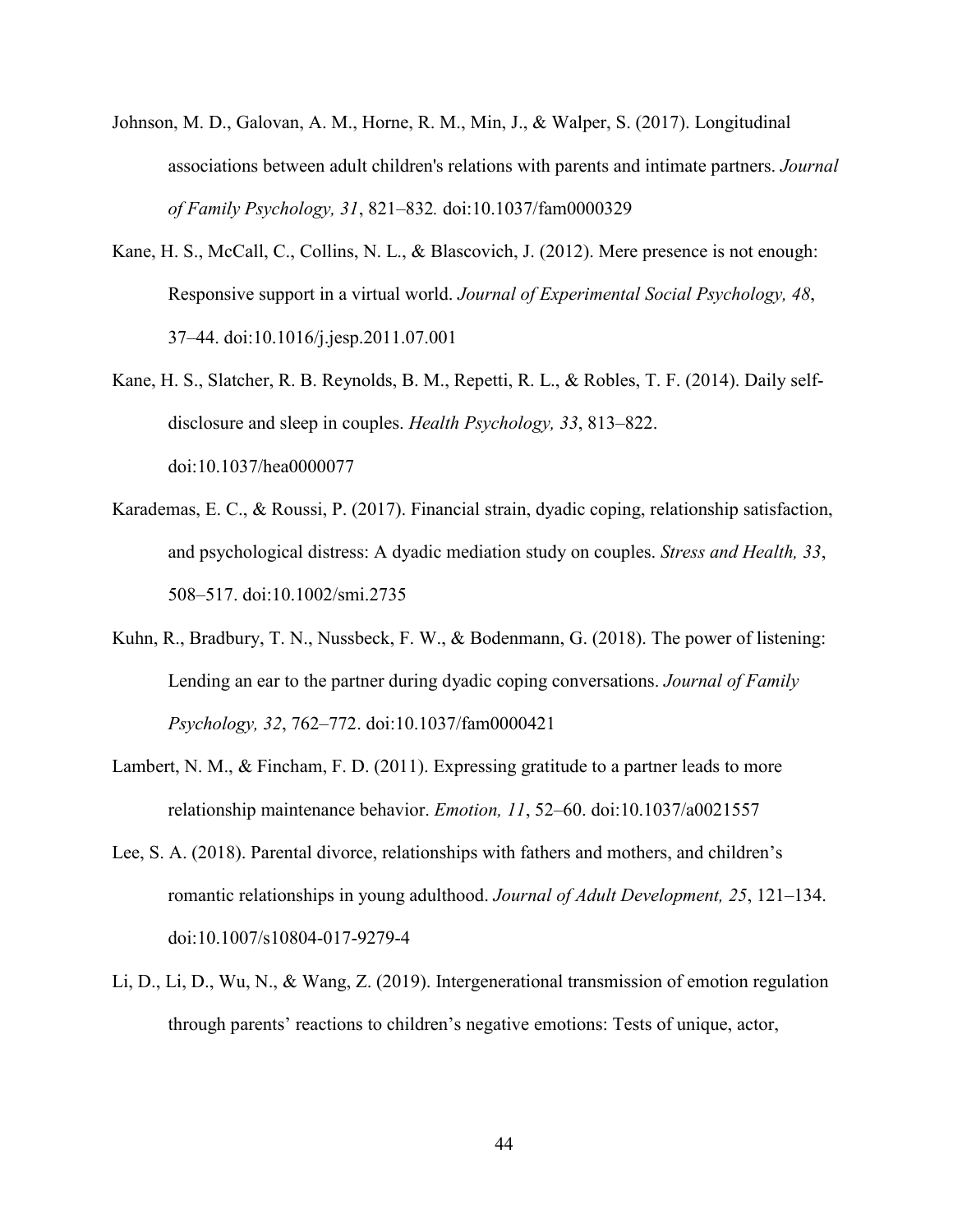partner, and mediating effects. *Children and Youth Services Review, 101*, 113–122. doi:10.1016/j.childyouth.2019.03.038

- Maxwell, K., Callahan, J. L., Ruggero, C. J., & Janis, B. (2016). Breaking the cycle: Association of attending therapy following childhood abuse and subsequent perpetration of violence. *Journal of Family Violence, 31*, 251–258. doi:10.1037/e549742014-001
- Merwin, K. E., O'Sullivan, L. F., & Rosen, N. O. (2017). We need to talk: Disclosure of sexual problems is associated with depression, sexual functioning, and relationship satisfaction in women. *Journal of Sex and Martial Therapy, 43*, 786–800. doi:10.1080/0092623X.2017.1283378
- Molgora, S., Acquati, C., Fenaroli, V., & Saita, E. (2019). Dyadic coping and marital adjustment during pregnancy: A cross-sectional study of Italian couples expecting their first child. *International Journal of Psychology, 54*, 277–285. doi:10.1002/ijop.12476
- Nichols, M. P., & Davis, S. D. (2017). *Family therapy: Concepts and Methods* (11th ed.). Pearson Education, Inc.
- Nosko, A., Tieu, T., Lawford, H., & Pratt, M. W. (2011). How do I love thee? Let me count the ways: Parenting during adolescence, attachment styles, and romantic narratives in emerging adulthood. *Developmental Psychology, 47*, 645–657. doi:10.1037?a0021814
- Pankrath, A. L., Weißflog, G., Mehnert, A., Niederwieser, D., Döhner, H., Hönig, K… Ernst, J. (2016). The relation between dyadic coping and relationship satisfaction in couples dealing with haematological cancer. *European Journal of Cancer Care, 27*, 1–11. doi:10.1111/ecc.12595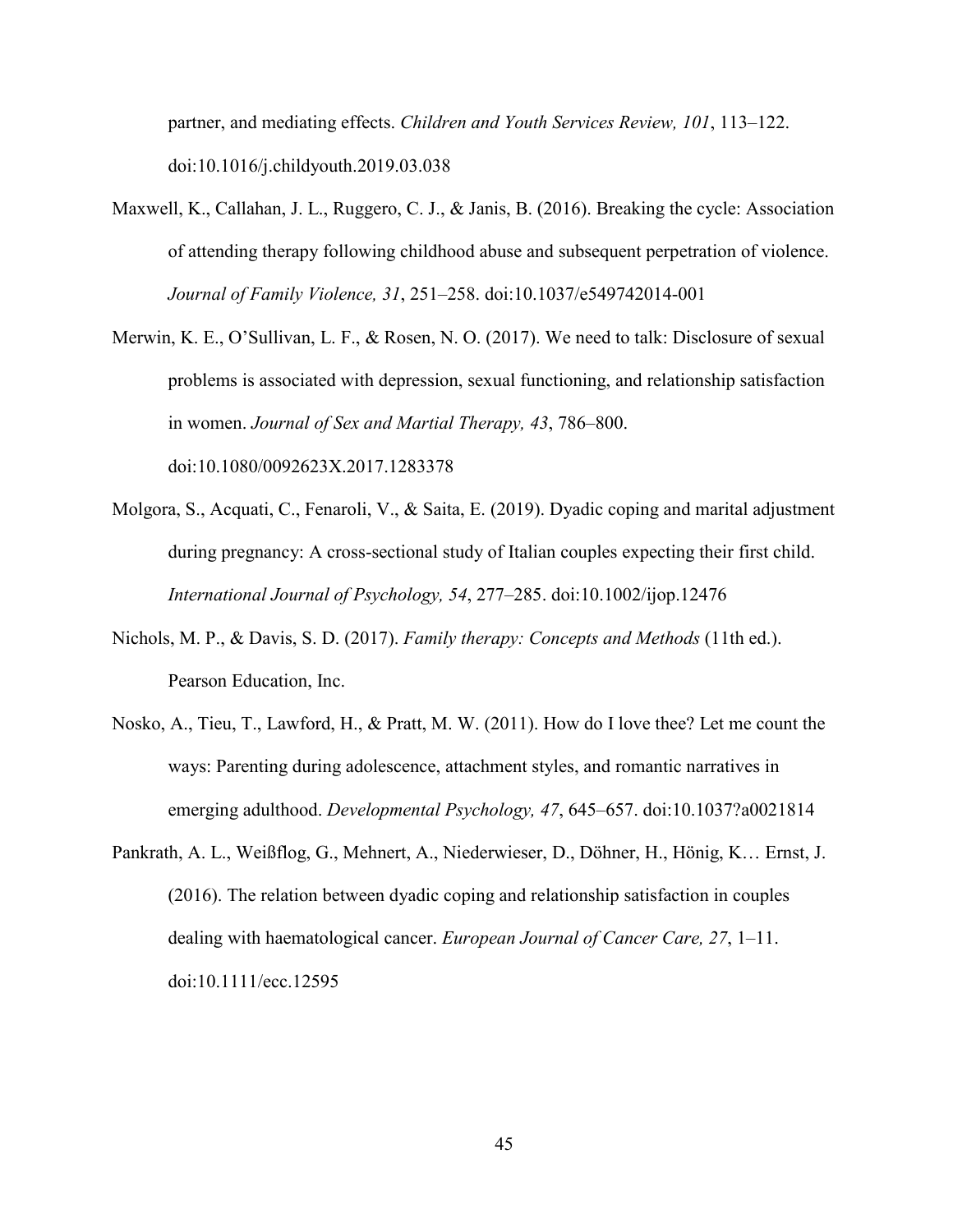Parade, S. H., Supple, A. J., & Helms, H. M. (2012). Parenting during childhood predicts relationship satisfaction in young adulthood: A prospective longitudinal perspective. *Marriage and Family Review, 48*, 150–169. doi:10.1080/01494929.2011.629078

Parnell, K. J., Wood, N. D., & Scheel, M. J. (in review). A gratitude exercise for couples.

- Pope, H., & Mueller, C. W. (1976). The intergenerational transmission of marital instability: Comparisons by race and sex. *Journal of Social Issues, 32*, 49–66. doi:10.1111/j.1540- 4560.1976.tb02479.x
- Roberto-Forman, L. (2008). Transgenerational family therapy. In A. S. Gurman (Ed.), *Clinical Handbook of Couple Therapy* (4th ed., pp. 196–226). Guilford Press
- Savelieva, K., Keltikangas-Jarvinen, L., Pulkki-Raback, L., Jokela, M., Lipsanen, J., Merjonen, P… & Hintsanen, M. (2016). Intergenerational transmission of qualities of the parentchild relationship in the population-based Young Finns Study. *European Journal of Developmental Psychology, 14*, 416–435. doi:10.1080/17405629.2016.1230057
- Seiffge-Krenke, I., Overbeek, G., & Vermulst, A. (2010). Parent-child relationship trajectories during adolescence: Longitudinal associations with romantic outcomes in emerging adulthood. *Journal of Adolescence, 33*, 159–171. doi:10.1016/j.adolecsence.2009.04.001
- Sim, A., Cordier, R., Vaz, S., Parsons, R., & Falkmer, T. (2017). Relationship satisfaction and dyadic coping in couples with a child with autism spectrum disorder. *Journal of Autism and Developmental Disorders, 47*, 3562–3573. doi:10.1007/s10803-017-3275-1
- Sklar, Q. T., Pak, J. H., & Eltiti, S. (2016). Parent–child closeness and acculturation in predicting racial preference in mate selection among Asian Americans. *Asian American Journal of Psychology, 7*, 265–273. doi:10.1037/aa0000059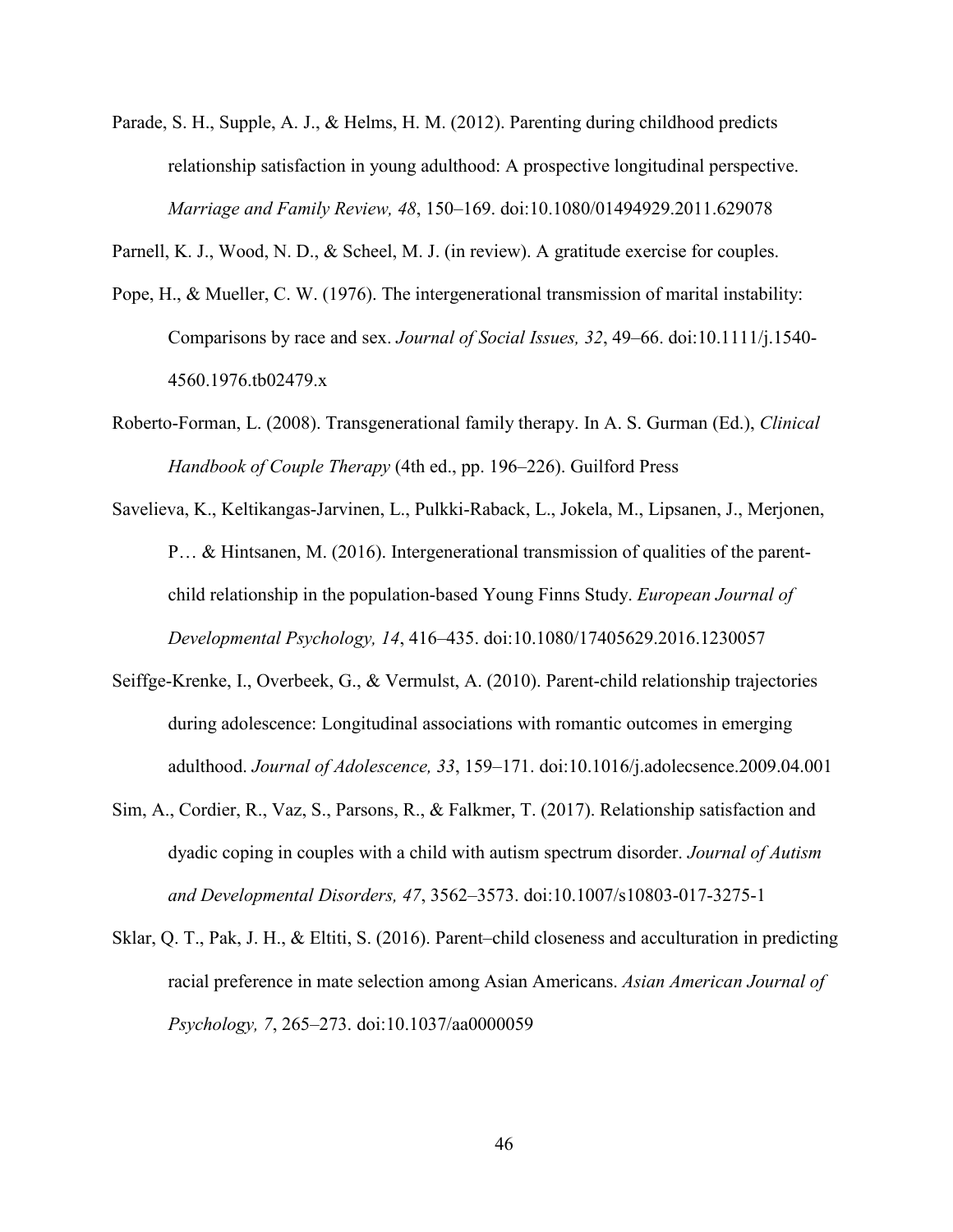- Skuja, K., & Halford, W. K. (2004). Repeating the error of our parents? Parental violence in men's family of origin and conflict management in dating couples. *Journal of Interpersonal Violence, 19*, 623–638. doi:10.1177/0886260504263874
- Slatcher, R. B., Robles, T. F., Repetti, R. L. & Fellows, M. D. (2010). Momentary work worries, marital disclosure, and salivary cortisol among parents of young children. *Psychosomatic Medicine, 72*, 887–896.
- Tan, R., Overall, N. C., & Taylor, J. K. (2012). Let's talk about us: Attachment, relationshipfocused disclosure, and relationship quality. *Personal Relationships, 19*, 521–534. doi:10.1111/j.1475-6811.2011.01383.x
- Uysal, A., Lin, H. L., Knee, C. R., & Bush, A. L. (2012). The association between selfconcealment from one's partner and relationship well-being. *Personality and Social Psychology Bulletin, 38*, 39–51. doi:10.1177/0146167211429331
- Walper, S., & Wendt, E. (2015). Adolescents' relationships with mother and father and their links to the quality of romantic relationships: A classification approach. *European Journal of Developmental Psychology, 12*, 516–532.

doi:10.1080/17405629.2015.1065727

Walters, S., Lykins, A. D. L., & Graham, C. A. (2019). Relationship quality and perceived partner's body appreciation is related to women's own body appreciation and sexual functioning. *Journal of Sex and Marital Therapy, 45*, 265–275. doi:10.1080/0092623X.2018.1518882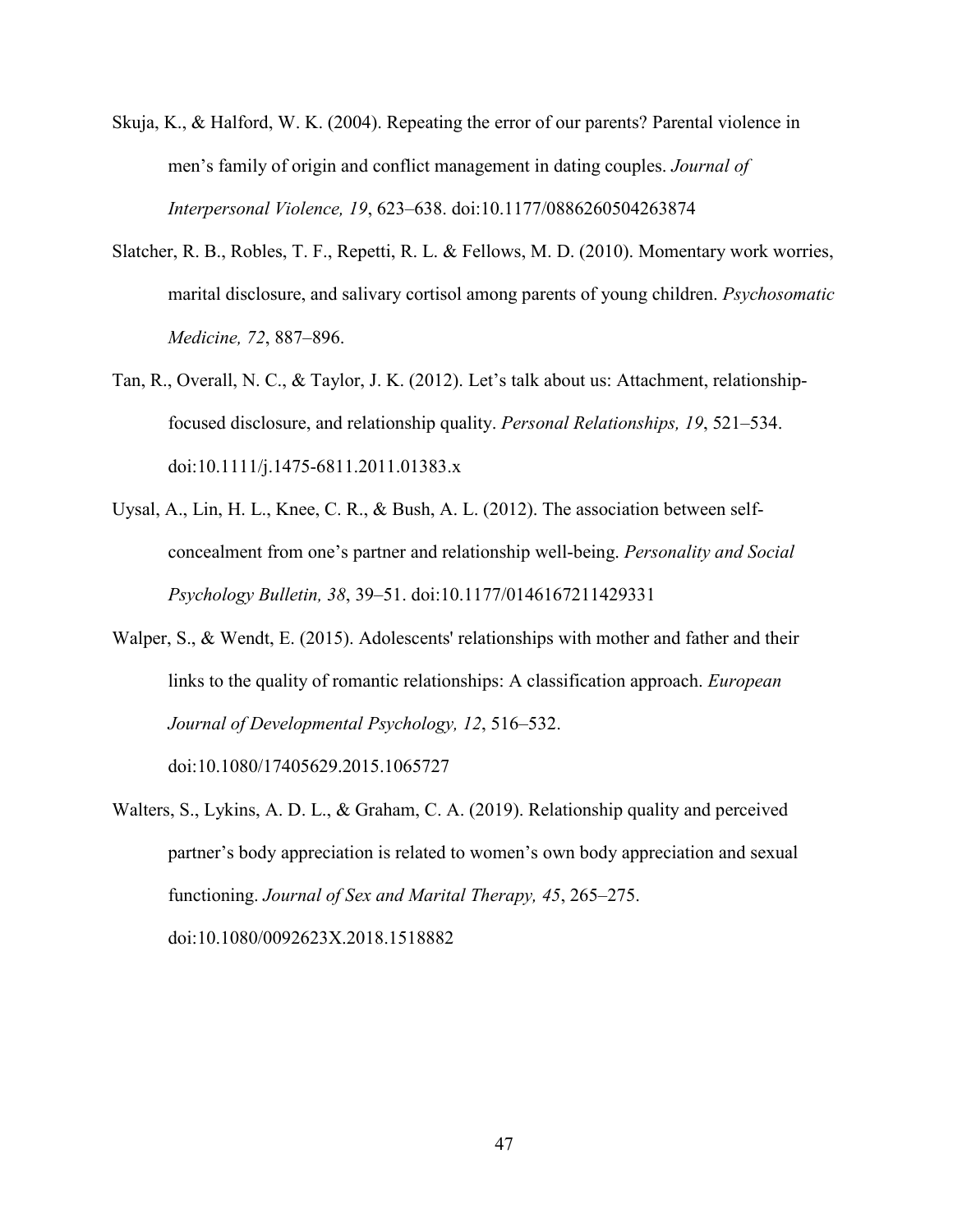# **McKenna Diane Fey**

# <span id="page-57-0"></span>**EDUCATION**

| M.S., University of Kentucky (UK), Family Sciences | Expected May 2020 |
|----------------------------------------------------|-------------------|
| <b>Emphasis:</b> Couple and Family Therapy         | Current GPA: 4.0  |

B.S., Oklahoma State University (OSU), Human Development and Family Sciences **Emphasis:** Child and Family Services May 2018 **Minor:** Psychology GPA: 3.88 Honors Degree

### **RESEARCH**

### **Projects**

Masters Thesis: **Fey, M**., Wood, N., Ross, D. B., Haleman, D. (2020). Emotional closeness in romantic relationships: Is there transmission between generations?

Undergraduate Honors Thesis: **Bradley, M**., Gardner, B., & Bishop, A. (2018). Dynamic affective synchrony in marital dyads: Associations with satisfaction and attachment.

Undergraduate Honors Contract Project: **Bradley, M**., & Broadbent, C. (2018). Couples' physiological and emotional reactions during conversations.

### **Research Assistant**

| UK, Program Director, Nathan Wood | Fall 2019–Spring 2020 |
|-----------------------------------|-----------------------|
|-----------------------------------|-----------------------|

• Project: Organizing data and running analyses from the German Family Panel

UK, Director of Graduate Studies, Hyungsoo Kim Fall 2018–Spring 2019

• Project: Literature Review of parents' spending behaviors and children's debt

OSU, Assistant Professor, Nathan Hardy Spring 2017–Spring 2018

• Project: Create daily diary study on dyadic autonomy and sexuality

# **CONFERENCE PRESENTATIONS AND ATTENDANCE**

Volunteer at American Association for Marriage and Family Therapy, Austin, TX, 2019

Volunteer American Association for Marriage and Family Therapy, Louisville, KY, 2018

Poster presentation, National Council on Family Relations, San Diego, CA, Fall 2018

Poster presentation, Oklahoma Council on Family Relations, OKC, OK, Spring 2018

# **TEACHING ASSISTANT EXPERIENCE**